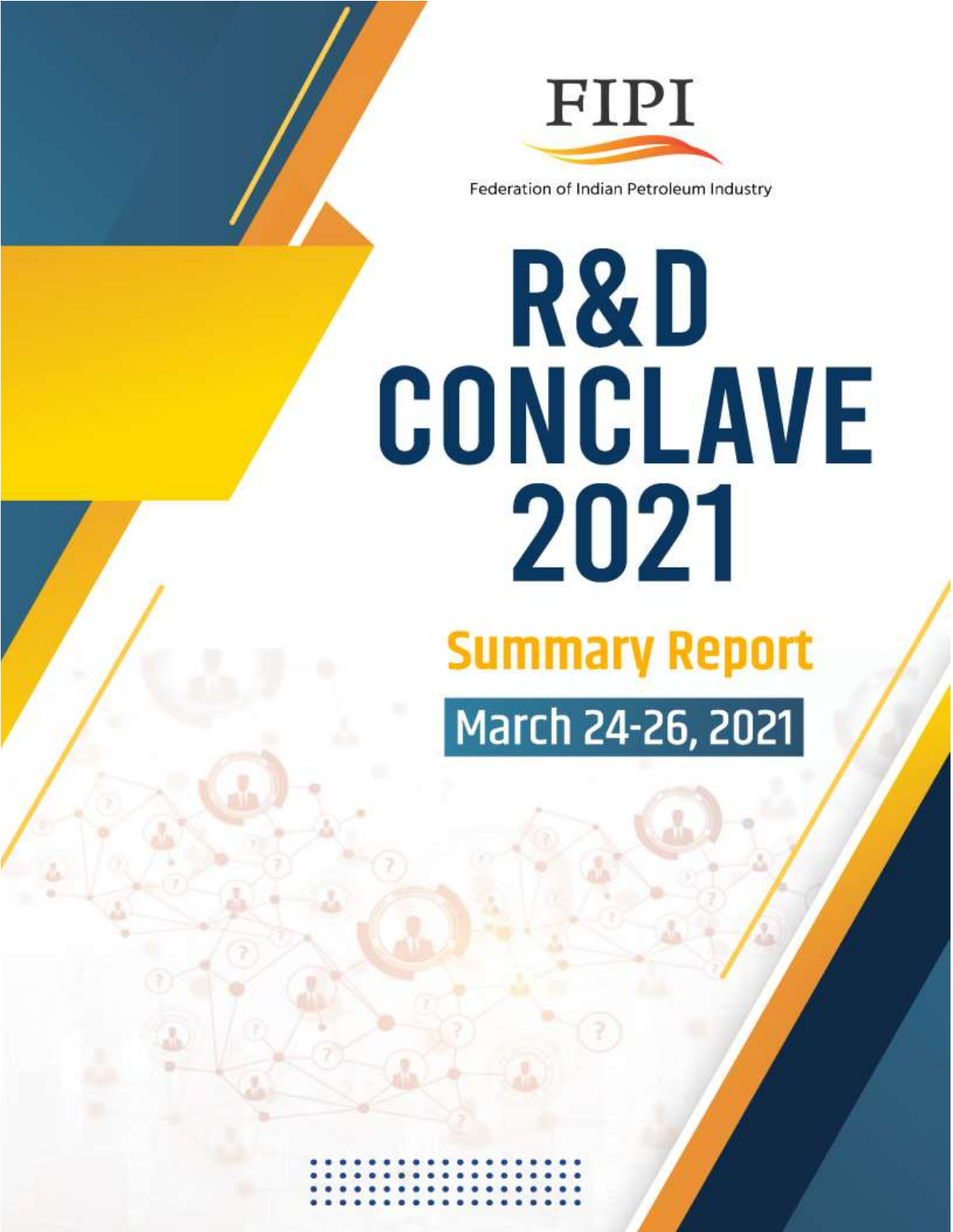



## **Contents**

| Invited Talk on Geothermal Field Development for Carbon Neutral Ladakh 12        |  |
|----------------------------------------------------------------------------------|--|
|                                                                                  |  |
|                                                                                  |  |
|                                                                                  |  |
|                                                                                  |  |
|                                                                                  |  |
|                                                                                  |  |
|                                                                                  |  |
|                                                                                  |  |
|                                                                                  |  |
| Panel Discussion on R&D and Deployment of Indigenously Developed Technologies 52 |  |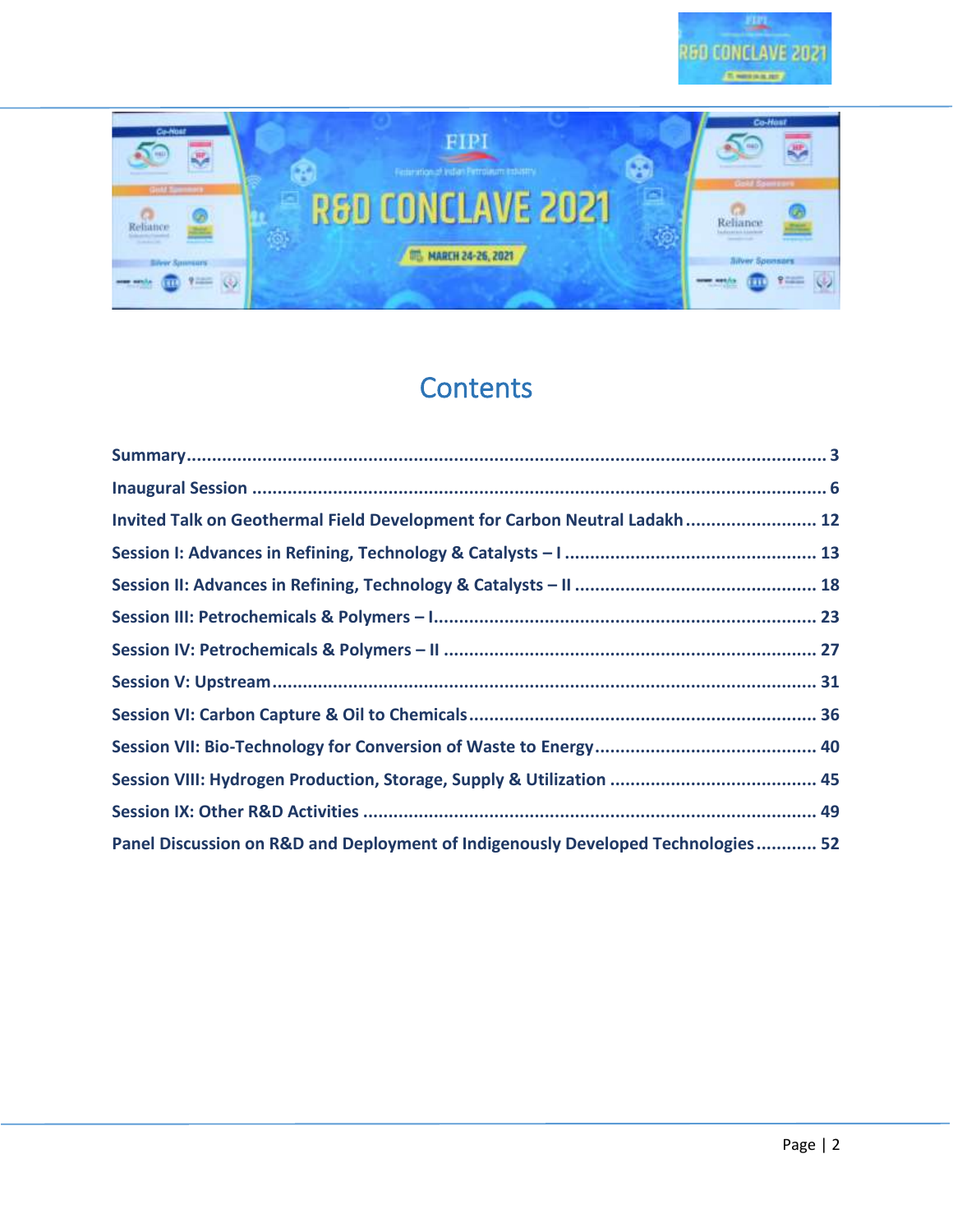



## <span id="page-2-0"></span>**Summary**

The Federation of Indian Petroleum Industry (FIPI) organised the fourth edition of its flagship event, R&D Conclave 2021 in a hybrid mode due to the ongoing COVID-19 pandemic from 24<sup>th</sup> -26<sup>th</sup> March, 2021 at Shangri-La Eros Hotel, New Delhi, with appropriate COVID-19 protocols in place, with limited physical attendance and a much larger presence on the virtual platform. The conclave witnessed a wide participation of companies across the upstream, midstream, downstream, and technologies domain.

Shri Tarun Kapoor, Secretary MoP&NG graced the inaugural session as the chief guest at the



conclave and delivered the inaugural address. Dr. Anil Kakodkar, Chairman, Rajiv Gandhi Science and Technology Commission and Former Chairman, Atomic Energy Commission was the guest of honour and delivered his talk virtually during the session. The conclave was attended by Ms. Vartika Shukla, Director(Technical) – EIL, Dr. S.S.V. Ramakumar, Director (R&D) - IOCL, Dr. P. Chandrasekaran, Director (E&D) – Oil India Ltd, Dr. Ajit Sapre, Group President (R&D) – RIL, Mr S. Bharathan, Head R&D - HPCL, Dr. V. Ravikumar, Head

(R&D) – BPCL, Dr. M.O. Garg, President – Refining & Petchem R&D –

RIL, Dr. Anjan Ray, Director, CSIR-IIP and Dr. Sanjeev Katti, Director General, ONGC Energy Centre among other eminent personalities and experts from the sector.

The Welcome Address at the inaugural session was delivered by Dr R.K. Malhotra, Director General, FIPI. Dr Malhotra welcomed the delegates and mentioned that this year's R&D Conclave is being organised in a hybrid format due to the ongoing COVID-19 pandemic. He highlighted the fact that climate change and global warming have become very

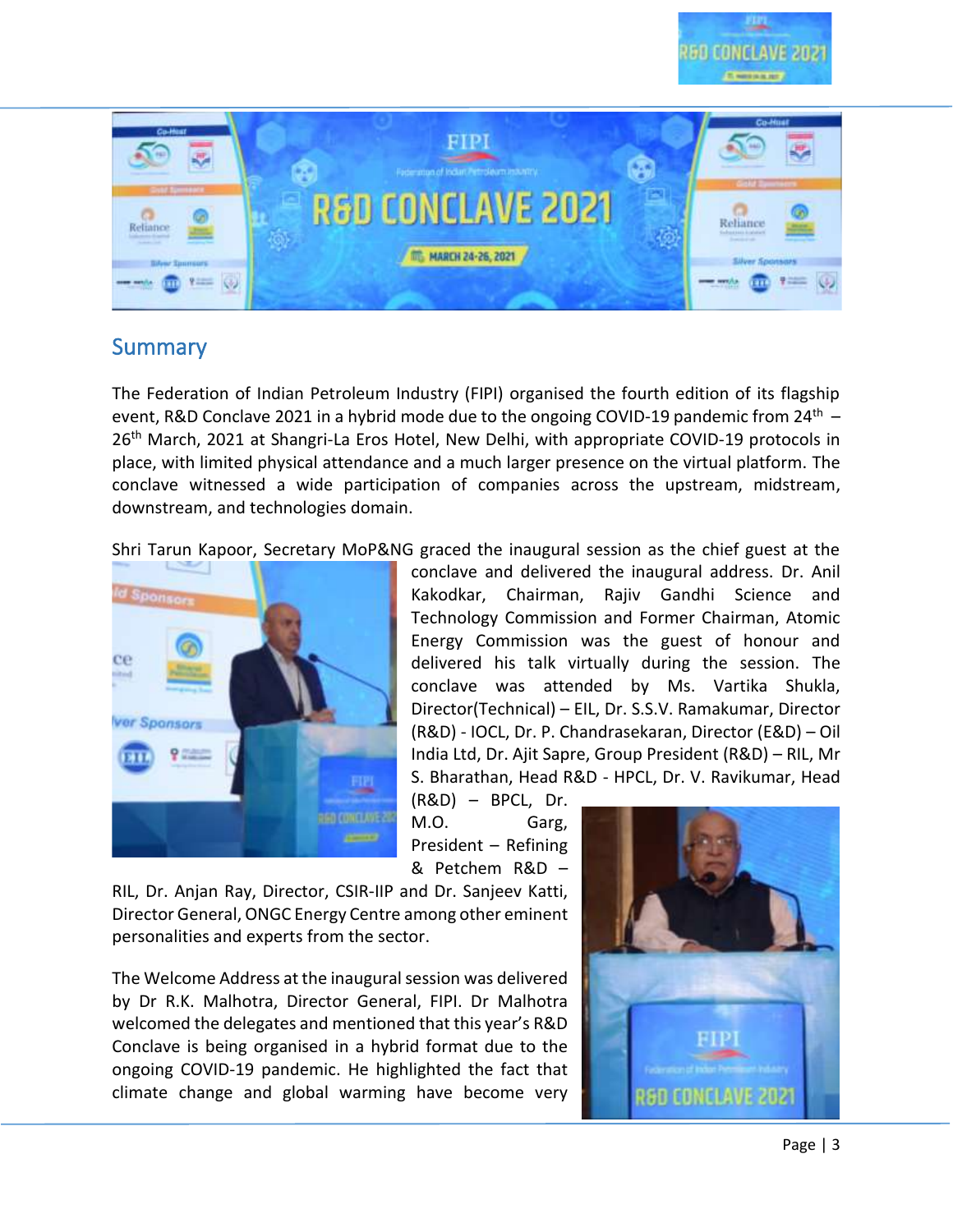

urgent issues at this point of time and needs to be tackled on priority. The R&D community is tasked with the responsibility to integrate renewables into the system and advance towards zerocarbon operations. The R&D segments of all major oil and gas companies in the country are working towards making India's energy mix greener. India has successfully transitioned to BS VI fuels in 2020, which has been made possible due to the backing of strong R&D work done by Indian oil refining and marketing companies. Many of the Indian oil refining and marketing companies have been able to achieve this transition by making use of indigenously developed technologies. He further stressed that the energy sector presents plethora of opportunities for the R&D sector. The Government is providing many incentives on development of indigenous technologies and their commercialization.

Shri Tarun Kapoor, Secretary, MoP&NG in his inaugural address highlighted the role played by Indians across the world in the R&D field and appreciated the efforts of Indian companies for providing importance to R&D activities. He further said that the R&D community in India is tasked with the responsibility of finding new technologies which would be path breaking and take the country towards energy security. Energy sector is crucial to the economy and any ground breaking developments have the capability of touching billions of lives. He also emphasised the importance of identification of right research areas and sharing of knowledge to give further impetus to R&D activities.

Dr. Kakodkar, in his invited talk, mentioned that India is one of the fastest growing countries in terms of the research publications. However, our ability to convert the research into commercially marketable technology and products is still not comparable to some of the other countries. Some smaller countries with much lower outlay are performing better than us in this respect. He said that Oil and gas sector has heavily invested in R&D for last many years and as an industry has been doing better than other sectors in terms of R&D activities. He further stated that since energy transition is well in motion, refineries should be looked at more from the perspective of petrochemicals business. India should aim to emerge as a net exporter of petrochemicals in the future. In terms of alternative fuels, Hydrogen and Bio fuels have a significant potential for growth in India.

In his special address, Dr Ajit Sapre highlighted the challenge of climate change and stressed on the role that hydrogen can play in decarbonising the energy sector as well as stabilizing the power grid. RIL has been working on the fuel cell technology for past several years, has deployed it for backup power at telephone towers. He said that, India would need the renewable liquid fuels despite the unprecedented push for EVs as aviation cannot be electrified and the fleet will require hydrocarbon fuels which are zero carbon. In this direction, RIL has developed the Reliance Catalytic Hydro thermal liquefaction. This converts organic waste into light crude that can be used directly in combustion, power generation and to make aviation fuel. Dr Sapre stressed on India's need for taking leadership position in technology development and commercialization.

Dr S.S.V. Ramakumar spoke about the emerging trends in the post COVID world that is in the middle of a historic energy transition towards low carbon technologies. In this regard, the major challenge for India is the CO2 emissions from the power sector. He highlighted the efforts of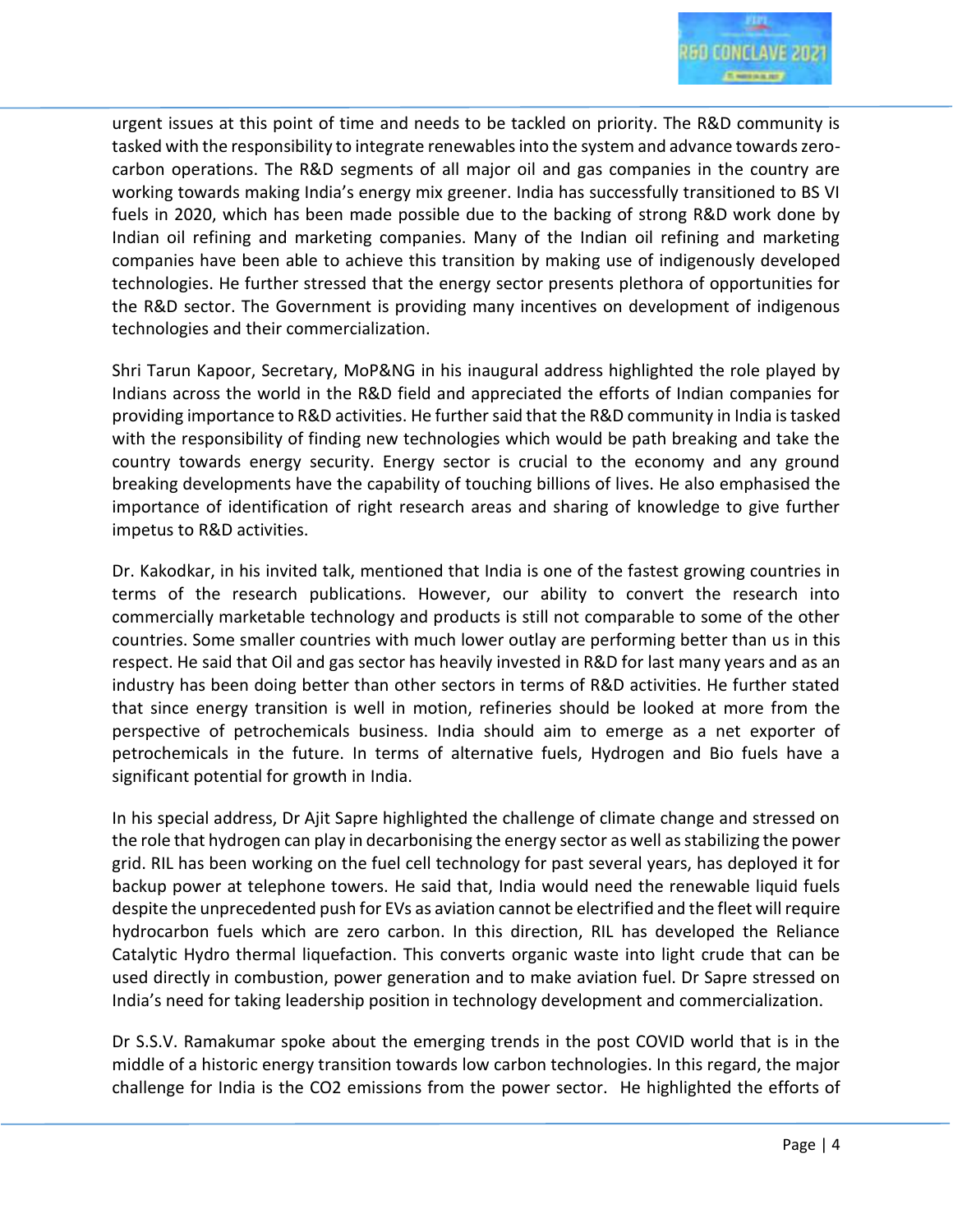

Indian Oil on carbon capture and utilization, and pursuing all pathways, to move towards a net zero future. The other focus areas for Indian Oil is building sustainable refineries including biorefineries, working on waste to energy and plastic neutrality.

After the inaugural session on  $24<sup>th</sup>$  March 2021, over the next two days, R&D Conclave 2021 witnessed dedicated technical sessions on various research areas related to upstream, midstream, downstream segments along with discussion on upcoming technologies, which will revolutionize the industry in the short to medium term. Going on with the trend and need of the hour, the commitment of oil & gas companies was clearly



visible in their R&D activities with focus on various aspects of energy transition such as efficiency, low carbon technologies, carbon capture, alternative fuels, and energy conservation. The conclave came to its culmination with a panel discussion on 'R&D and deployment of indigenously developed technologies', where leaders from various major Indian Oil & Gas companies talked about game changing technologies developed by their companies and their far reaching impact on the sector. The details of each session of the conclave is captured in the sections below.

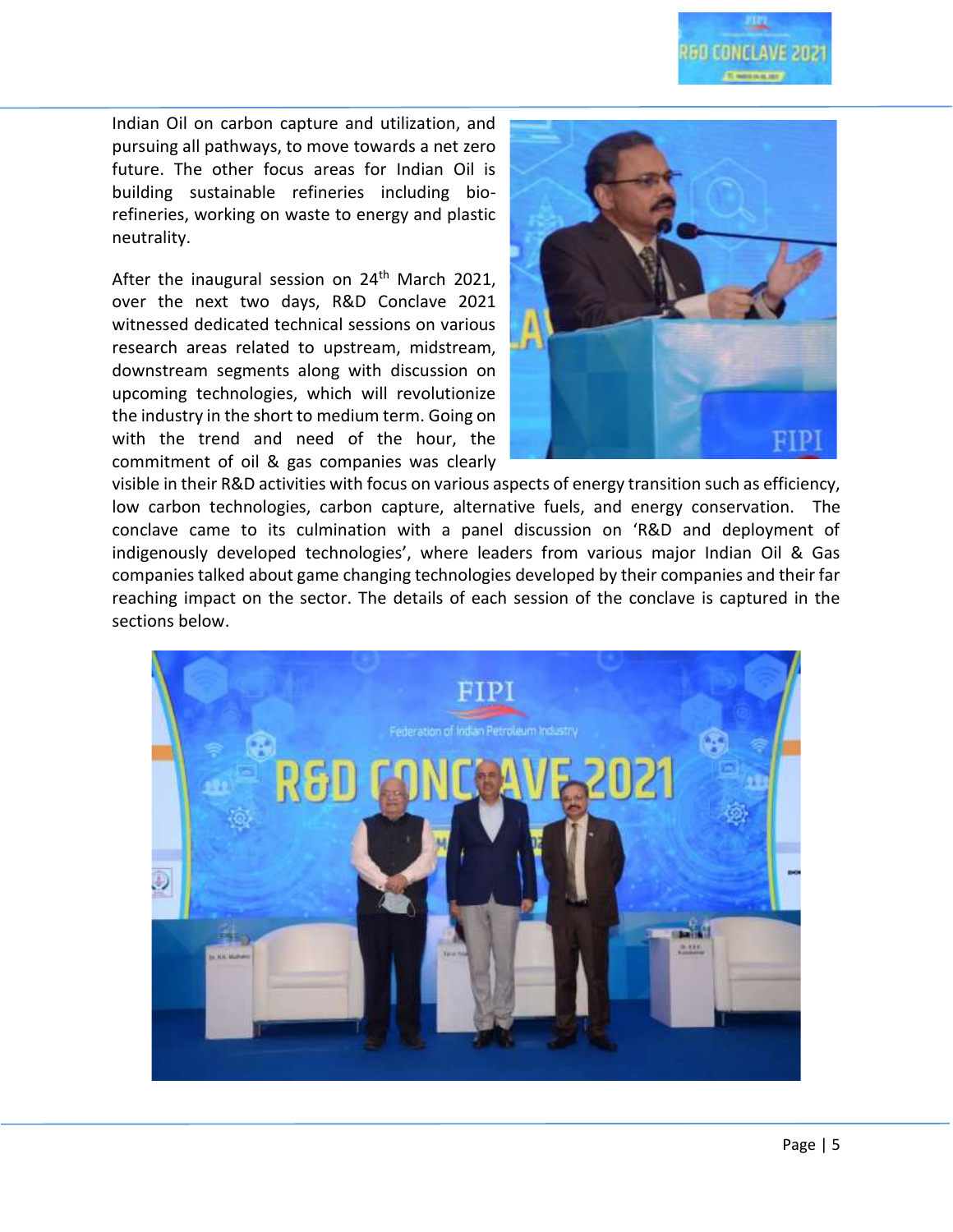#### **R&D Conclave 2021**

#### **Day 1, 24 March, 2021**

## Inaugural Session

<span id="page-5-0"></span>

**Dr R K Malhotra** Director General Federation of Indian Petroleum Industry (FIPI)

#### Welcome & Opening Address

- R&D Conclave 2021 is being organized in a hybrid format due to the ongoing COVID-19 pandemic. Physical presence of the participants is crucial for the R&D conclave to serve its purpose of sharing of ideas and best practices across the industry.
- The oil and gas sector has been among the worst hit due to the pandemic. The profits of the oil and gas operators suffered during this period. This alongside climate change and global warming have become very urgent issues at this point of time and needs to be tackled on priority.
- Further, the Government of India has given a challenge to the industry to reduce import dependence by 10 per cent by 2022. To achieve this ambitious target, a range of interventions in the upstream side of the industry have already been introduced.
- On the alternative energy side, newer sources such as bioenergy, hydrogen and renewables have received ample focus and push from the Government over the years.
- Keeping pace with the ongoing energy transition, the R&D community needs to look for ways to integrate renewables with fossil fuels and making them affordable to the common man in the country.
- Many countries and companies globally have announced their net-zero commitments with target of 2050. Indian Industry is also very well positioned to successfully surmount these challenges. RIL has already taken up a challenge to become zero carbon by 2035, well ahead of the global targets of 2050.
- Today, Hydrogen is being looked as the fuel of future. India should also explore Blue Hydrogen in addition to green Hydrogen. If CO2 produced from Blue Hydrogen could be captured and put to constructive uses, there will be no difference between blue and Green Hydrogen.
- In 2020, India transitioned to BS-VI quality fuels. This has been made possible through strong R&D work done by Indian NOCs. Many of the Indian oil refining and marketing companies have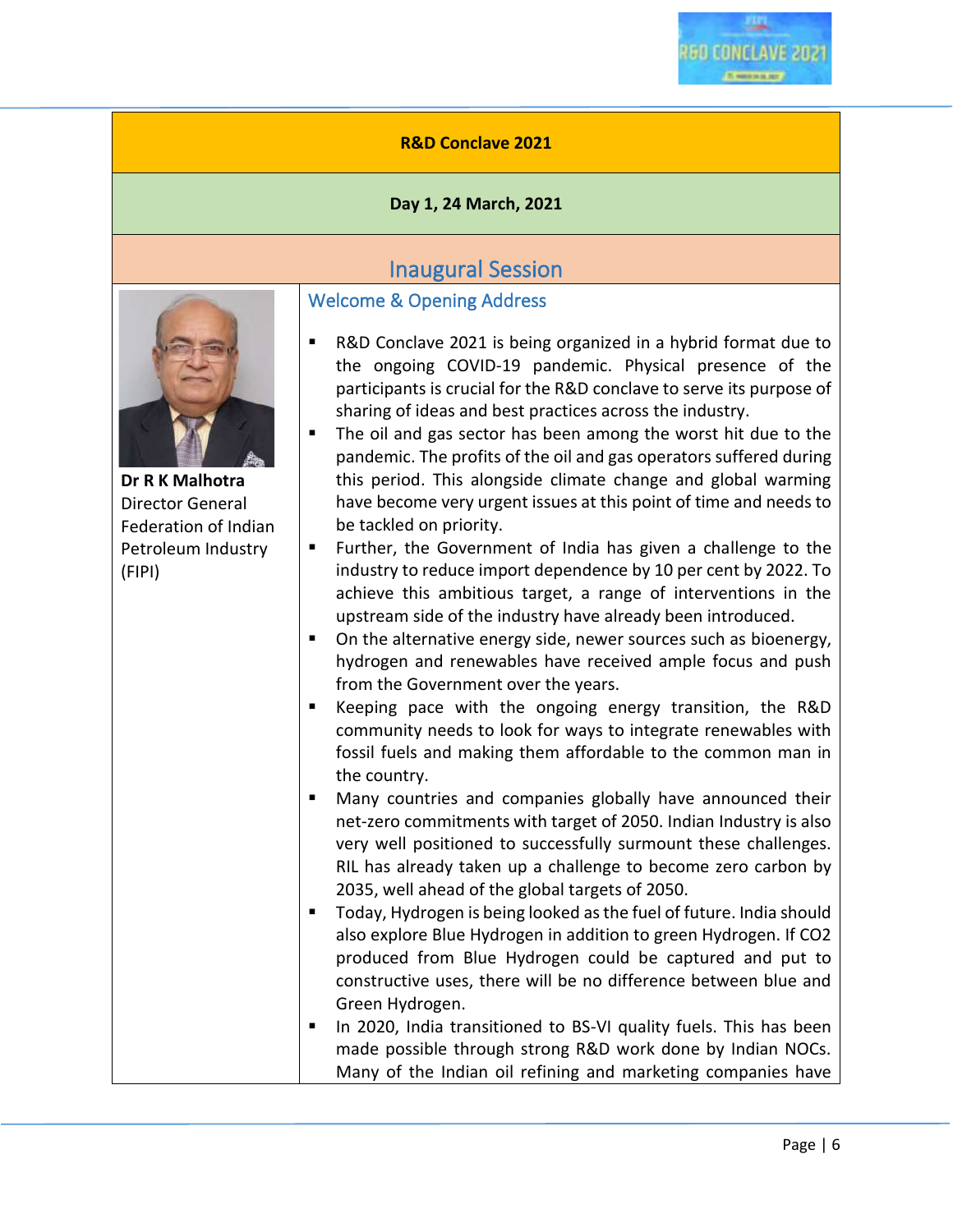been able to achieve this transition through developing indigenous technologies ■ The energy sector presents plethora of opportunities for the R&D sector. With the necessary support extended by Government of India we will soon witness successful commercialization of many indigenously developed technologies. **Dr Ajit Sapre** Group President (R&D) Reliance Industries Ltd (RIL) Special Address ■ Climate change is a common challenge and responsibility of both developed and developing countries. India needs to do its part and stay on the right trajectory through implementation of necessary technologies while growing the economy. ■ To meet the inherent challenges over affordability, India need to work towards reducing the green premium of RE technologies to as close to zero as possible. In this direction, Government of India has played an instrumental role in promoting indigenous technologies under the Aatmnirbhar Bharat programme. ■ Over the last few years, Hydrogen has emerged as the energy source for a cleaner future. Splitting of water using green electricity will produce green Hydrogen. However, the green premium for splitting water is about USD 3/KG. To ensure a successful transition to Hydrogen, the country must focus on bringing down the Green Premium to zero. India also need to work on the storage of Hydrogen and its transportation and some solution needs to be worked out. ■ In the Northern States of the country, agricultural residue, which is presently being burnt, leads to wastage of this resource. This burning of biomass has raised serious concerns over the air quality in neighboring major cities such as Delhi. We should aim to convert the biomass into green Hydrogen and make the premium to zero. **This can be achieved through biomass catalytic gasification** through a system developed by RIL. This technology produces higher volumes of Hydrogen without any tar formation. Hydrogen as a fuel has significant appeal for many industries including power, steel and transportation. RIL believes that while the EVs will be successful in the two and the three wheeler segment, the heavy duty vehicles will be fuelled by Hydrogen fuel cells in future. ■ RIL has been working on the fuel cell technology for over last ten years and have developed both low and high temperature technologies. The Hydrogen fuel cells are already being deployed as the back-up power source for the Jio Towers. This technology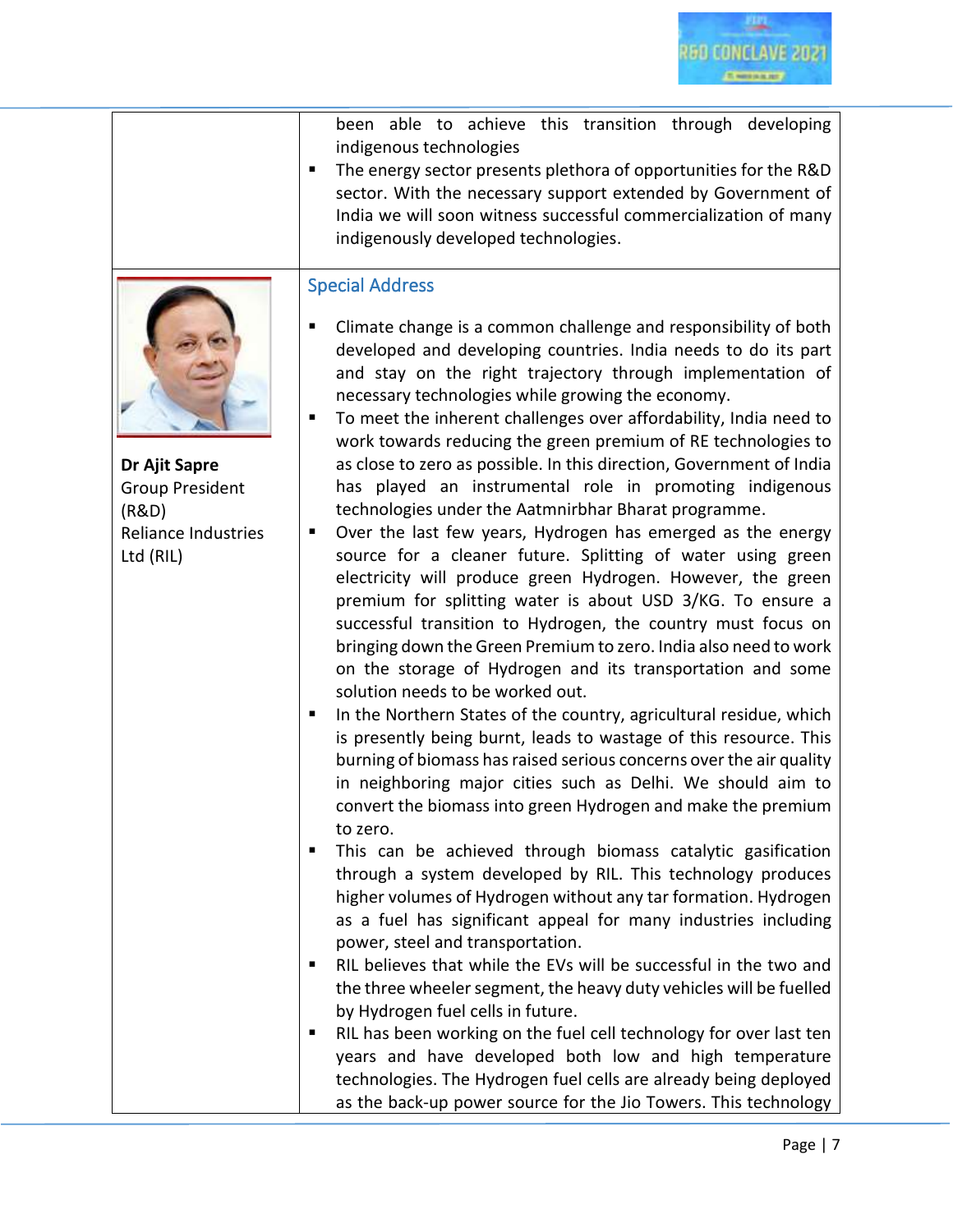

| will soon be commercialized for mobility and transportation<br>purposes.                                                                |
|-----------------------------------------------------------------------------------------------------------------------------------------|
| India would need the renewable liquid fuels despite the<br>٠                                                                            |
| unprecedented push for EVs as aviation cannot be electrified and                                                                        |
| the fleet will require hydrocarbon fuels which are zero carbon. In                                                                      |
| this direction, we have developed the Reliance Catalytic Hydro                                                                          |
| thermal liquefaction. This converts organic waste into light crude                                                                      |
| that can be used directly in combustion, power generation and to                                                                        |
| make aviation fuel.                                                                                                                     |
| Indian Government has provided a big push to convert agricultural<br>$\blacksquare$                                                     |
| waste and municipal waste into bio-ethanol. If India could convert                                                                      |
| its entire organic waste from cities and towns to biofuel, it would                                                                     |
| save the country almost 20 per cent of the total oil imports                                                                            |
| Significant efforts are going on around the world to recycle<br>٠                                                                       |
| plastics. To this end, RIL has adopted an approach to educate,<br>collaborate and innovate for its plastic business. In this direction, |
| RIL has developed a technology to produce mixed plastics. This                                                                          |
| technology is presently being commercialized                                                                                            |
| RIL has developed a fluid bed technology CO2 to capture CO2. This<br>$\blacksquare$                                                     |
| technology is far superior to the conventional CO2 capture                                                                              |
| technologies. The technology captures diluted CO2 from the flue                                                                         |
| gas.                                                                                                                                    |
| The captured CO2 also finds usage in developing the RIL's algea to                                                                      |
| oil programme. In this technology, all parts of the process have                                                                        |
| been developed indigenously in India. Today, RIL has the most                                                                           |
| advance algea to oil programme in the world                                                                                             |
| To achieve India's coveted USD 5 trillion objective, India needs to<br>٠                                                                |
| take leadership position in technology development and                                                                                  |
| commercialization. India's R&D expenditure is larger than most                                                                          |
| countries in the world. Yet, many smaller countries with their<br>targeted research programmes are more competitive in the R&D          |
| space than India.                                                                                                                       |
| Linkage between industry and academia is imperative to ensure<br>٠                                                                      |
| the research work in the country is focused and to ensure that we                                                                       |
| develop competitive technologies                                                                                                        |
|                                                                                                                                         |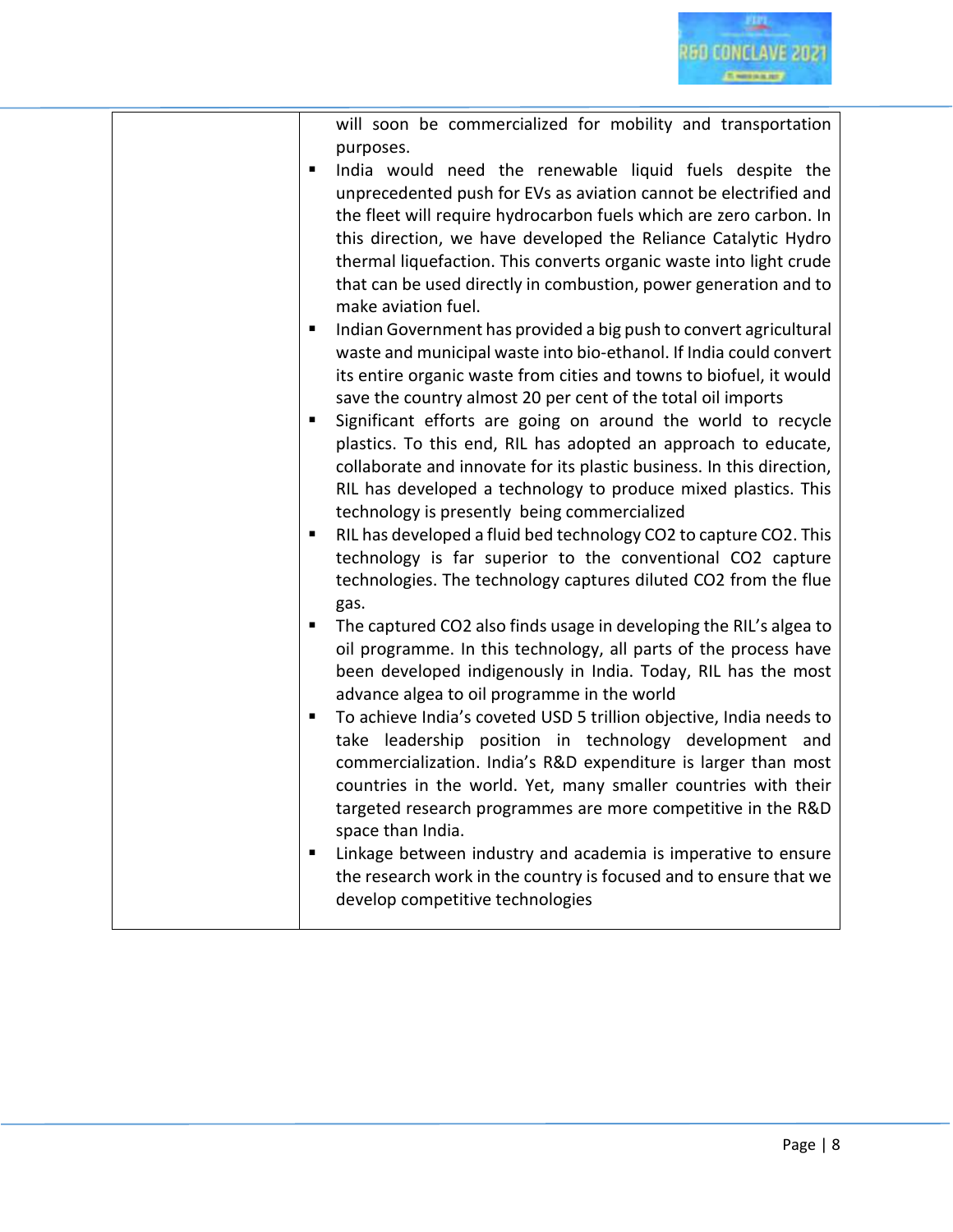

**Dr. S.S.V. Ramakumar** Director (R&D) IndianOil

#### Special Address

- There are three major emerging trends in the post COVID world:
	- o The demand for oil products is back online since the lows seen in the first half of 2020.
	- o Electricity and Hydrogen will emerge as the dominant forces in the energy landscape
	- o Fossil fuel peak is now sooner than later
- Despite COVID pandemic the investment flows in the energy sector have continued uninterrupted and this is not going to dry soon.
- Today, the world is in middle of a historic energy transition towards low carbon technologies. In this regard, the major challenge for India is the CO2 emissions from the power sector. The transport sector is still in far third position as far as CO2 emission are concerned.
- Keeping pace with the transition, the world and India is working towards developing new low carbon sources of energy. The essence of all these developments is that the country needs to create a veritable mix of energy basket.
- Carbon as an input is still the cheapest and the richest. There is pressing need to make use of the emitted carbon in intelligent and smarts usages. IndianOil R&D is focusing its efforts on carbon capture and utilization, pursuing all pathways, to move towards a net zero future.
- Net zero for IndianOil is first and foremost energy efficiency. Energy efficiency is the lowest hanging fruit in the fossil fuel domain. One of the most neglected areas to gain efficiency is lubricants. Transport sector is heavy diesel guzzler and here any avenue that can lead to incremental fuel efficiency is more than welcome. IndianOil has demonstrated that the use of right combination of lubricants we can increase the fuel efficiency by 4 per cent.
- Another aspect of gaining efficiency in transport sector is boosting of Octane number. OCTAMAX technology developed by IndianOil has already demonstrated 100 Octane fuels for the first time in the country.
- Another focus area for the company is sustainable refineries including bio-refineries. Refiners should think of integrating biorefinery concept into the existing fossil fuel refinery and not just stand alone bio refinery.
- IndianOil is focusing on waste to energy including the plastic neutrality. Plastic neutrality is one of the key imperatives for achieving net zero goals. IndianOil is also pursuing 10 pathways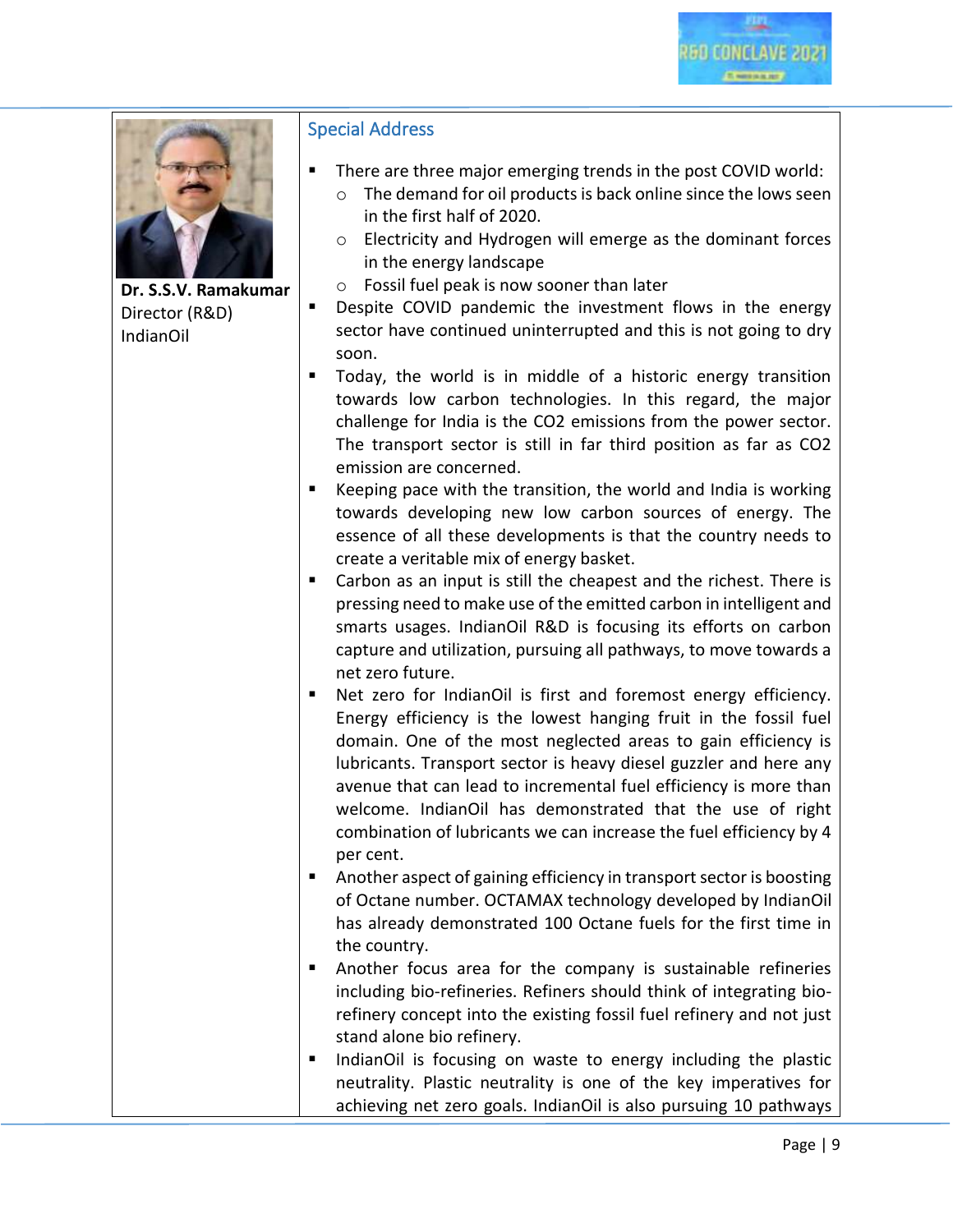

| for plastic neutrality. At least four of these have already been |  |  |
|------------------------------------------------------------------|--|--|
| demonstrated.                                                    |  |  |

■ Use of Solar energy in refining operatioons will prove a stride towards the net zero goals in otherwise Carbon intensive processes. Refineries today contribute to 6 per cent of global air pollution. In today's world, refiners must look at every possible way to cut carbon.

#### Invited Talk by Guest of Honour

- India is one of the fastest growing countries in terms of the research publications. However, our ability to convert the research into commercially marketable technology and products is still not comparable to some of the other countries.
- Oil and gas sector in India has heavily invested in R&D activities for last many years. That is a very good sign for the sector. The industry also maintains a strong connect with the academia in the country. Researchers, in the sector, are now looking at solving important industry problems rather than academic issues.
- India is among the countries looking to net zero carbon emissions by 2050. This means that the country needs to put very aggressive timelines for R&D and needs to collectively deliberate on ways to achieve this ambitious objective.
- India is today heavily dependent on imports for its oil and gas requirements. Import reduction is a serious challenge for the country. A large part of our import bill is oil and gas and are the largest item of foreign exchange outlay for the country.
- With an objective of reducing imports, Government has launched a very supportive policy for 2G biofuels alongside the SATAT initiatives. The new policy introduced in 2018 offers significant subsidies for biofuels producers. However, there is still a viability issue that needs serious attention from the R&D community.
- We must look for ways to make use of the energy sources available in the rural area to fuel the energy needs of the region. In this direction, conversion of the biomass, available locally, into Compressed Bio Gas (CBG) or Biogas could serve as a local alternative for imported fossil fuels.
- Today, Hydrogen is being seen as the ultimate clean fuel. The Hydrogen fuel cells powered heavy vehicles are expected to be much cheaper than diesel based heavy vehicles in the future.
- With energy transition now well in motion, the time has come to look at refineries more from the perspective of petrochemicals business. Refinery technology capability is India's stronghold and the country must continue its R&D efforts to develop the



**Dr. Anil Kakodkar**, Chairman, Rajiv Gandhi Science & **Technology** Commission and

Former Chairman, Atomic Energy Commission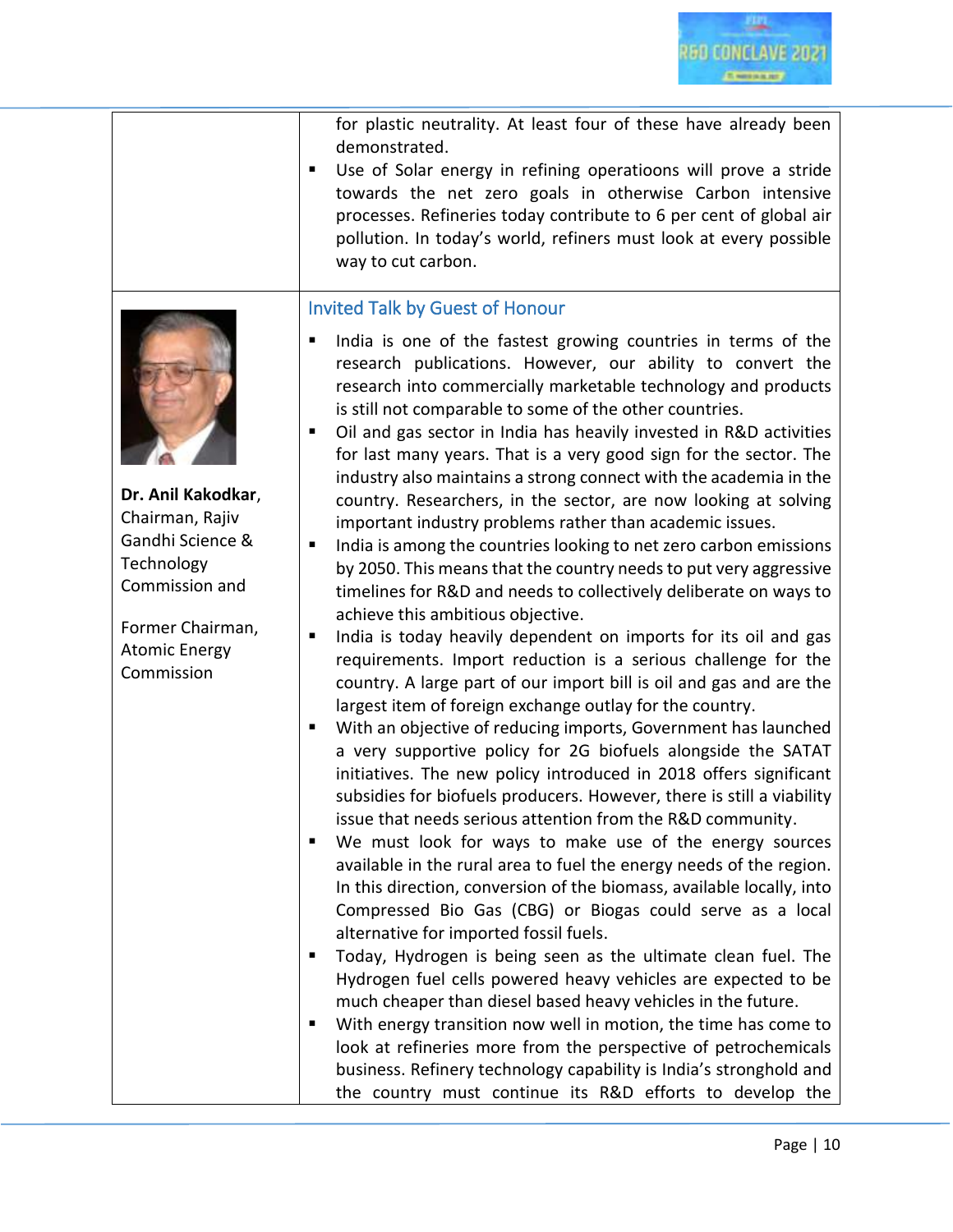|                                                                                            | technology<br>and<br>increase<br>its<br>necessary<br>processes<br>to<br>petrochemicals produce.<br>There is a huge demand for petrochemicals in the international<br>п<br>market and India is still an importer. India should aim to emerge<br>as a net exporter of petrochemicals in the future. This will save<br>the balance of payment issue and will also contribute to<br>developing flexible processes.<br>Another area to focus R&D efforts is gas hydrates. India is blessed<br>п<br>with huge resources of gas hydrates and may prove a single point<br>solution to service all India's energy requirement. India should<br>emerge as a leader in this technology since the energy challenge<br>faced by the country is more severe.                                                                                                                                                                                                                                                                                                                                                                                                                                                                                                                                                                                                                                                                                                                                                                                                                                                                                                                                                                                                         |
|--------------------------------------------------------------------------------------------|--------------------------------------------------------------------------------------------------------------------------------------------------------------------------------------------------------------------------------------------------------------------------------------------------------------------------------------------------------------------------------------------------------------------------------------------------------------------------------------------------------------------------------------------------------------------------------------------------------------------------------------------------------------------------------------------------------------------------------------------------------------------------------------------------------------------------------------------------------------------------------------------------------------------------------------------------------------------------------------------------------------------------------------------------------------------------------------------------------------------------------------------------------------------------------------------------------------------------------------------------------------------------------------------------------------------------------------------------------------------------------------------------------------------------------------------------------------------------------------------------------------------------------------------------------------------------------------------------------------------------------------------------------------------------------------------------------------------------------------------------------|
| <b>Shri Tarun Kapoor</b><br>Secretary<br>Ministry of Petroleum<br>& Natural Gas<br>(MoPNG) | <b>Inaugural address by Chief Guest</b><br>India is known all over the world for producing the best minds in<br>the field of R&D. Indians are today working across countries in<br>their R&D programmes. With right environments, facilities and<br>opportunities, India can develop strong indigenous R&D capability<br>It is very encouraging to see that large oil companies and PSUs in<br>the country are providing high importance to the R&D activities in<br>India. These companies have created a good and supportive<br>infrastructure in the country, which will ensure the growth of the<br>sector in the long run<br>Some of the companies in the oil and gas sector have successfully<br>п<br>commercialized their findings and are yielding great benefits to<br>the companies in this sector.<br>The oil and gas companies in India must ensure that the R&D<br>٠<br>community is given enough importance and growth opportunities<br>to attract the best minds.<br>The sector participants must look for the niche areas they could<br>do research and benefit. Targeted research areas need to be<br>identified and worked upon. There should be ample opportunities<br>for knowledge sharing among the R&D communities for<br>knowledge growth.<br>Today, the R&D community in India is tasked with the<br>٠<br>responsibility of developing new technologies, which would be<br>path breaking and take the country towards on road to energy<br>security.<br>Energy sector is crucial to the economy and any ground breaking<br>п<br>developments have the capability of touching billions of lives.<br>Increasing efficiency and cleaner use of fuels should be the two<br>main focus areas for the R&D community in this sector. |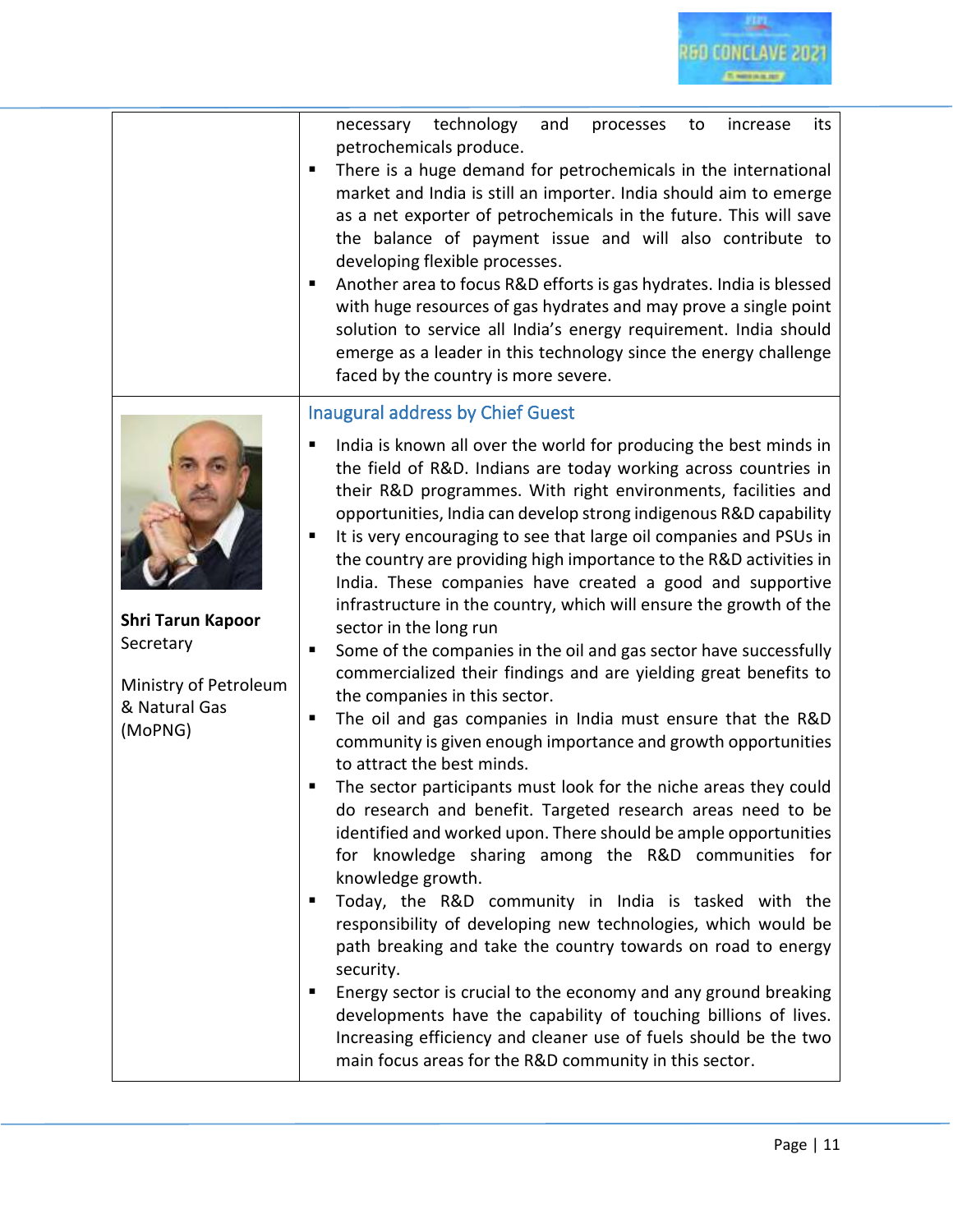#### **Day 2, 25 March, 2021**

## <span id="page-11-0"></span>Invited Talk on Geothermal Field Development for Carbon Neutral Ladakh



**Dr. Sanjeev Katti** Director General, ONGC Energy Centre

- Geothermal energy is the only renewable source of energy that is available 24\*7. 1 MW of geothermal plant gives out the same amount of energy as a 5MW solar PV. Geo-thermal energy is also the lowest cost renewable energy that is being produced commercially today all over the world.
- To develop geo-thermal energy resources, we need to locate the fault lines where the two plates collide. In India vast resources of geothermal energy are found where the Indian and the Eurasian plates collide. Such places are mostly located in the Himalayan region.
- Advantages of geothermal energy are no emissions, continuous source of energy and a reliable base load power. It is also sustainable, re-useable as the water coming out could be reused as hot water for various purposes. There is also no requirement for major land acquisition compared to other sources of renewables.
- One of the challenges faced while developing geo-thermal resources is how to use the hot water which is between 100 and 180 degree Celsius. In Ladakh, this water could be fully utilized for space heating, radiators, snow melting, in swimming pools and so on.
- While there are multiple examples internationally where Geothermal energy is being used for power generation for over 100 years, in India, ONGC is working on one project in Ladakh. ONGC is also looking for sources of geo-thermal energy in Cambay Basin in Gujarat and Tatapani in Chhattisgarh.
- Development of geothermal resources in Ladakh may lead to employment generation, reverse migration and may also attract steel industry to the region.
- Hydel power generation in the Ladakh region falls by 10-15 per cent during winters and most of the water resources freeze. The hot water produced from the geothermal resources could be used to melt the ice in rivers and increase the power generation.
- Residual heat from the geo thermal resources could be used for room heating purposed. This will be helpful for the defense personnel posted in high altitude difficult conditions. ONGC is working closely with DRDO to explore more uses of the geothermal resources for the betterment of defense personnels in the region.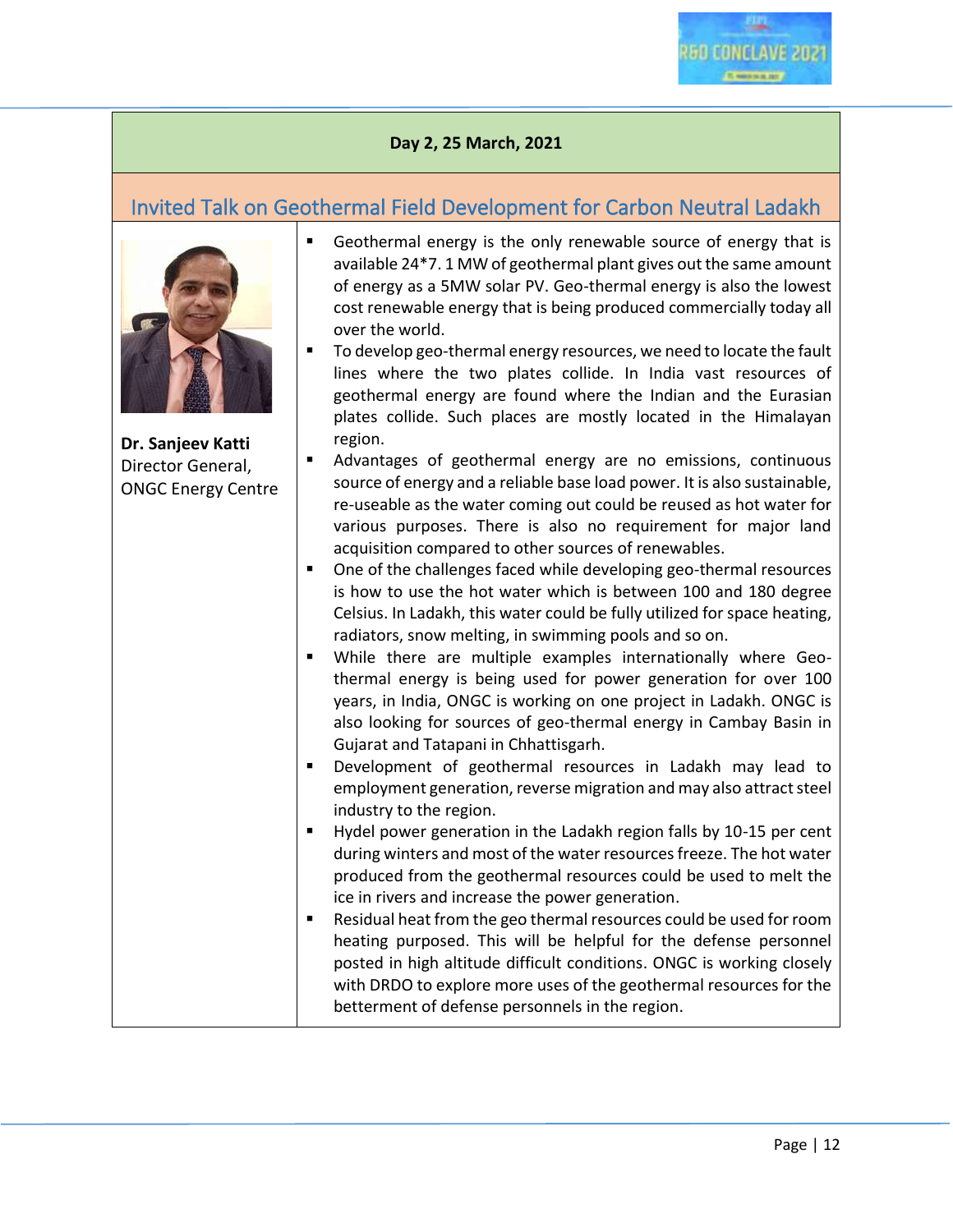#### **Day 2, 25 April, 2021**

## <span id="page-12-0"></span>Session I: Advances in Refining, Technology & Catalysts – I



**Session Chair: Mr. S. Bharathan, Head (R&D) HPCL**



**Mr. Pramod Kumar** DGM-FCC HPCL

#### **Innovation in Fluidized bed technology**

- Advantages of Fluidized Bed Process includes High heat transfer, high mass transfer; good solid mixing; and easy scalability.
- The Fluidized Bed Process is divided into two parts: a. Reactive Chemicals Process and b. Non-reactive Chemicals Process. Reactive Chemicals Process includes: FCC; FT synthesis; Pyrolysis; Calcining; Coking; Gasification; and Combustion. Non-reactive Physical Process includes: Drying; Coating; Granulation; and Gas Purification via absorption.
- In the fluidized bed process, as the velocity of gas is increased, the process moves from packed bed to pneumatic transport. The various types of the FCC process are as under: Primary Conversion Unit; Employs catalyst for cracking; Feedstock : VR, RCO, VGO, Naphtha, C4s, C3s; Flexibility of operation – Diesel, Gasoline, LPG/Olefins mode; Contribute > 50% of refinery gasoline; Produces feed for Petrochemical Unit; Useful products (Propylene, LPG, Gasoline, Diesel); > 400 FCC worldwide.
- **ECC configuration: Components in R-R Section: Feed Nozzles;** Cyclones; Striper Internals; Air Distributor; Spent Cat Distributor; Riser design; Catalyst cooler.
- Innovation in FCC: Downer- Dry gas reduction; Two Stage Regenerator- High CCR feed; Recycling of spent catalyst – Increasing olefin yield; Multiple Risers- Different Severities; Riser with varying diameter- Optimization of Product/Quality; Dense bed cracking- Higher conversion; High Severity – Higher Conversion; Higher Zeolite Containing Catalyst; Mesoporous Zeolite.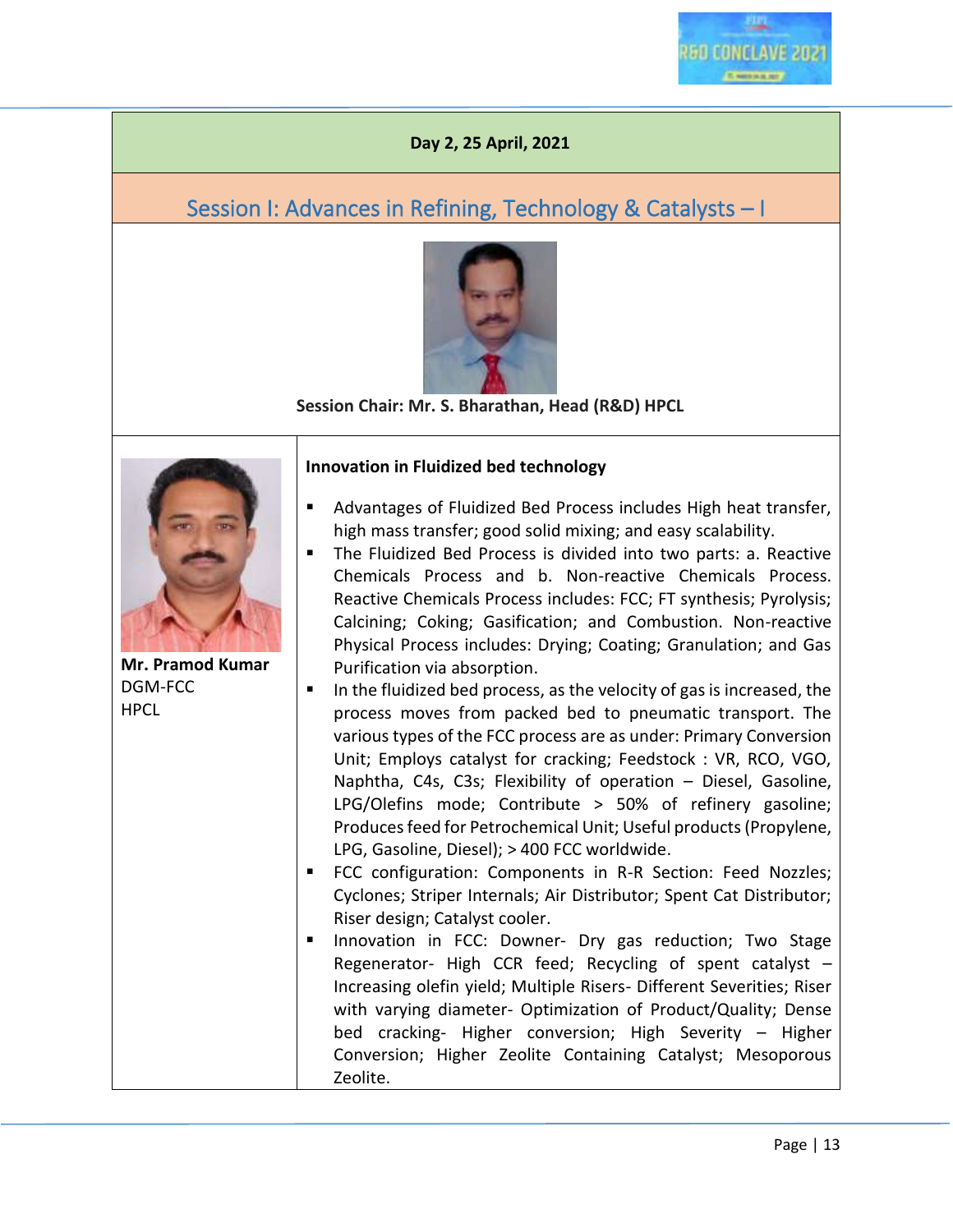

|                                                                                                        | HPCL has developed the [HP]2FCC Technology. This technology is<br>п<br>a combination of hardware and the catalyst. It has already been<br>granted patent for development of this technology. The advantage<br>of this technology is that the bottom is quite low and the swing<br>mode of operation that provides the flexibility to move from fuel<br>to petrochemicals.<br>This technology is a low cost solution to increase propylene, RON<br>п<br>and reduce bottoms. It can be used as an additive/Co-catalyst in<br>conventional FCC Units.<br>Innovation in Fluidized Bed Technology by HPCL: Naphtha to<br>olefins; Natural Gas to H2 and CNT; Natural Gas conversion to H-<br>CNG; Biomass to fuel; Bio-oil Co-processing in FCC; Process<br>Intensification in FB Process; Spouted Fluidized Bed; Process<br>Intensification - Multizone Reactor                                                                                                                                                                                                                                                                                                                                                                                                                                                                                                                                                                                                                                                                                                                                                                                        |
|--------------------------------------------------------------------------------------------------------|----------------------------------------------------------------------------------------------------------------------------------------------------------------------------------------------------------------------------------------------------------------------------------------------------------------------------------------------------------------------------------------------------------------------------------------------------------------------------------------------------------------------------------------------------------------------------------------------------------------------------------------------------------------------------------------------------------------------------------------------------------------------------------------------------------------------------------------------------------------------------------------------------------------------------------------------------------------------------------------------------------------------------------------------------------------------------------------------------------------------------------------------------------------------------------------------------------------------------------------------------------------------------------------------------------------------------------------------------------------------------------------------------------------------------------------------------------------------------------------------------------------------------------------------------------------------------------------------------------------------------------------------------|
| Dr. Mayuresh<br>Sahasrabudhe,<br>Lead Research<br>Scientist<br><b>Reliance Industries</b><br>Ltd (RIL) | <b>Composition modelling for Refinery optimization: Naphtha</b><br>reformer - a case study<br>Main goal of this modelling is to use the molecular information to<br>support feedstock valuation, plant trouble shooting optimization,<br>planning scheduling, new process development and compatibility.<br>This could be achieved through molecular reaction model,<br>molecule based process model as well as composition to<br>molecular models.<br>There are three types of kinetic models: Lump groups (these are<br>п<br>feedstock dependent); Pathway Model and mechanistic model.<br>Molecular level pathway model: Understanding of the reaction<br>chemistry is essential; next step is developing feed and product<br>molecular slate. This could be done by molecular identification<br>using analytical techniques or property to composition model.<br>After molecular model is developed and the reaction chemistry is<br>known, the next step is to develop reaction network. Naphtha<br>reforming typically has dehydrogenation reaction that is highly<br>endothermic reaction to convert the naphtheses into aromatics.<br>Paraffin ring isomerization is the conversion of cyclo-pentane to<br>п<br>cyclo-hexane. This model was validated against the data from the<br>pilot plant and real plant.<br>Molecular naphtha reforming model can be used for plant<br>п<br>monetary optimization. It can also be integrated in the LP utility<br>for LP operations. These models can also be integrated into excel<br>based platform for developing monitoring systems. These could<br>also be used for process model application. |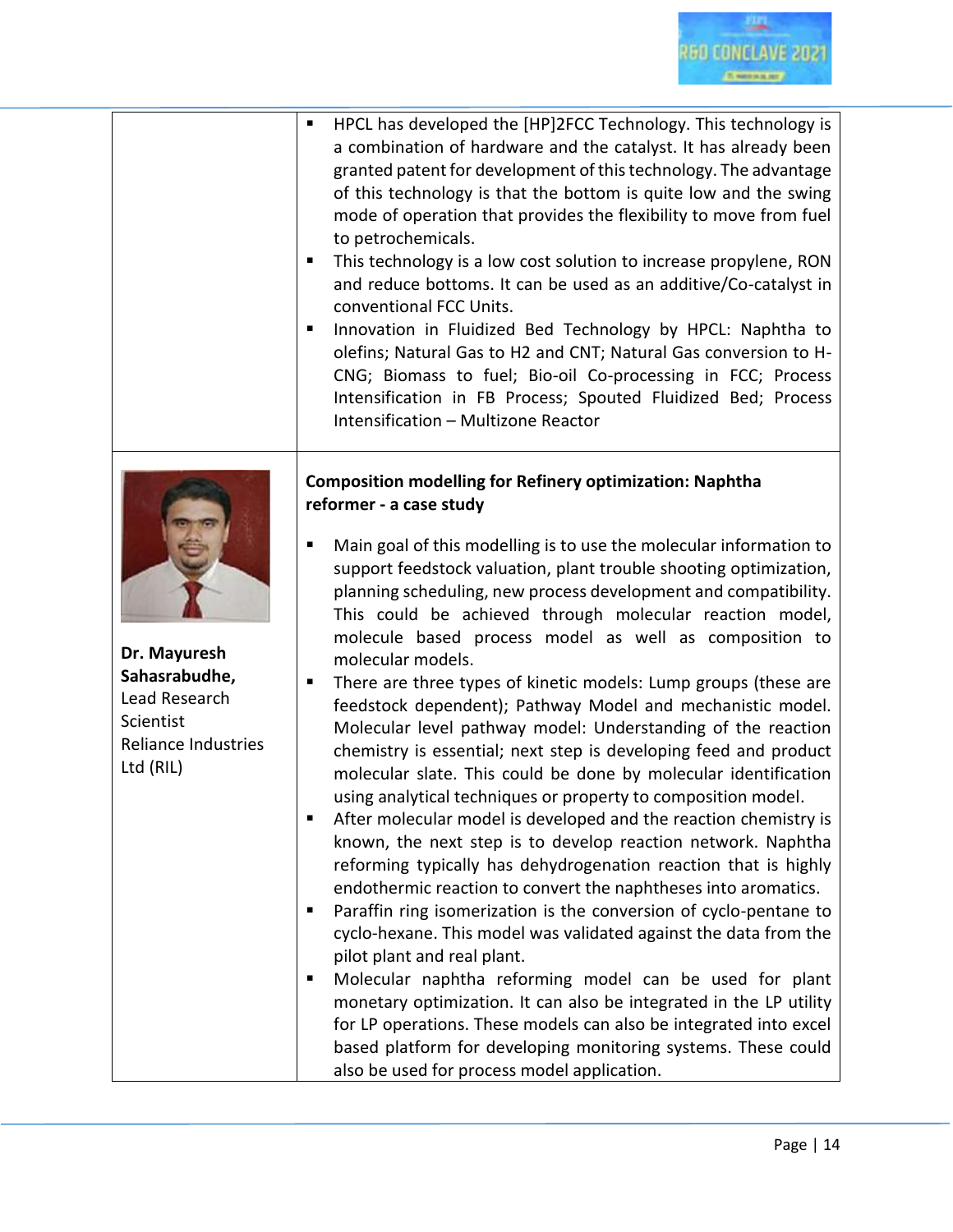Molecular models provide better knowledge of various reaction pathways and chemistry, reactor conversion can be tracked, provides better insights for optimization and what-if case study analysis and accurate prediction based on better crude chemistry.



**Mr. K D P Lakshmee Kumar** Indian Institute of Petroleum (IIP) Dehradun

#### **Single-step dimethyl ether synthesis from syngas over Cu-Zn/Boehmite hybrid catalysts**

- EIA projects that world energy consumption will grow  $\sim$ 50% by 2050. Global liquid fuels consumption increases more than 20% by 2050. Total oil consumption would reaches to ~240 quadrillion Btu by 2050 as per EIA. World would need twice the energy as it produces today. Global energy demand emphasizes the energy transition from fossil fuels to sustainable or alternate fuels
- Synthesis gas (H2+CO) is a substantial intermediate product that can produce many alternate fuels and chemicals. Global production of syngas is around 6Ej/year. Syngas reduces the world energy demand by almost 2% of the current primary energy consumption. Syngas derivatives Fischer-Tropsch fuels Methanol Dimethyl ether Ammonia Oxo chemicals Power generation
- Dimethyl ether (DME) is a non C-C bonded, non-sulfur and oxygenated fuel. DME is the secondary energy material & ozonesafe aerosol propellant. DME can be used as an alternative to LPG and diesel due to its: a. Similar physical properties; b. High cetane number (55-60); c. Reduced NOx, SOx and zero particulate emissions; d. Superior combustion properties
- Challenges to Direct STD Process: Testing and validation of more efficient catalyst for one step process; Designing of new reactor configurations such as slurry, membrane & fixed bed reactors; Efficient distillation process through columns for DME purification; Higher CO2 emissions while using coal as feedstock for direct DME route; No commercial catalyst & technology available for direct DME route; JFE has started its slurry reactor based 100 TPD demonstration plant in 2002; KOGAS also constructed a 3000 metric tons/yr DME demonstration plant in 2004 at Incheon, Korea.
- Synthesized hydrotalcite derived nanostructured (Cu-Zn-Al)/γ-Al2O3 hybrid catalyst via kneading extrusion process. The CuO/Al2O3 ratio plays key role in obtaining the active precursor phase derived methanol synthesis catalyst such as hydrotalcite (Htl) and zincian malachite (ZM)
- Phase transition of boehmite to  $\gamma$ -Al2O3 improved the Lewis acidity of Cu-Zn hybrid catalyst along with high thermal stability.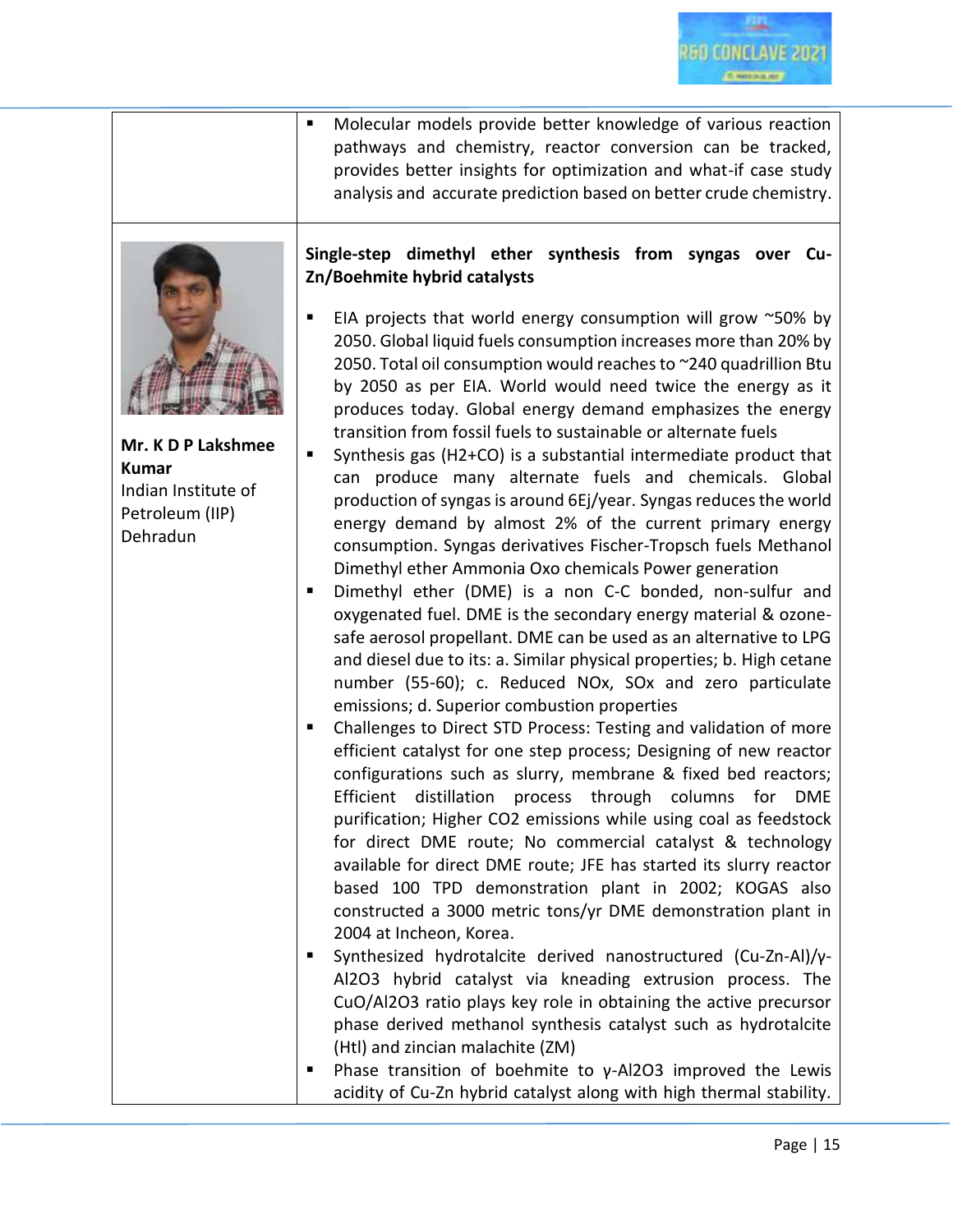|                                                             | The STD-1 hybrid catalyst with low CuO/Al2O3 ratio derived from<br>pure Htl phase showed high DME selectivity 71% with CO<br>conversion of 60%<br>The ZM phase rich derived STD-4 hybrid catalyst showed lower<br>٠<br>DME selectivity than STD-1 catalyst. The factors responsible for<br>the higher catalytic activity of STD-1 hybrid catalyst: a. Large<br>number of medium acidic sites with high amount of surface<br>acidity; b. High metallic Cu surface area with nano size Cu particles;<br>c. High degree of Cu metal dispersion                                                                                                                                                                                                                                                                                                                                                                                                                                                                                                                                                                                                                                                                                                                                                                                                                                                                                                                                                                                                                                                                                                                             |
|-------------------------------------------------------------|-------------------------------------------------------------------------------------------------------------------------------------------------------------------------------------------------------------------------------------------------------------------------------------------------------------------------------------------------------------------------------------------------------------------------------------------------------------------------------------------------------------------------------------------------------------------------------------------------------------------------------------------------------------------------------------------------------------------------------------------------------------------------------------------------------------------------------------------------------------------------------------------------------------------------------------------------------------------------------------------------------------------------------------------------------------------------------------------------------------------------------------------------------------------------------------------------------------------------------------------------------------------------------------------------------------------------------------------------------------------------------------------------------------------------------------------------------------------------------------------------------------------------------------------------------------------------------------------------------------------------------------------------------------------------|
| Dr. Alex C Pulikottil<br>CGM (Catalyst)<br><b>IndianOil</b> | INDICAT-Prime: Catalyst for Ultra-Low Sulphur Diesel - Concept to<br><b>Commercialization</b><br>Mandatory dependence on high severity Hydro-treating (DHDT)<br>п<br>process to meet diesel specification. Catalysts are at heart of the<br>DHDT process and hence a strategic component to the refiners.<br>High performance DHDT catalyst improves unit performance.<br>Hydro-treating catalyst technology forte of multi-national<br>٠<br>companies, Indian refineries fully dependent on import. DHDT<br>catalyst indispensable for BS VI diesel production<br>Indigenous catalyst technology is the need of the hour: a. Make in<br>п<br>India and Aatmnirbhar Bharat initiatives; Guidelines for tapping<br>domestic market for manufacture<br>Evolution of Hydro-treating catalyst: a. Understanding of the<br>п<br>reaction path; b. Active site of hydro-treating catalysts are now<br>better understood; c. Advances in synthesis methodologies and<br>manufacturing process<br>Science Behind INDICAT Prime: a. High dispersion of nano-<br>crystalline intrinsically super active Type II NiMoS sites; b. Higher<br>hydrogenation ability for aromatic saturation and deep<br>desulphurization; c. Optimized metal support interaction; d.<br>Higher degree of sulfidability to enhance active site density<br>INDICAT DHDT - A major milestone: a. Commercial validation of<br>п<br>high end DHDT catalyst; b. IndianOil in select group of<br>multinational companies in knowledge intensive domain of DHDT<br>catalyst; c. Strategic importance of self-reliant in line with Make in<br>India and Atmanirbhar Bharat initiatives of Government of India; |
|                                                             | d. Potential of lower cost of DHDT catalyst in the country with<br>economy of scale of production                                                                                                                                                                                                                                                                                                                                                                                                                                                                                                                                                                                                                                                                                                                                                                                                                                                                                                                                                                                                                                                                                                                                                                                                                                                                                                                                                                                                                                                                                                                                                                       |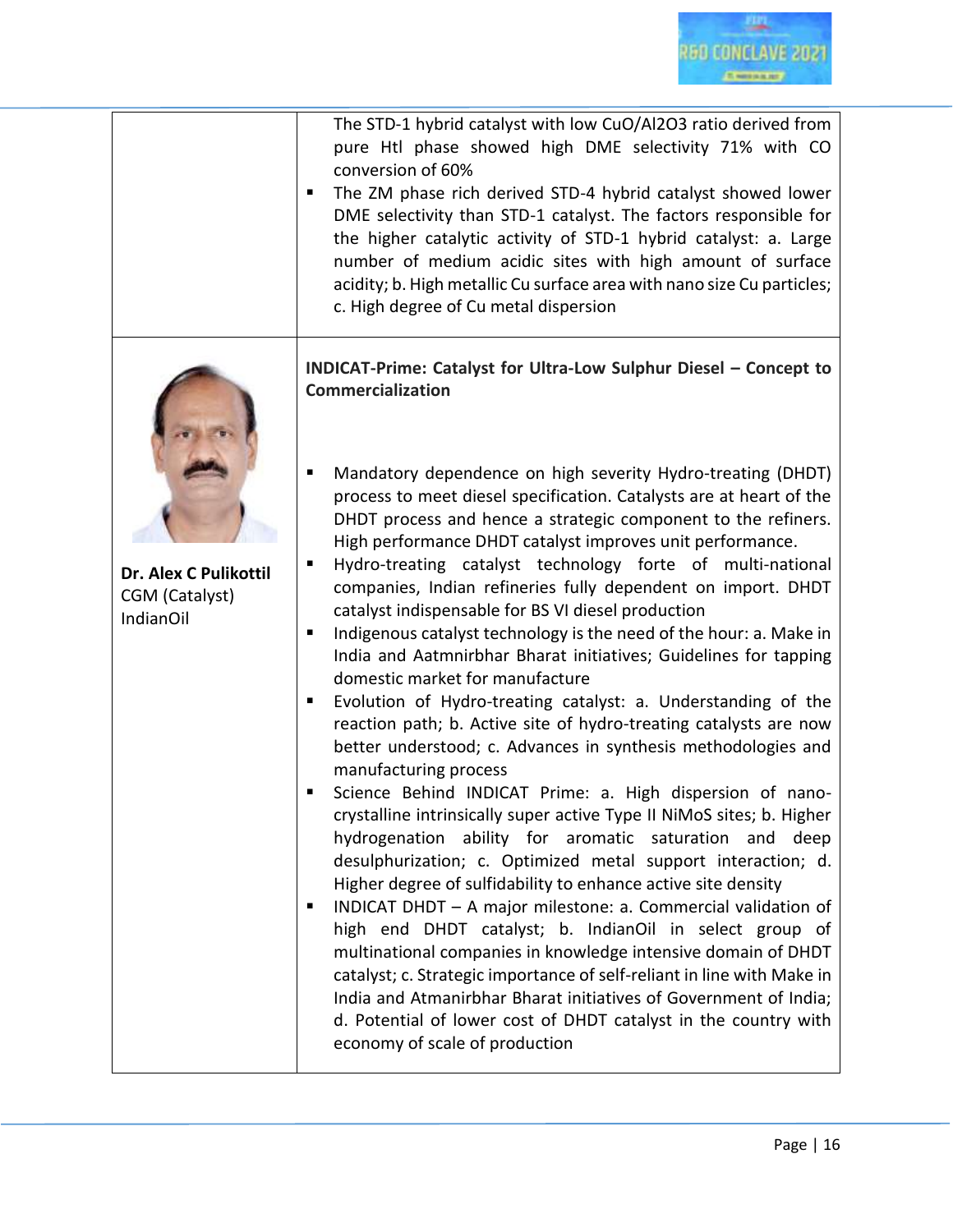



**Dr. T. Chiranjeevi**, DGM (R&D), BPCL

**Bharat-GSR: An innovative, Cost Effective Gasoline Sulfur Reduction Additive for FCC Operation**

- Due to the ongoing energy transition all refiners are forced to introduce petrochemicals to fuel based refining. In this transition, catalysts will have a huge role to play. According to a recent report 90 per cent of all molecule feedstock undergo changes in presence of catalyst.
- Whether it is a fuel based refinery or an integrated refinery, catalysts have paramount importance and caters to the changing needs of the fuel and the petrochemicals industry. Challenges of present FCC process: a. Cannot process other feedstock than VGO; b. Cannot process renewable feedstock; c. Cannot change production based on market demand; d. Environmental issues
- The role of catalysts have increased from 40 per cent in the initial years of refining to almost 80 per cent in the present day, marking a tremendous growth. Riser model has changed the course for FCC. Refiners started using additives also to meet the specific objectives of operations
- Additives are base catalyst used for refining operations. Additives are used to meet the specific objectives of FCC. The clear advantage of additives is that it is easy to add and easy to withdraw, providing a big operational flexibility. There are different catalyst additives being used in FCC. They can be divided into environmentally driven and performance improvement additive
- There is today immense scope for the catalyst scientists to work and come up with new formation of catalysts. With objective of reducing cost of the GSR catalyst and increasing the flexibility and to develop in house expertize, the work on gasoline sulphur reduction catalyst was started
- The approach followed is only as good as for any other catalyst development followed by the catalyst scientist. This product the main properties to achieve for gasoline sulfidation catalyst attrition of paramount importance. Hydrogenation capability and Sulphur reaction capability are very important to develop
- Properties of the catalyst developed are as good as the commercial catalysts and surface area. Other properties are also in the acceptable range. The developmental work on the catalyst is now over and the commercialization of the catalyst will be shortly started. As we commercialize, maintaining the quality and performance at the vendor location will be a crucial challenge going forward.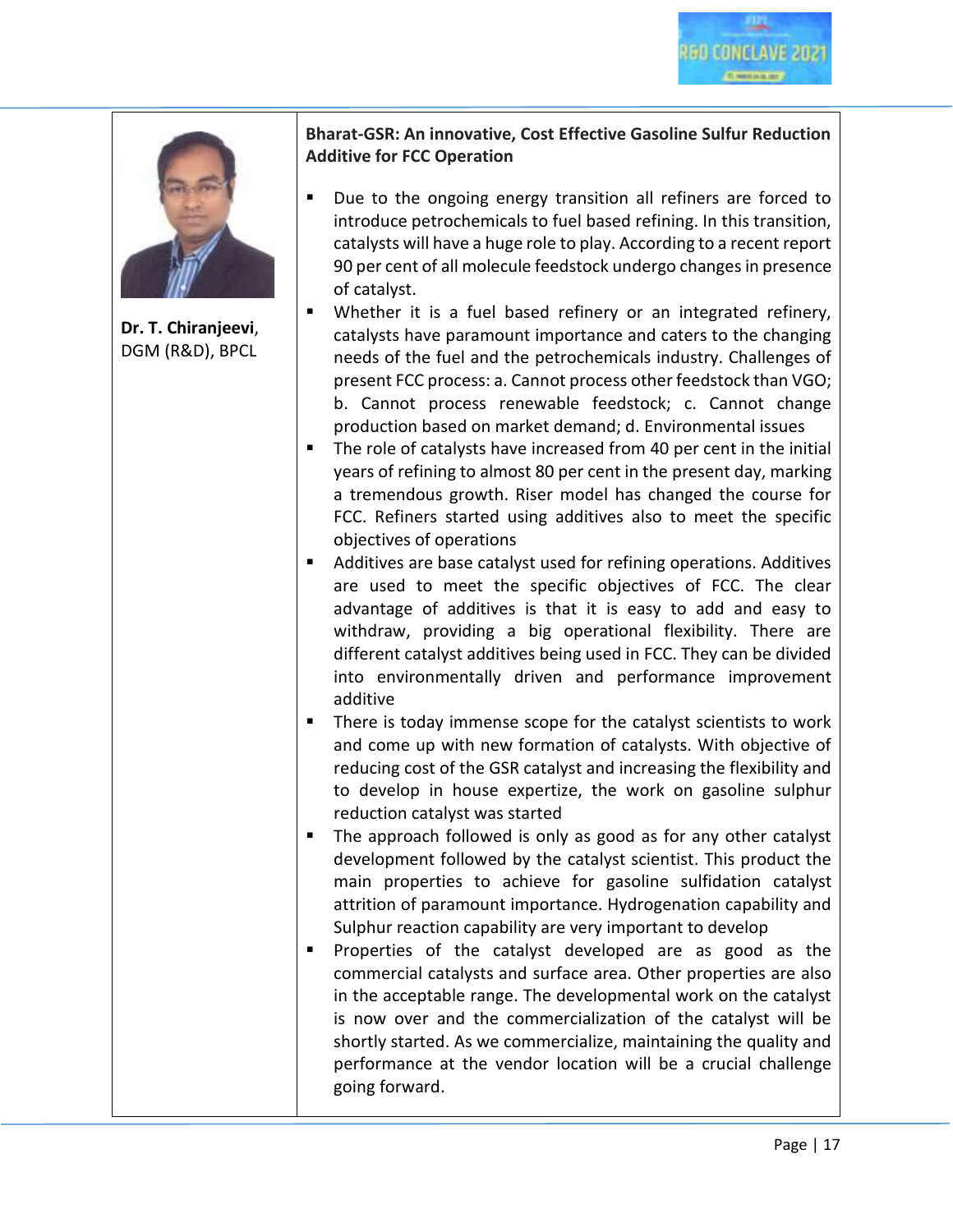## <span id="page-17-0"></span>Session II: Advances in Refining, Technology & Catalysts – II



#### **Session Chair: Dr M.O. Garg, President – Refining & Petchem R&D, RIL**



**Dr. A. Selvamani**  Indian Institute of Petroleum (IIP) Dehradun

**Catalytic Process for Production of Aromatics from Unconventional Feedstocks**

- Aromatic are very important for refining and petrochemicals intermediates. Aromatics are generally produced through catalytic refining and steam refining of petroleum Naphtha. There is a need for alternative feedstock to produce aromatics. Such feedstocks are called unconventional feedstock.
- We are working on novel catalytic process for generation of aromatics from low value hydrocarbons derived from biomass and waste plastic. In regard, IIP has prepared bi-functional catalysts which are studies for production of aromatics from unconventional feedstock.
- Adopting the sodium route we can directly produce the H-Aluminium Silicate. Zinc Aluminium silicate also has the same properties as aluminium silicate, which indicates that the involvement of zinc does not affect the aluminium silicate section. From this result we can conclude that the successful formation of aluminium silicate through the Sodium Silicate method.
- Aluminium silicate has uneven source while the Zinc aluminium silicate source has even pores. Zinc aluminium silicate dissolves at higher temperature compared to strong acids. IR spectrum results prove that the loading of the metals does not affect the structure.



**Hydrodynamic Aspects of DHDT/DHDS Reactors, Operational Feedback and Up-gradation**

Diesel Hydro-treating is a major thrust area today with legislations enforcing improved diesel quality specifications for meeting environmental norms on fuel emissions. This technology is closely guarded by a few international licensors.

**Mr. Vijay Yalaga** Senior Manager Engineers India Ltd

■ To achieve self-sufficiency in this area, IOCL (R&D) and EIL jointly developed indigenous technology and implemented it in various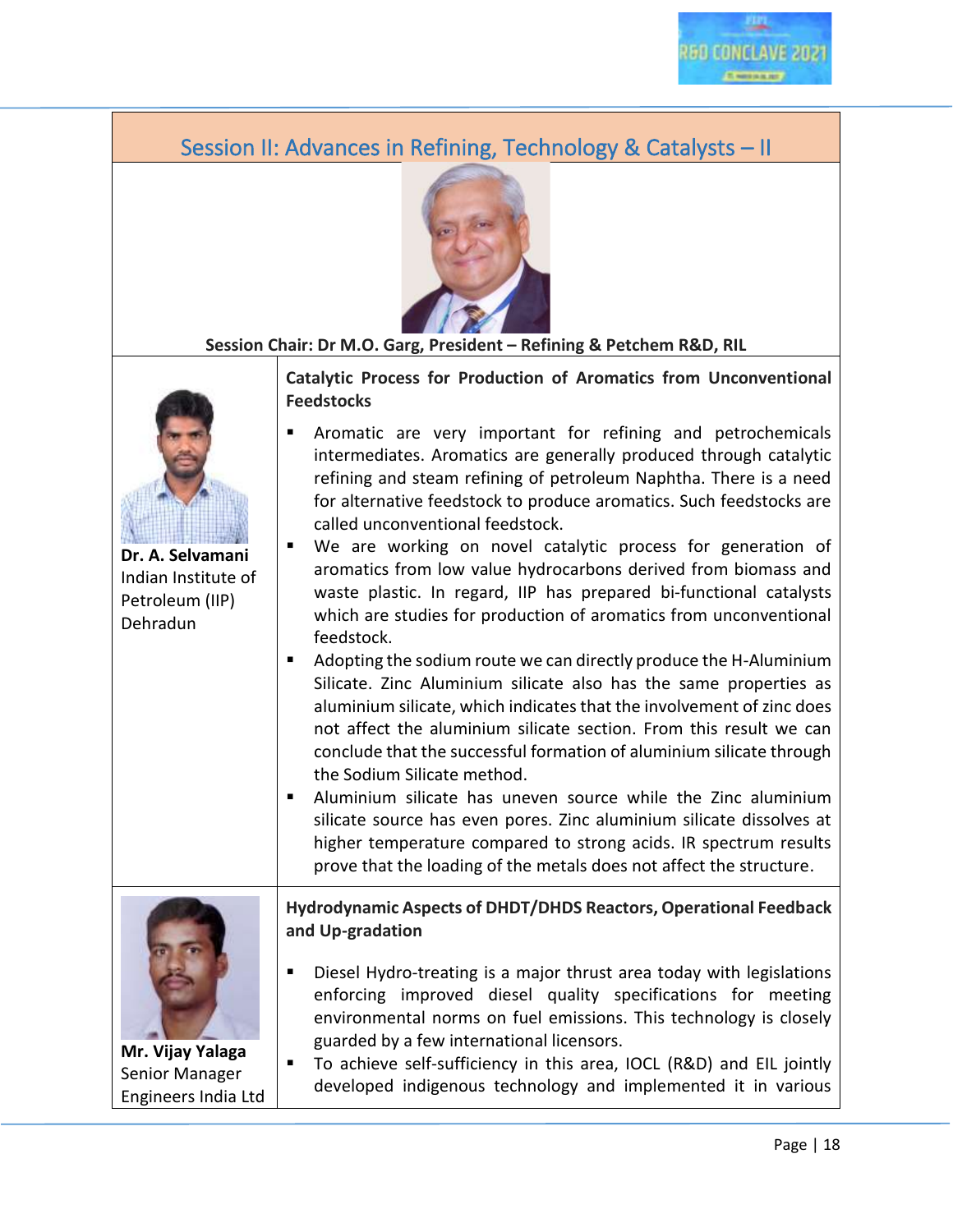| (EIL)                                         | Indian refineries. The technology offers the ability to upgrade middle<br>range straight run distillates, coker gas oil streams and light cycle oil<br>from catalytic cracking to low sulphur, high cetane diesel suitable for<br>meeting ULSD pool requirement.<br>Trickle Bed type Reactors (TBR) are mainly used in such processes<br>Е<br>which involve gas-liquid flow in presence of fixed bed solid catalyst<br>with complex hydrodynamics.<br>The major technological components in this are the catalyst and<br>п<br>reactor internals. Apart from the highly active catalyst, reactor<br>internals are very important for ensuring fullest extent of catalyst<br>utilisation through providing proper hydrodynamics (uniformity of<br>fluid distribution, pressure drop, liquid holdup, gas liquid mixing etc.)<br>in such multiphase systems.<br>EIL has developed the reactor technology with state of-the-art<br>п<br>proprietary reactor internals which were tested in pilot plants and<br>subsequently incorporated in commercial designs of various<br>DHDT/DHDS units.<br>The key features of these internals are: Proprietary novel and<br>п<br>efficient gas-liquid distributors (modified chimney type) and reactor<br>internals; The novel distributor has high distribution element density<br>and functions efficiently over a wide range of gas-liquid flow rates;<br>Reactor design based on in-house hydrodynamic models for<br>predicting pressure drop and liquid holdup; Effective at high<br>turndown with good mechanical integrity.<br>Post implementation of the reactor technology at multiple locations<br>п<br>in India, the units are operating successfully.<br>Further, the performance of these units is being monitored by<br>Е<br>collecting the feedback and operating data and its analysis on a<br>regular basis. These internals are being continuously upgraded with<br>respect to hydrodynamic aspects. |
|-----------------------------------------------|----------------------------------------------------------------------------------------------------------------------------------------------------------------------------------------------------------------------------------------------------------------------------------------------------------------------------------------------------------------------------------------------------------------------------------------------------------------------------------------------------------------------------------------------------------------------------------------------------------------------------------------------------------------------------------------------------------------------------------------------------------------------------------------------------------------------------------------------------------------------------------------------------------------------------------------------------------------------------------------------------------------------------------------------------------------------------------------------------------------------------------------------------------------------------------------------------------------------------------------------------------------------------------------------------------------------------------------------------------------------------------------------------------------------------------------------------------------------------------------------------------------------------------------------------------------------------------------------------------------------------------------------------------------------------------------------------------------------------------------------------------------------------------------------------------------------------------------------------------------------------------------------------------------------------------------------------------|
|                                               | A Novel Plug in Technology for Clean-up of Sulpholane Solvent in<br><b>Aromatics Extraction</b><br>Use of Sulfolane in Industries                                                                                                                                                                                                                                                                                                                                                                                                                                                                                                                                                                                                                                                                                                                                                                                                                                                                                                                                                                                                                                                                                                                                                                                                                                                                                                                                                                                                                                                                                                                                                                                                                                                                                                                                                                                                                        |
| Dr. Satish Vats<br>Lead Research<br>Scientist | It is a colorless liquid commonly used in chemical industry as a<br>Е<br>solvent for extractive distillation, especially in extraction of aromatic<br>hydrocarbons (Shell/UOP sulfolane process). It is one of the most<br>efficient solvents as it operates at a relatively low solvent-to-feed<br>ratio, making sulfolane relatively cost effective.                                                                                                                                                                                                                                                                                                                                                                                                                                                                                                                                                                                                                                                                                                                                                                                                                                                                                                                                                                                                                                                                                                                                                                                                                                                                                                                                                                                                                                                                                                                                                                                                   |
| <b>Reliance Industries</b><br>Ltd (RIL)       | Acid gas treatment (sulfinol process) and was first implemented by<br>п<br>Shell Oil Company in 1964. This process sweetens the natural gas                                                                                                                                                                                                                                                                                                                                                                                                                                                                                                                                                                                                                                                                                                                                                                                                                                                                                                                                                                                                                                                                                                                                                                                                                                                                                                                                                                                                                                                                                                                                                                                                                                                                                                                                                                                                              |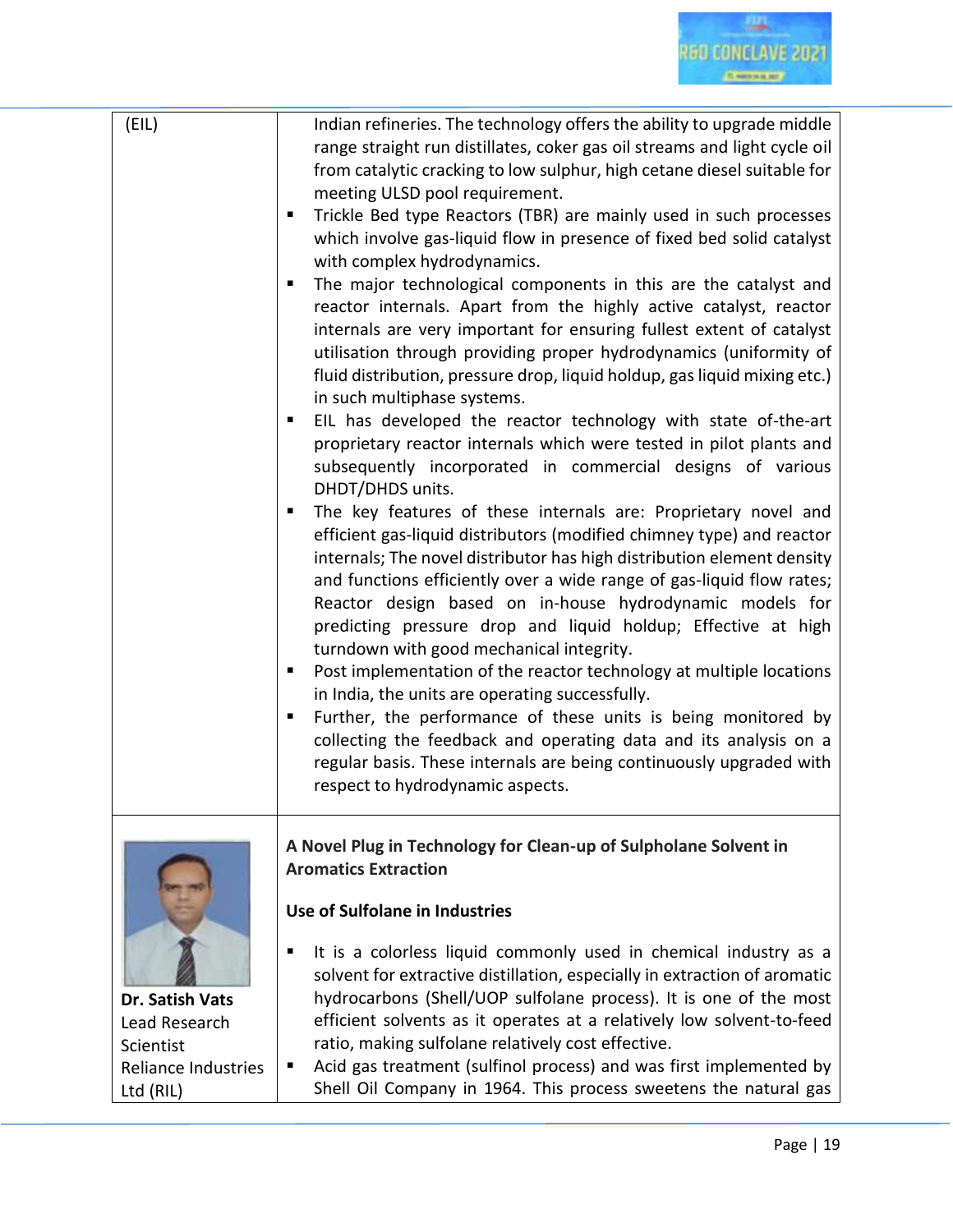using a mixture of alkanolamine and sulfolane. The worldwide market for sulfolane is expected to grow at a CAGR of roughly 1.2% over the next five years, will reach 106 m

#### **Problems faced in Sulfolane degradation**

■ Sulfolane is highly stable & can be reused, it does eventually degrade into acidic by products. Degraded sulfolane also has reaction products of materials conventionally added to mitigate their corrosive effect, such as amines. The main products of oxidative degradation of amines are acetates, formates, oxalates, succinates.

#### **Sulfolane Purification Processes and their limitations**

- Vacuum & steam distillation, back extraction and ion exchange resin techniques are used to purify sulfolane. In vacuum distillation only high boiling materials are removed and has relatively high capital cost.
- Steam distillation is relatively low cost but has limitation of removing only high boiling materials. Acidic impurities with similar boiling point of sulfolane cannot be removed.
- Regeneration by back-ex- traction can removes both light and heavy degradation products. However, it is the most expensive regeneration process. Regeneration by ion exchange is satisfactory, but to remove impurities of trace level two column system is required. Thus, it is costly process. It works well at ambient to 80 0C, poor performance at high temperatures.
- Adsorption technique singly column packed with adsorbent is sufficient to ensure the complete removal of impurities and can works well at high temperature as well (120 C)

#### **Global Impact of RIL's Sulfolane Purification Technology**

- 1st time in the world, adsorption process for the online purification of sulfolane. Economically viable technology with low CAPEX and OPEX to install the technology worldwide. This technology purifies the solvent (sulfolane) online without disturbing the normal operation of the plant contrary to the conventional techniques.
- The worldwide market for sulfolane is expected to grow at a CAGR of roughly 1.2% over the next five years, will reach 106 million USD in 2024, from 100 million USD in 2019, at CAGR of 9.3%. The major user of this magic solvent are oil and natural gas industries.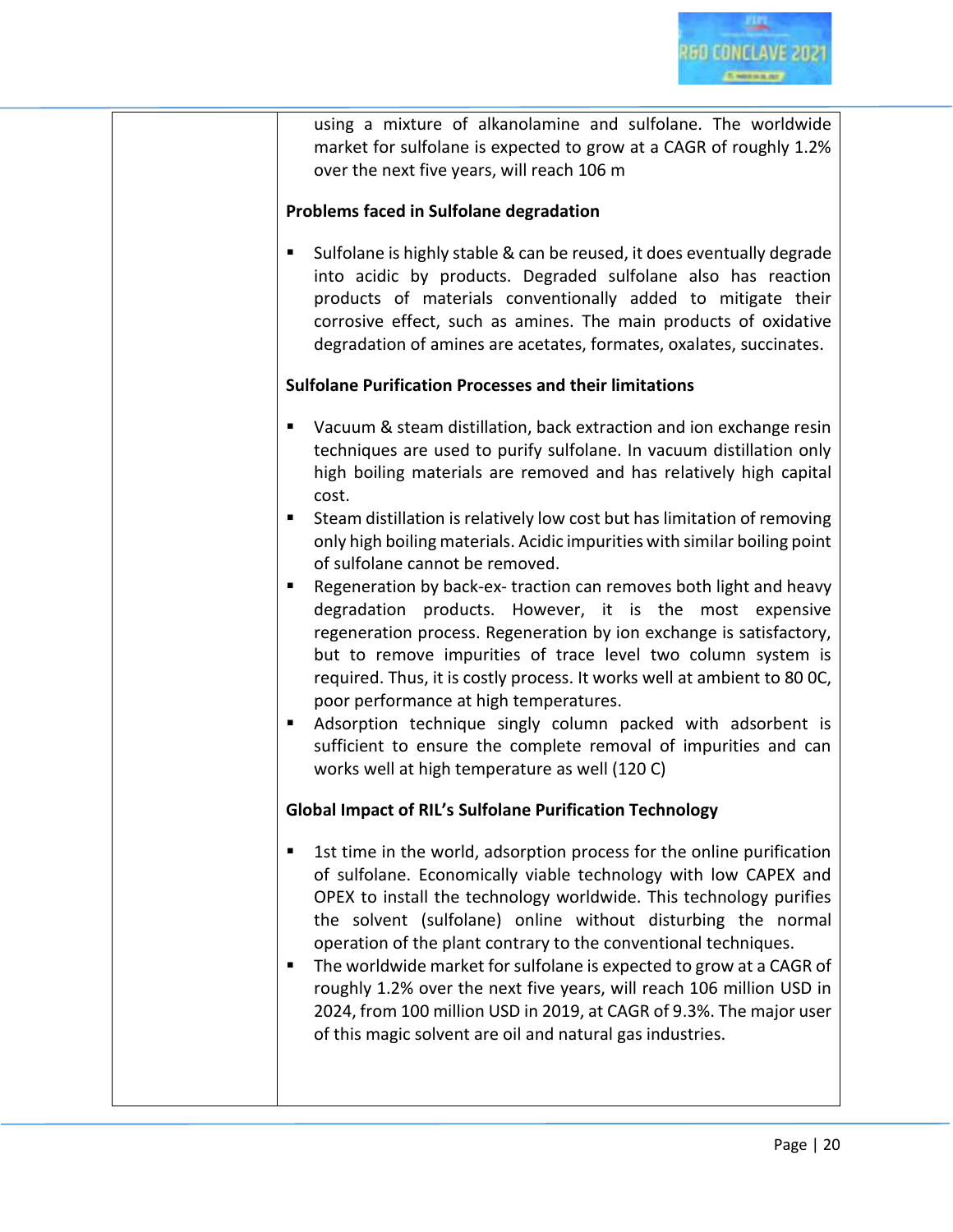



**Mr. B Neelam Naidu** Senior Scientist Indian Institute of Petroleum (IIP) Dehradun

#### **Syngas Production by Methane Tri-reforming Over Ni-Based Supported Catalyst**

- Aggressive investments taking place in the low carbon and sustainable technologies across the globe. The present tri-reforming process is related to some of the key pillars such as gas based economy and cleaner use of fossil fuel, biofuels and Hydrogen
- The chemical route to conversion of CO2 to various polymers reforming through syn gas or methanol. Photochemical and electrochemical routes too have great potential to utilize this CO2
	- Tri-reforming of methane and steam reforming are highly endothermic processes in nature. Main advantage of the process is the utilization of gases such as methane and CO2. It also produces a range of Syn Gas ratio, which can be a source for various
- Major challenges associated with this process are: Finding a stable catalyst to produce higher CO2 conversion; Resources to convert methane and CO2; Point resources for methane and CO2
- Catalyst are mainly Nickle based oxides. Final catalyst formation is dependent on higher surface area. This increases the oxygen storage capacity at high temperatures. With increase in temperature the concentration of methane and CO2 increases
- Syn Gas ratio is maintained at 1.4. For this process three catalysts chosen are: TRM 1, 2, 3. comparatively a lower coating is deposited in the catalyst in the range of 5 per cent. TRM 3 is a high resistance catalyst. One of the promising qualities of this catalyst for CO2 reforming is to raise capacity
- Methane conversions are not severely changed by varying the percentage of CO2 and H2O. CO2 conversion is dependent on the concentration of CO2 and the H2O
- Syngas ratio is increase decreasing the water concentration. A variety of syngas ratios can be obtained by varying the concentration of the CO2. Bench scale studies were also carried out for syn gas production. Here similar Syn-gas ratios were achieved as the lab scale studies.
- CO2 consumption rate is high in the process. Since a variety of syngas ratios are achieved during the process, this syn-gas could be applied in variety of processes. The tri-reforming process has not been commercially reported yet but the KOGAS has reported a plant.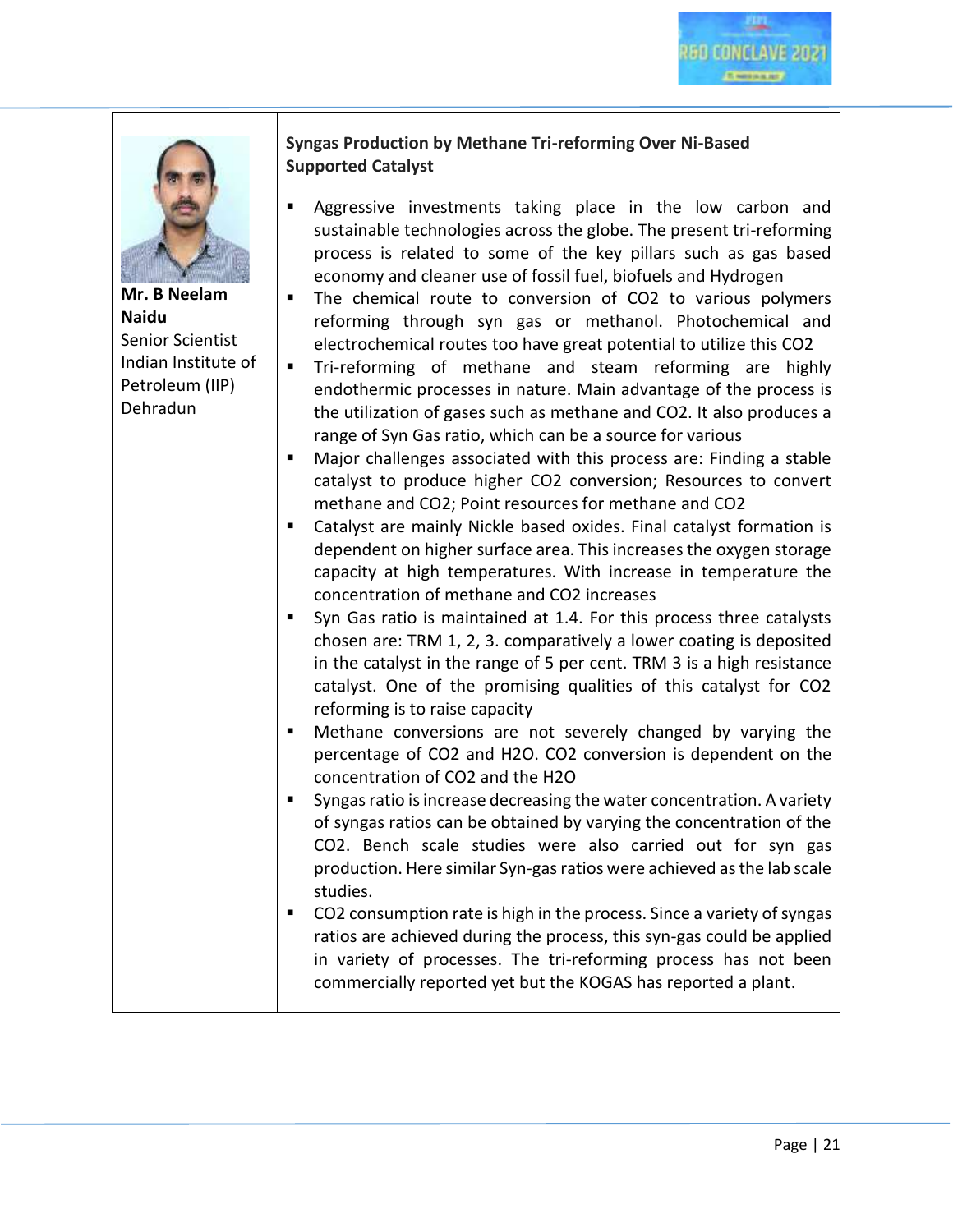



**Dr. Pranab Rakshit** Chief Manager (R&D), BPCL

#### **K-Model-A Versatile Tool for GRM Improvement**

- Crude oil cost constitutes more than 85-90% of input costs of a refinery e.g., For a 50 MMT capacity refinery, processing of crudes costing USD 1 less would make over USD 40M/Annum additional profit.
- Implications of K Model for the refinery: a. Quick and reliable prediction of crude blend compatibility is critical to maintain good health of refinery equipment and operation; b. Currently, there is no standard practice to check the compatibility in advance; c. Excess demulsifier, antifoulant chemical dosage is done to prevent incompatibility issues; d. Are we ignoring the health of refinery equipment by feeding incompatible diet.
- Chemical characterization of Asphaltene: a. The chemical characteristics of asphaltene molecules derived from different sources are different; b. To determine the quality of the Asphaltene, CPMAS 13C-NMR analysis is used along with other analytical techniques such as FT-IR, TGA and XRD, TLC-FID, CHNS etc. c. NMR characterization revealed the behaviour of asphaltene molecules in the oil systems for inhomogeneity / incompatibility; d. It was also correlated with desalting & fouling characteristics of crude oil blends processing.
- K Model: a. For smooth refinery operation, every refinery operator would like to run it before choosing the crude blend; b. K Model predictions are in line with OCM and Spot Test methods for Ratawi/Saharan Blend & Ras Gharib/Saharan Blends; c. K Model predictions are validated with 16 different blends for SCP method as depicted above; d. K Model predicts the composite results of all nine experimental test methods with the accuracy of ±1 wt%.
- Major features of K Model: a. K Model predicts the composite result of all nine compatibility test methods. The accuracy of K Model is  $\pm$ 1.0 wt%; b. K Model is applicable to any number of known or unknown crude oils for blend compatibility. It is because, K Model requires only four physical parameters data of the participating crude oils in the blending as input; c. K Model provides the complete optimized blending solution of N number of crude oils within compatible region; d. Two crude oils blending  $-$  2-5 minutes; e. multiple crude oils blending: 1 hour.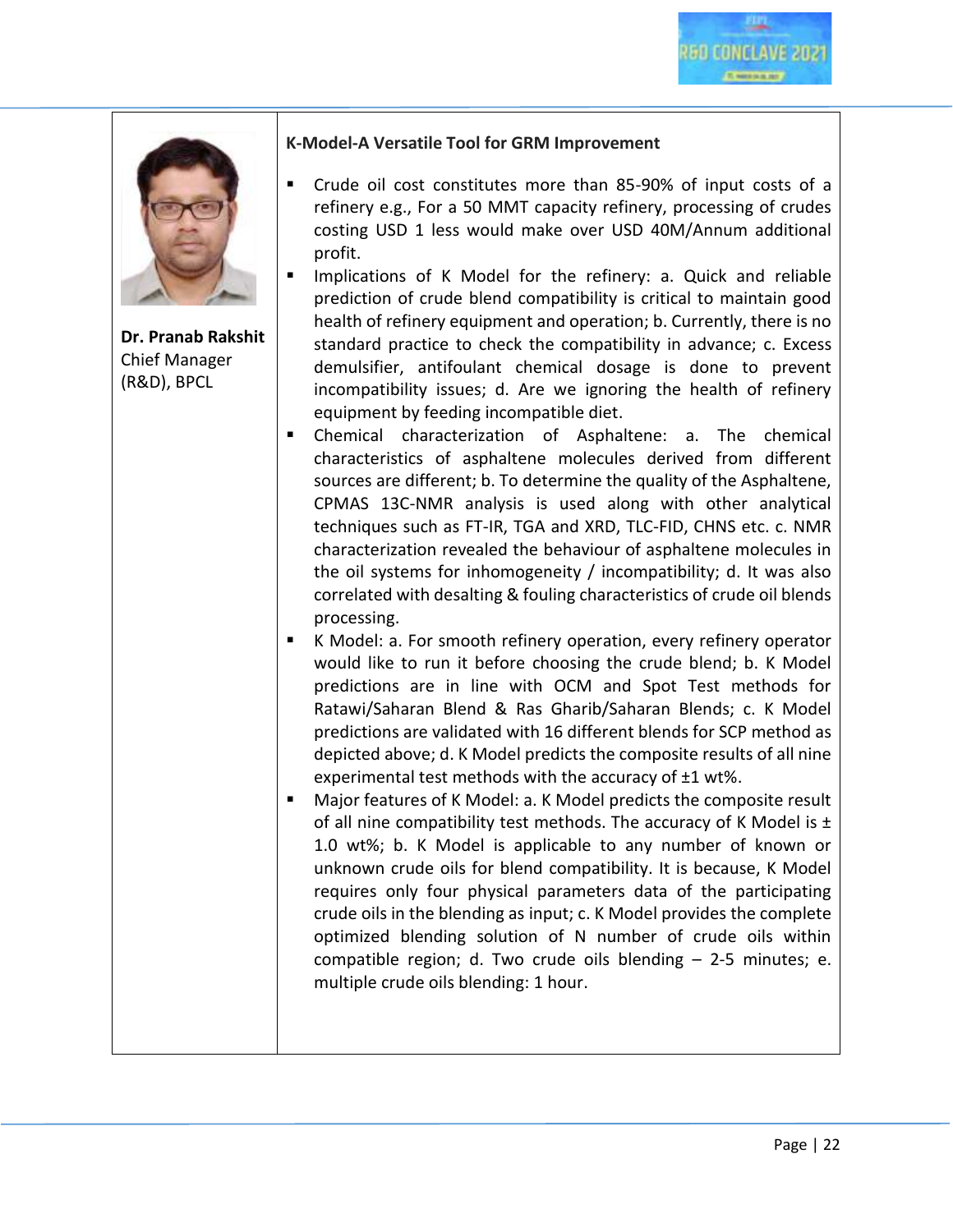#### **Day 2: Thursday, 25, March 2021**

## <span id="page-22-0"></span>Session III: Petrochemicals & Polymers – I



**Session Chair: Dr. G.S. Kapur, Executive Director (CT & TPF), IOCL**



**Dr. V. K. Gupta,**  Head R&D – Polymer & Senior Vice President, RIL

#### **Presentation: Key talk on Polyolefin Science & Technology: Successful Commercial Technology Development**

- Global polymer requirement is about 335 MMT and it is going to reach 1,000 MMT in next 30 years. In this 56% of the contribution will be from Polyolefin based material. Current Polyolefin requirement in 189 MMT and it shows the importance and its demand.
- According to 2035 technology vision, India's polymer CAGR over 10%, highest across the globe.
- It is essential to create the fundamental understanding of the catalyst support, as well as a catalyst polymerization process.
- These fundamental understandings at a macro micro and nano scale are very essential to design the high-performance catalyst.
- To create a highly disruptive technology in the area of polymers, one has to compete globally with the all the major players in this area. Reliance in 2001, developed the catalyst which was non morphological catalyst and sustained for 10 years a continuous production.
- Catalyst gets consumed in polymerization process and therefore, it is essential to improve the process and performance characteristics of catalyst. A suitable catalyst development technology is required to be sustainable.
- Easter based catalyst is second generation process which has the potential to produce homopoly propylene grade polymers. This process took time to get progressed from pilot stage to commercial stage. It is currently in a gas phased process. Non phthalate catalyst system is next level process.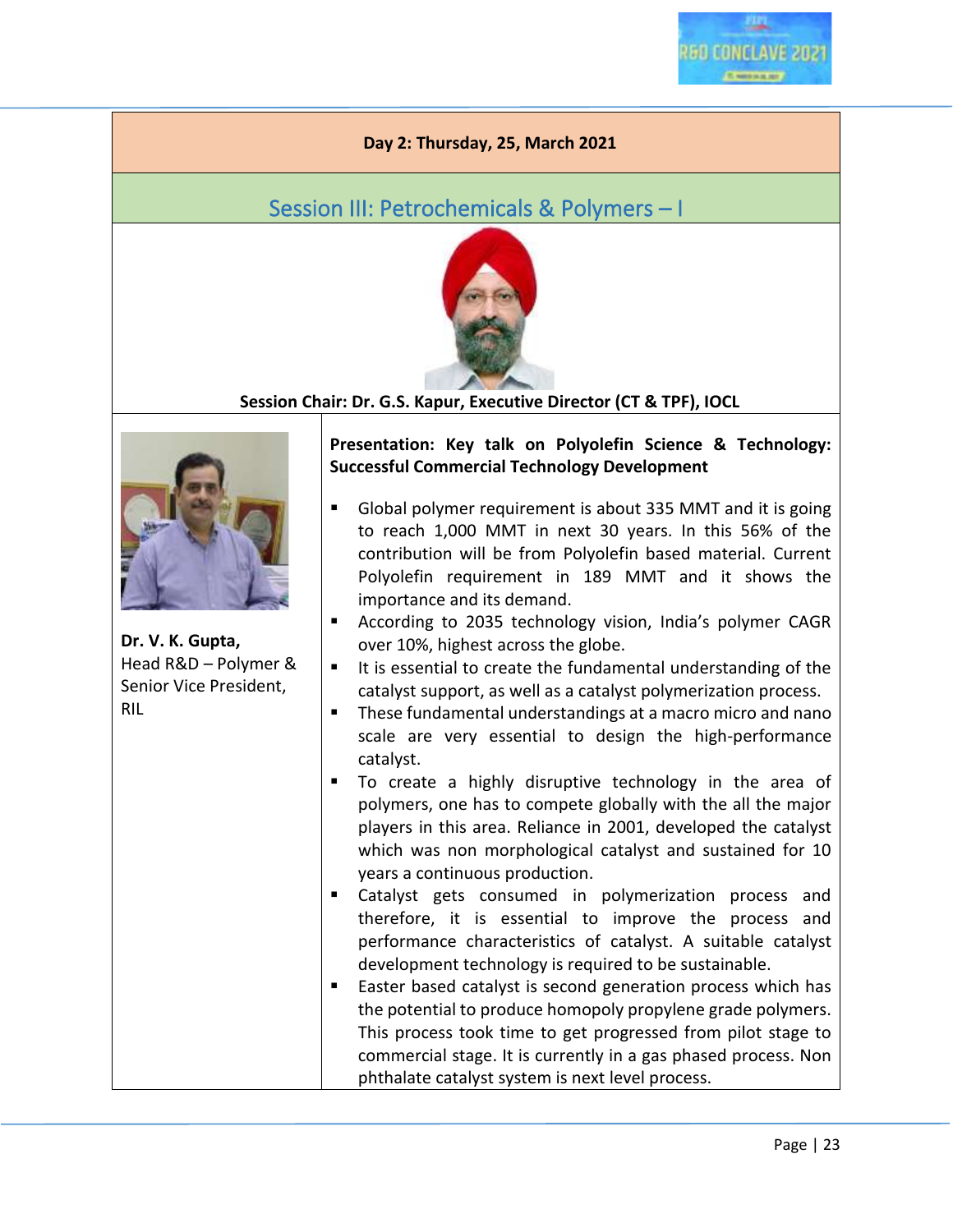|  | This polypropylene based catalyst has better rubber content<br>and is highly used in automobile sector where criticality of<br>polymer is higher.<br>Polyethylene is also in highly demand in the market. LLDPE is<br>produced using the Ziegler - Natta Catalyst technology and<br>silica supported Ziegler - Natta Catalyst technology is most<br>preferred in the gas-based process.<br>As a company, Reliance has established a strong platform in<br>production of Polyolefin and the company will continue to<br>deploy indigenously developed technology for the same.<br>Specialty Polyolefin will have a major role in the future product<br>markets across multiple sectors. |
|--|----------------------------------------------------------------------------------------------------------------------------------------------------------------------------------------------------------------------------------------------------------------------------------------------------------------------------------------------------------------------------------------------------------------------------------------------------------------------------------------------------------------------------------------------------------------------------------------------------------------------------------------------------------------------------------------|
|  |                                                                                                                                                                                                                                                                                                                                                                                                                                                                                                                                                                                                                                                                                        |



**Mr. Bennet C,**  Sr. Manager, Petrochemicals & Polymers, HPCL

**Presentation: 'Circular economy of plastics for a sustainable future'**

- Circular economy of the plastic is the need of hour to remove all the negativity that goes around the plastic. It involves recycling of plastic through chemical or mechanical process in a closed loop.
- Circular economy of plastic started in 1970s, where people started thinking about recycling of plastic. In 1980, waste management became a part of process and by 1990s, government regulations came in.
- Benefit of circular economy is polymer will not be produced again and again; energy is saved in producing new polymer. It improves economic growth, job growth etc.
- 8.3 billion tons of plastic consumed across the globe every day and only 9 % is recycled and rest goes in landfill. In India, consumes 15.5 MMT of plastic across the year and 43% of this is single usage. 16 % is recycled, 19% is unmanaged and 40% goes to landfill.
- China has a regulated system for plastic collection and recycling and in years going ahead china will have large recycling of plastics.
- Recycling of plastics can increase the input stock for monomers by around 29% and will have a greater impact on polymer production. Fundamental redesigning of plastic is needed. Economic factor and quality factors also must be considered. Circular activity by recycling is used by the most companies across the globe.

■ Improving sorting of different types of plastic is key towards recycling of plastic. Single use plastic is difficult to separate.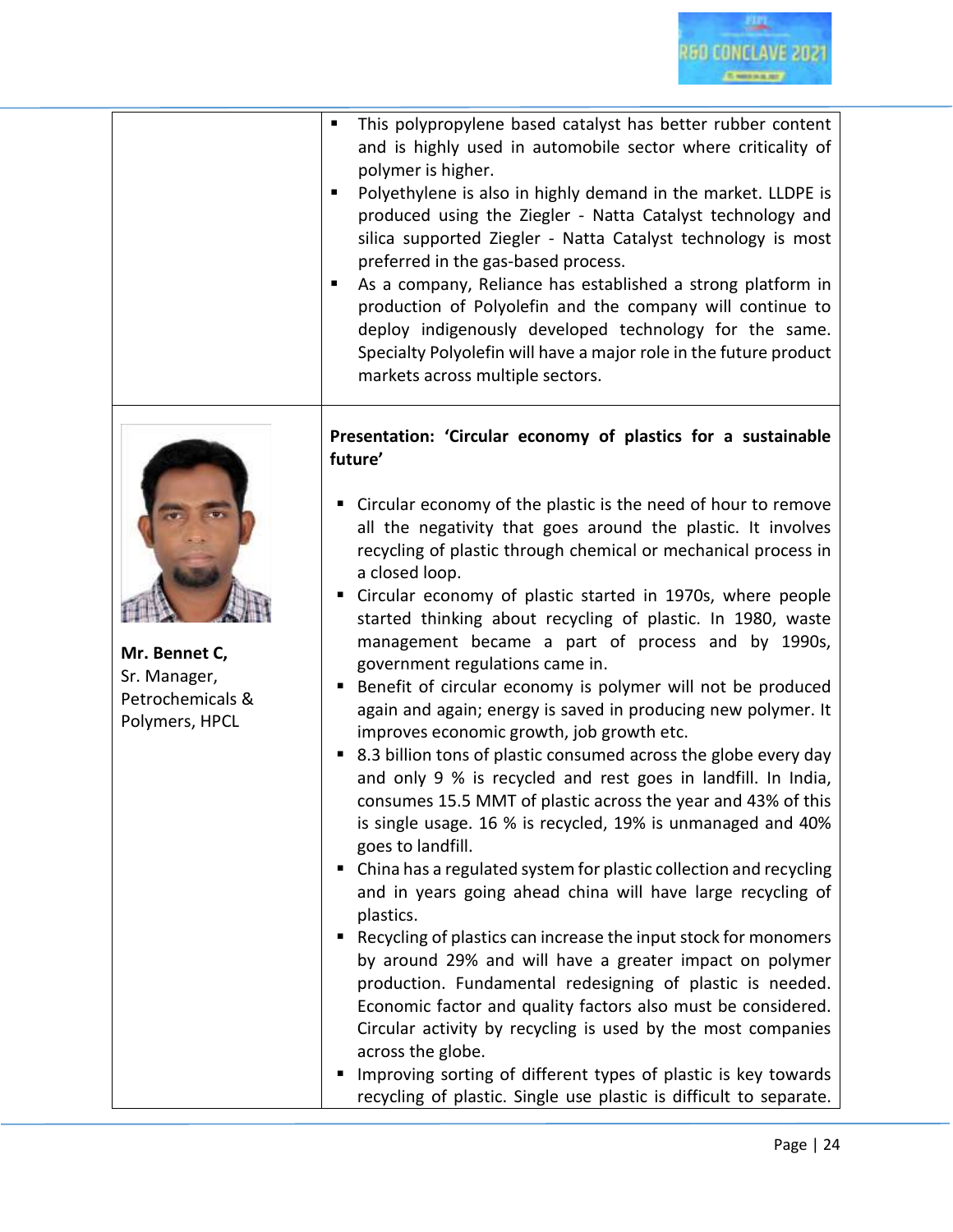|                                                                                | Digital tools can be deployed for this. Chemical, Thermal and<br>mechanical recycling can improve % of recycling plastics.<br>Mechanical and Molecular recycling are two major types of<br>recycling. Mechanical has finite processing and molecular<br>recycling has infinite processing. Ease to use and solution-<br>oriented plastic can be produced.<br>India's plastic consumption is 13 kg per capita and it is expected<br>to grow more. 40% of this will end up in landfill. Emerging<br>trends are recycling into virgin plastic, conversion of low value<br>plastic into fuel etc.<br>■ Technology is viable for sorting and recycling. There is need to<br>create awareness among people in segregating the different<br>types of plastic. Stringent regulations must be implemented<br>towards recycling. There is need to develop comprehensive<br>policy towards plastic.<br>Global companies are recycling plastics into fuel, naphtha and<br>other useful products through molecular and mechanical<br>recycling. Companies also use cracker units in converting these<br>plastics.                                                                                               |
|--------------------------------------------------------------------------------|----------------------------------------------------------------------------------------------------------------------------------------------------------------------------------------------------------------------------------------------------------------------------------------------------------------------------------------------------------------------------------------------------------------------------------------------------------------------------------------------------------------------------------------------------------------------------------------------------------------------------------------------------------------------------------------------------------------------------------------------------------------------------------------------------------------------------------------------------------------------------------------------------------------------------------------------------------------------------------------------------------------------------------------------------------------------------------------------------------------------------------------------------------------------------------------------------|
| Mr. Thomas Mallet,<br>Market<br>&<br>Tech,<br>Development<br>Manager,<br>Axens | Presentation: 'Axens solution to unlock low carbon plastics and<br>circular economy'<br>. The worldwide plastic production is growing exponentially<br>and it has two main challenges. The first one is regarding the<br>environment. Today we have produced something like 9<br>billion tons of plastics worldwide.<br>More than 50% or more than half of the plastics has ended up<br>ш<br>in non-field or dumped into land. This is a real problem. As<br>per Ellen MacArthur foundation estimates, there are 250<br>million tons of plastics that may be recovered in the ocean by<br>2025, so we need to address this challenge and the challenge<br>is regarding the resources.<br>Today, plastic represents about 8% of the oil consumption, but<br>п<br>if we continue to produce plastic like we do today, it will<br>represent up to 20% by 2035. Even if a very small amount of<br>plastic is refined, there is a need to develop innovative<br>solution for plastic recycling.<br>2G sugars technology will be opening the door to new plastics<br>that could be biodegradable. Compostable like the PDF, PLA<br>etc. are most promising to treat those plastics, the<br>gasification. |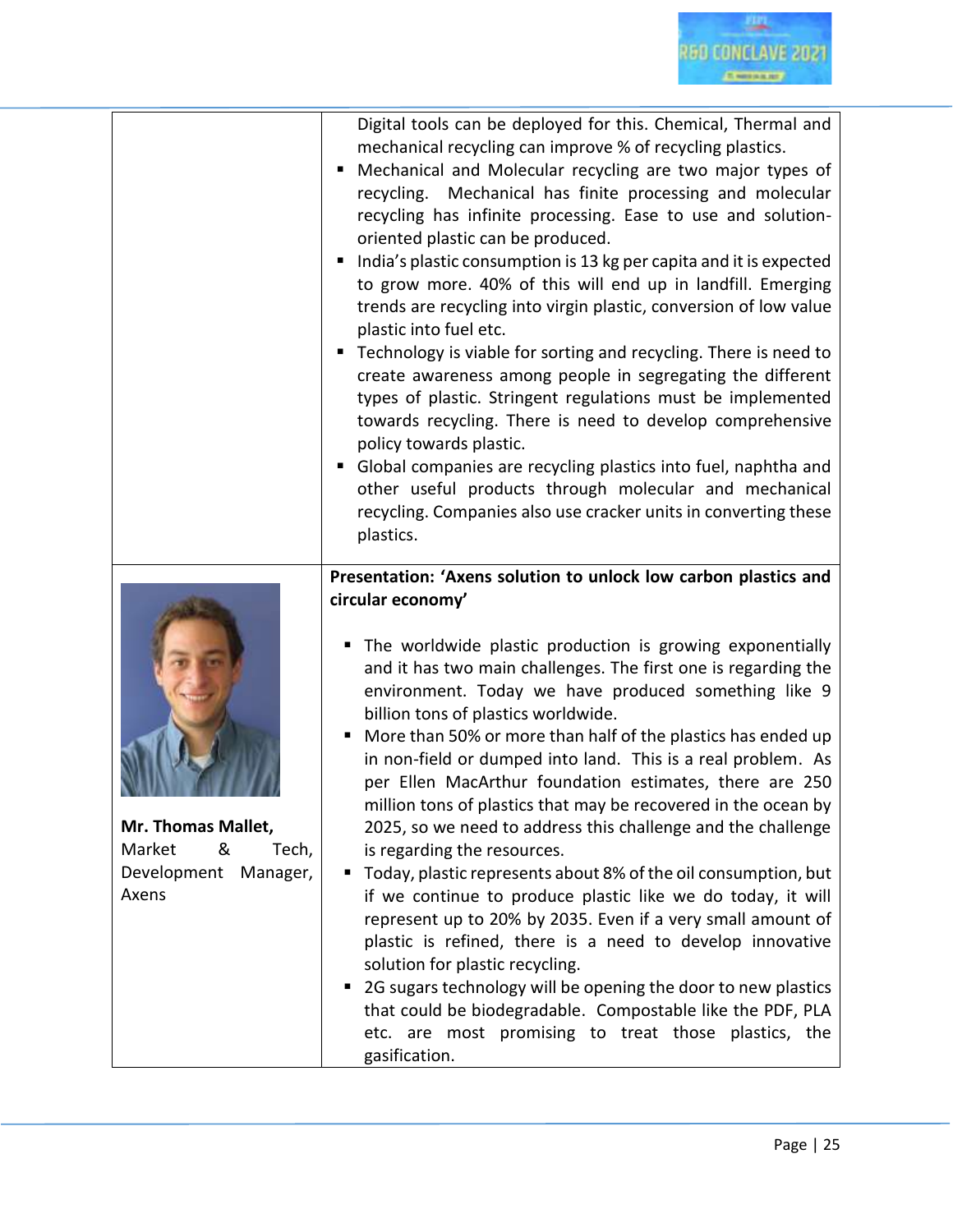

|                                                               | • This technology that converts the plastics into Naptha and this<br>Naptha, is a very good to be sent to steam cracker to make<br>polyolefin.<br>PT is one of the most commonly used plastic for packaging and<br>today it recycles through mechanical recycling. But this<br>mechanical recycling has two main imitations. The first one is<br>that only 30% of this recycle PT can be used for food<br>application.<br>IFPEN PT solution can help in overcoming these challenges.<br>Purification step removes dies pigment and all impurities.<br>Global companies are recycling plastics into fuel, naphtha and<br>other useful products through molecular and mechanical<br>recycling. Companies also use cracker units in converting<br>these plastics.                                                                                                                                                                                                                                                                                                                                                                                                                                                                                                                                                                                                                                                                                          |
|---------------------------------------------------------------|---------------------------------------------------------------------------------------------------------------------------------------------------------------------------------------------------------------------------------------------------------------------------------------------------------------------------------------------------------------------------------------------------------------------------------------------------------------------------------------------------------------------------------------------------------------------------------------------------------------------------------------------------------------------------------------------------------------------------------------------------------------------------------------------------------------------------------------------------------------------------------------------------------------------------------------------------------------------------------------------------------------------------------------------------------------------------------------------------------------------------------------------------------------------------------------------------------------------------------------------------------------------------------------------------------------------------------------------------------------------------------------------------------------------------------------------------------|
| Dr. M O Garg,<br>President - Refining &<br>Petrochem R&D, RIL | Presentation: 'Development of ionic liquid as a catalyst for<br>petrochemical production: a case study from concept to<br>commercialization'<br>Ionic liquids are molten salts formed with anions and cations.<br>Е<br>If anions and cations are symmetric, ionic material is in molten<br>form. They have high melting points.<br>If the anions and cations are asymmetric, they are not strong<br>п<br>and they are loosely formed. It is called as room temperature<br>ionic liquids.<br>Major application of ionic liquids is in separation and<br>п<br>conversion process, diesel fractionation, carbon capture and<br>bio-oil recovery.<br>Ionic liquid can be used as electrolyte for Co2 utilization. Ionic<br>п<br>liquids can be used as catalyst for C02 conversion, it is also<br>used for separation and for aromatic extraction.<br>lonic liquids are used for making vinyl chloride monomer by<br>dehydrogenation of 1-2 dichloroethane.<br>lonic liquids are also used in desalination by directional<br>п<br>solvent extraction. Ionic liquids are also used as catalyst for<br>biofuels.<br>Large number of chemical companies are active in this and the<br>topic is of key interests in academia. It is very stable at high<br>temperatures.<br>As a company, Reliance has got large portfolio and very large<br>п<br>number of patents and all the activities carried out on this<br>subject can be pocketed into five categories. |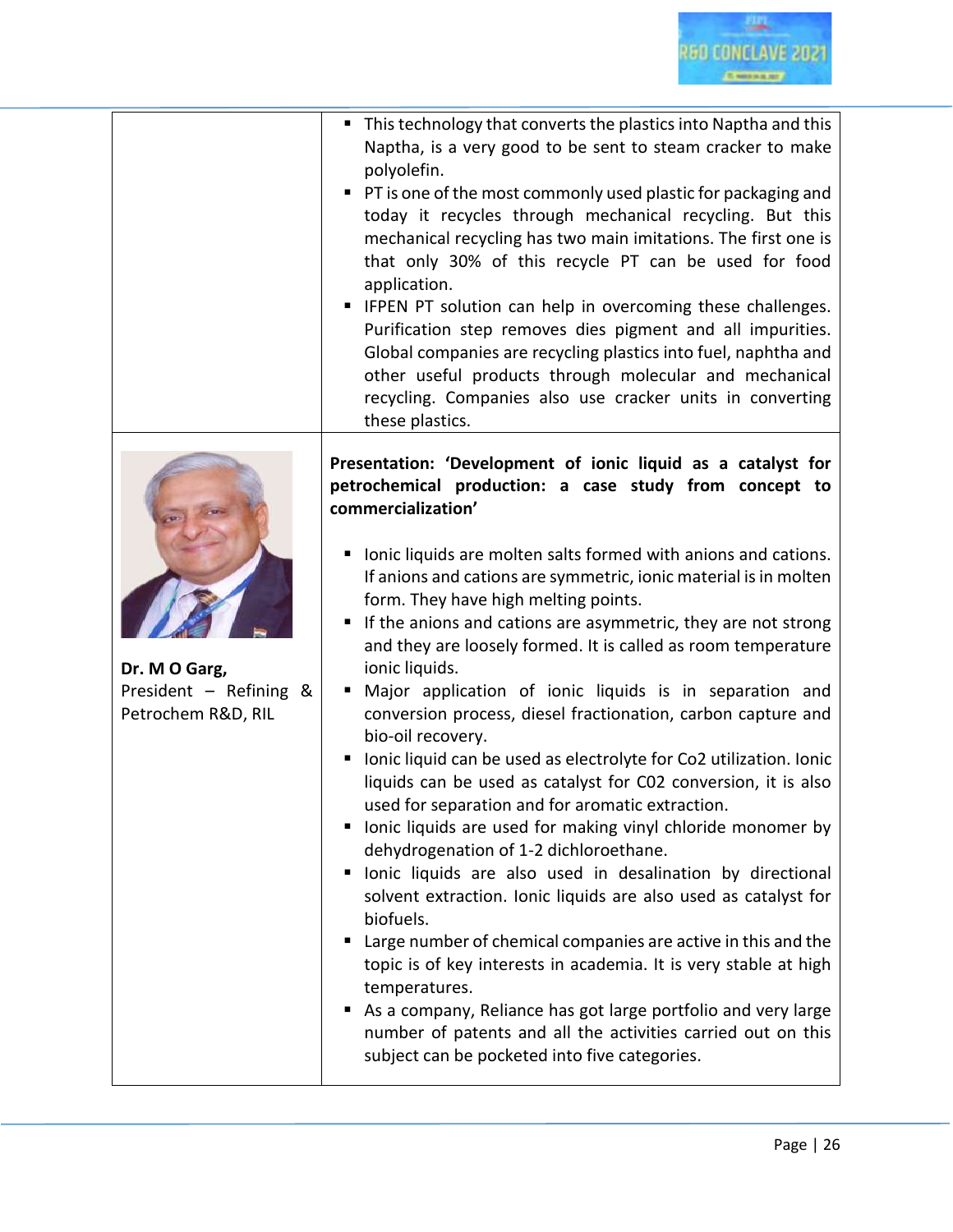#### **Day 2: Thursday, 25, March 2021**

## <span id="page-26-0"></span>Session IV: Petrochemicals & Polymers – II



**Session Chair: Dr. G.S. Kapur, Executive Director (CT & TPF), IOCL**



**Dr. Sangeetha Karthikeyan** Senior Research Scientist, RIL

**Presentation: Reliance Silica Supported Ziegler - Natta Catalyst Technology: Commercialization for Linear Low Density Polyethylene Grades**

- Linear Low Density Polyethylene Grades (LLDPE) has a market size of 45.62 MMT, 30% of the PE market size. Indian market size is 2.4 MMT. 50% LLPE contributes towards the manufacturing of PE film and sheet.
- Market growth rate forecast in India is 8 % and global growth rate forecast is 5.5%.
- Production process involves continuous improvement, hence there is a rise in demand for LLDPE. New supply addition all over the world is aimed at meeting the rising demand for LLDPE. China and US are the two major suppliers.
- There are three major catalyst production technologies LLDPE production and the most preferred one is Ziegler - Natta Catalyst technology.
- Other technologies are metallocene based catalyst technology and phenoxy amine single side catalyst technology. By volume phenoxy amine catalyst technology is most preferred.
- Production process involves three major types and gas-based process is mostly adopted (43%). Other process types are Slurry based process contributes to 42% and solution-based process which contributes to 15%.
- Properties of resin is dependent upon the quality of catalyst used. In the gas-based process and slurry-based process, Heterogenization of catalyst is preferred as it helps in better fluidization and improves stability of catalyst.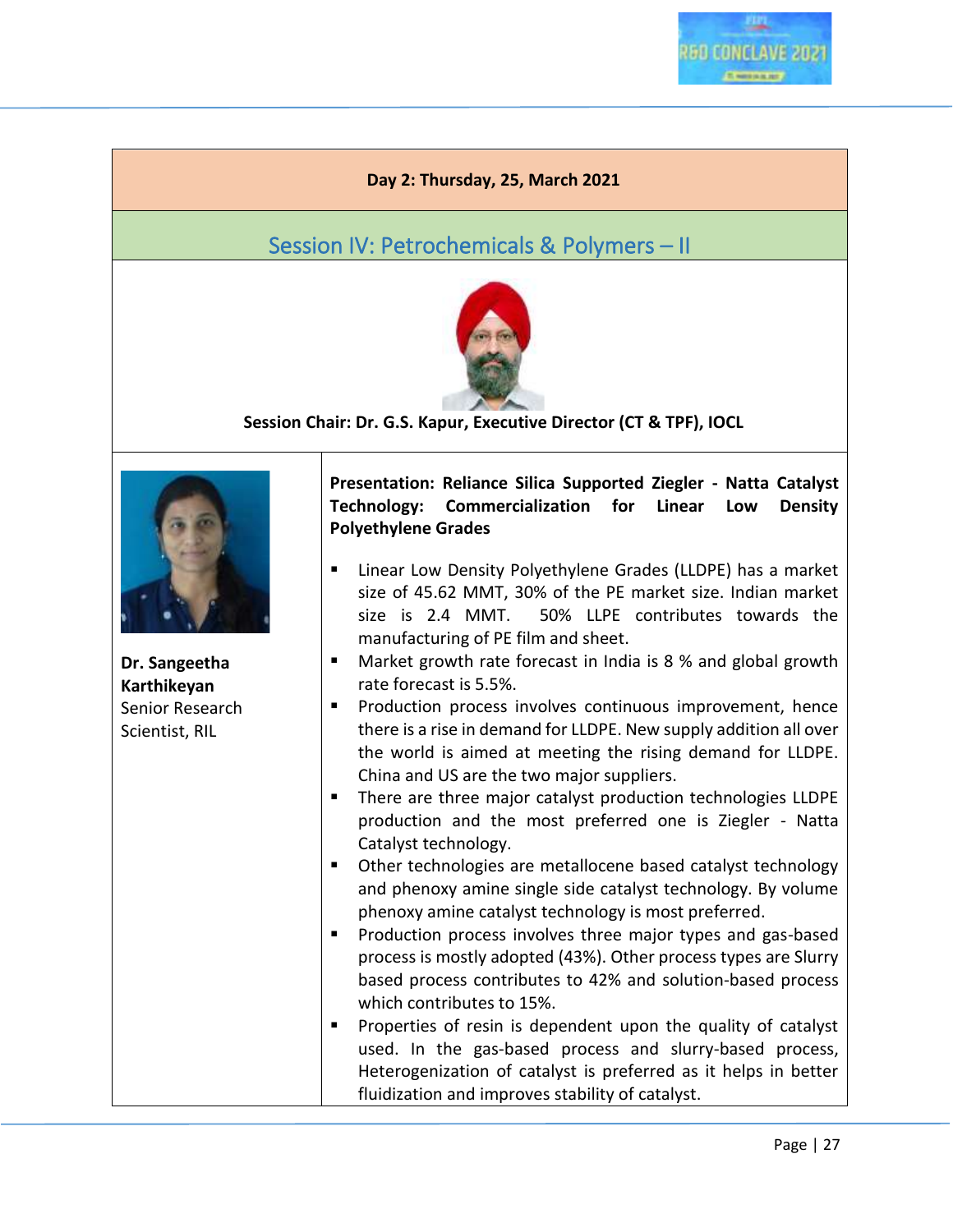|                                                          | Globally, 76 % of LLDPE is produced using the Ziegler - Natta<br>٠<br>Catalyst technology and silica supported Ziegler - Natta Catalyst<br>technology is most preferred in the gas-based process. Particle<br>size distribution of Resin is narrow and it improves mechanical<br>structure of the resin.<br>Gas based trial was used for pilot projects and resulting were<br>promising with Resins able to meet the requirement of<br>characteristics.<br>Catalyst performed well in the trial run and based on the<br>success; company moved into the commercial stage of LLDPE<br>production. Products of LLDPE produced in the facility are films<br>and PE sheets.                                                                                                                                                                                                                                                                                                                                                                                                                                                                                                                                                                                                                                                                                                                                                                                                                                                                                                                                                                                                     |
|----------------------------------------------------------|-----------------------------------------------------------------------------------------------------------------------------------------------------------------------------------------------------------------------------------------------------------------------------------------------------------------------------------------------------------------------------------------------------------------------------------------------------------------------------------------------------------------------------------------------------------------------------------------------------------------------------------------------------------------------------------------------------------------------------------------------------------------------------------------------------------------------------------------------------------------------------------------------------------------------------------------------------------------------------------------------------------------------------------------------------------------------------------------------------------------------------------------------------------------------------------------------------------------------------------------------------------------------------------------------------------------------------------------------------------------------------------------------------------------------------------------------------------------------------------------------------------------------------------------------------------------------------------------------------------------------------------------------------------------------------|
| Dr. G.S. Kapur<br>Executive Director (CT &<br>TPF), IOCL | Presentation: 'Achieving Plastic Neutrality -<br>Concepts to<br>Implementation'<br>India generates approximately 26 KTD of plastic waste, out of<br>which 60% is recycled. 70% of the recycling is done at registered<br>facilities and 20 % is recycled by unorganized sector. 9.4 KTD of<br>plastic waste is left uncollected.<br>IOCL is working on new plastic economy, where economics and<br>quality is improved through recycling and leakage of plastics into<br>natural system is drastically reduced. The resultant plastics from<br>the process is used for composting and energy recovery through<br>feedstock.<br>Chemical recycling can create new outlets for waste plastics by<br>enabling high end products to complement traditional<br>mechanical recycling. Trials for this process was conducted in<br>Digboi refinery and 60 MT of waste plastic was refined. 95% of<br>the conversion was achieved with yield improvement.<br>In the mechanical recycling, upscaling thru Rheology control is<br>performed to produce bitumen filling, polybags etc, 16Mt of<br>waste plastic in consumed in paving a stretch of approximately<br>850 meters of road.<br>By organic recycling of plastic waste, biodegradable polymers<br>п<br>and bio-plastics can be produced. Plant-biomass photosynthesis<br>process can help in taking credit for C02 removal from the<br>environment and incorporating into a polymer molecule in a<br>time scale of 1-10 years. In the old carbon, it takes more than<br>100 years for the same.<br>Biodegradable Polymers has ISO14855 and EN13432 test<br>methods<br>determine<br>biodegradability<br>οf<br>plastics.<br>to |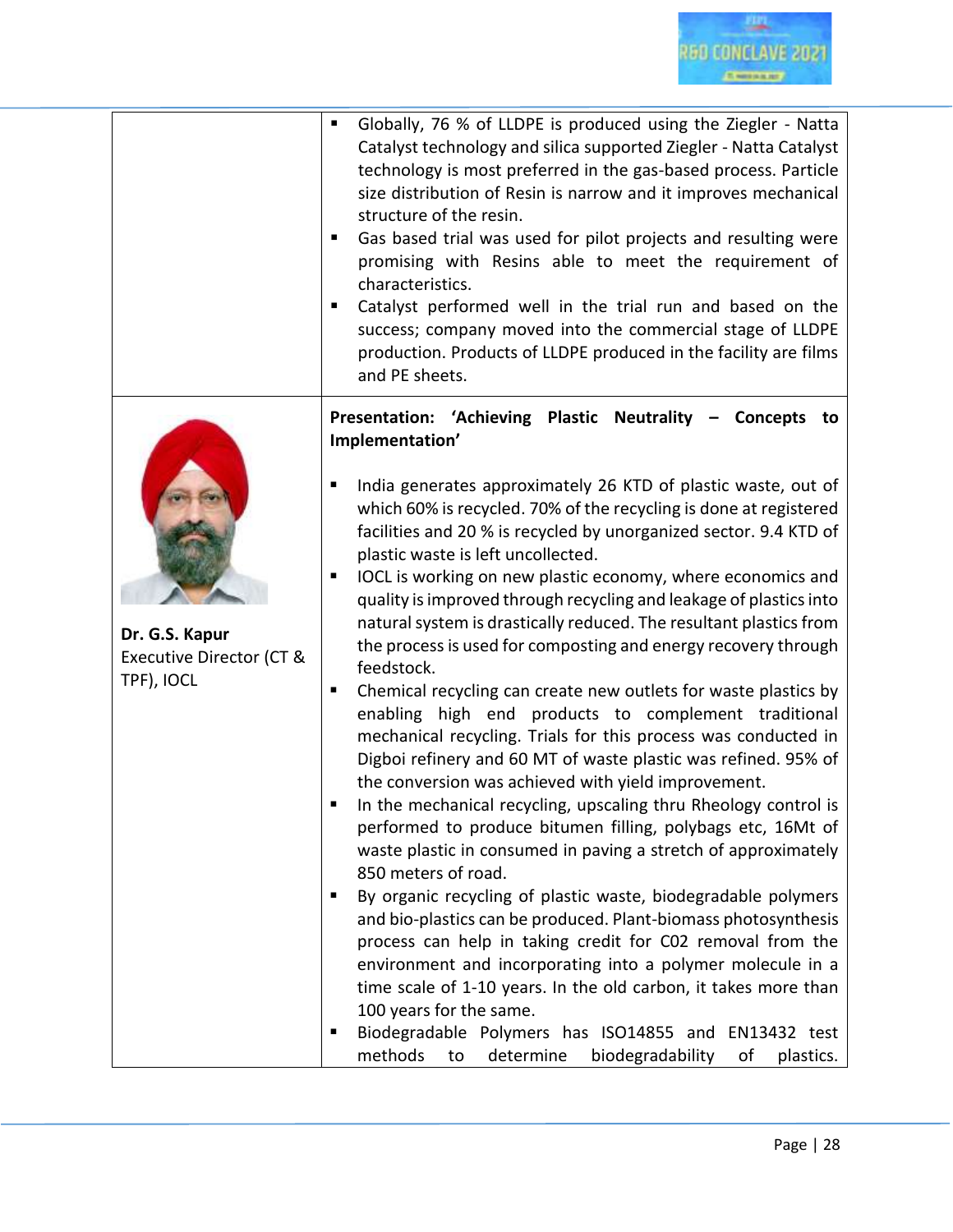

|                                                                 | Biodegradable polymers are not the one-point solution for the<br>problem of pollution and littering.                                                                                                                                                                                                                                                                                                                                                                                                                                                                                                                                                                                                                                                                                                                                                                                                                                                                                                                                                                                                                                                                                                                                                                                                                                                                                                                                                                                                                                                                                                                                                                                                                                                                                                                                                                                                                                                                                                                                                                                                                                                                                           |
|-----------------------------------------------------------------|------------------------------------------------------------------------------------------------------------------------------------------------------------------------------------------------------------------------------------------------------------------------------------------------------------------------------------------------------------------------------------------------------------------------------------------------------------------------------------------------------------------------------------------------------------------------------------------------------------------------------------------------------------------------------------------------------------------------------------------------------------------------------------------------------------------------------------------------------------------------------------------------------------------------------------------------------------------------------------------------------------------------------------------------------------------------------------------------------------------------------------------------------------------------------------------------------------------------------------------------------------------------------------------------------------------------------------------------------------------------------------------------------------------------------------------------------------------------------------------------------------------------------------------------------------------------------------------------------------------------------------------------------------------------------------------------------------------------------------------------------------------------------------------------------------------------------------------------------------------------------------------------------------------------------------------------------------------------------------------------------------------------------------------------------------------------------------------------------------------------------------------------------------------------------------------------|
| Dr. Vivek Srivastava,<br>Lead Research Scientist,<br><b>RIL</b> | 'Novel Bullet and Stab Resistant Polymeric<br><b>Presentation:</b><br>Materials'<br>Unlike Novel disentangled material, polyethylene is highly<br>ш<br>entangled polymer chain. Because of the disentanglement, the<br>material has come up with unique properties. These polymers<br>have high molecular weight and bulk density is very low up to<br>0.55.<br>These polymers have extreme crystallitity up to 95% and<br>п<br>because of the low bulk density high crystal density, this can be<br>processed below melting temperature.<br>" Powder obtained from the polymerization process can be<br>converted into solid state high molecular tape and this can be<br>converted into fabrics. These fabrics in turn can be converted<br>to high standard composite light weight material.<br>Catalyst polymerization started with the lab process with 90<br>п<br>litre and 300 litre in batch and semi continuous mode. Process<br>was scaled from 1 lite to 90 litre and 1.5 million tone of DPE<br>tape was produced.<br>High strength and high modulus DPE tape has a tensile strength<br>п<br>of 3 GPA and module strength of 150 GPA. The composite<br>material was tested in defence lab and the results have shown<br>excellent bullet resistance. No perforation of bullet was<br>observed and no bullet penetration was observed from<br>automatic and self-loading rifles.<br>This composite material has excellent properties for making<br>body Armor and the same was verified in multiples tests in the<br>defence lab.<br>Hard composite DPE was tested in the laboratory for vehicles<br>ш<br>and no penetration of bullet was observed. Compared to glass<br>& carbon protection, hard composite DPE is light and low arial<br>weight with high DPE content. 55% of weight reduction and<br>improvement in ballistic performance was also observed.<br>The DPE composite material was also tested for stab resistance<br>п<br>and the company worked with a university in India for detailed<br>study. Fabric material used is light and doesn't add much<br>weight to the body Armor. Improvement in inter-yarn friction<br>helped in avoiding the bullet penetration. |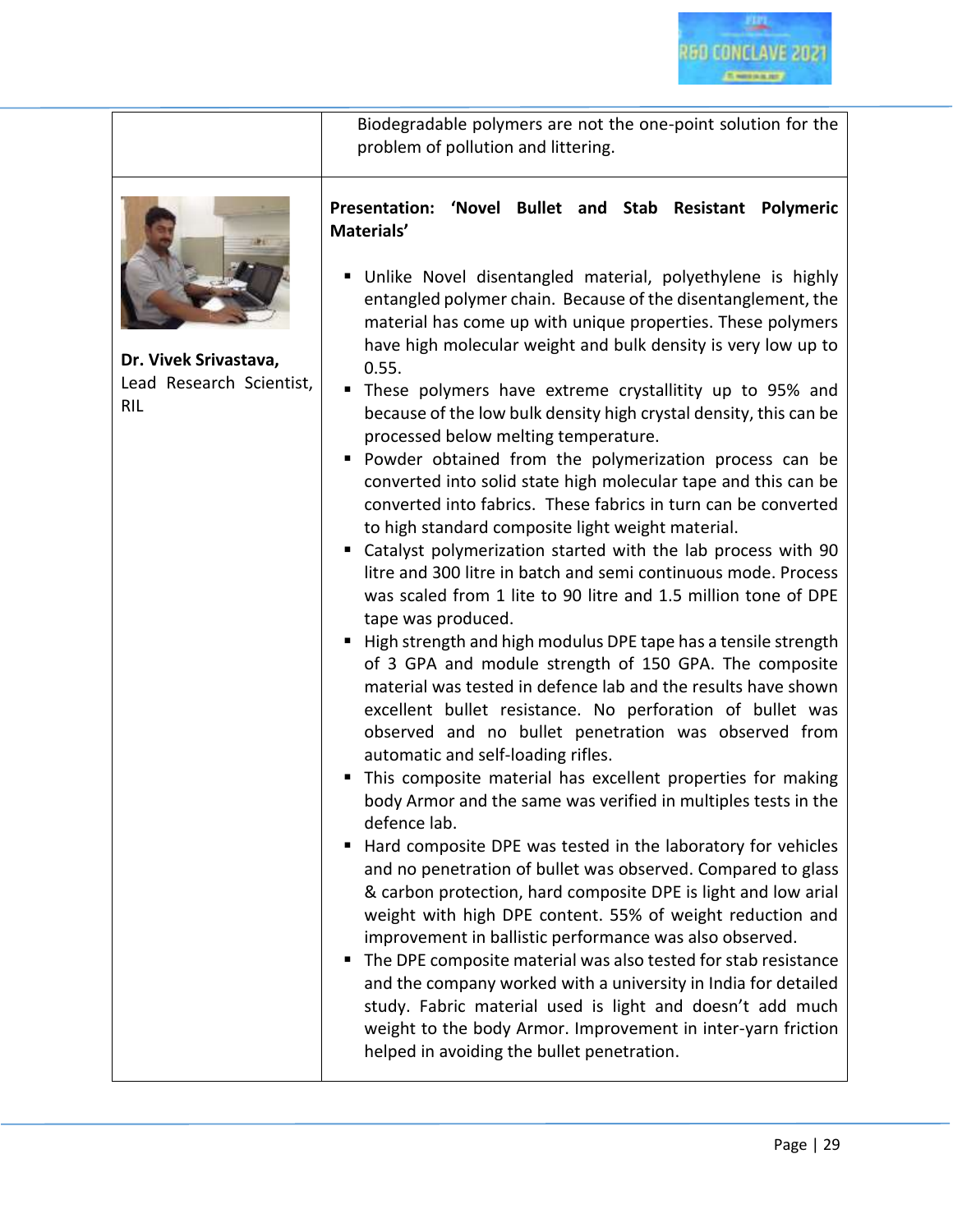

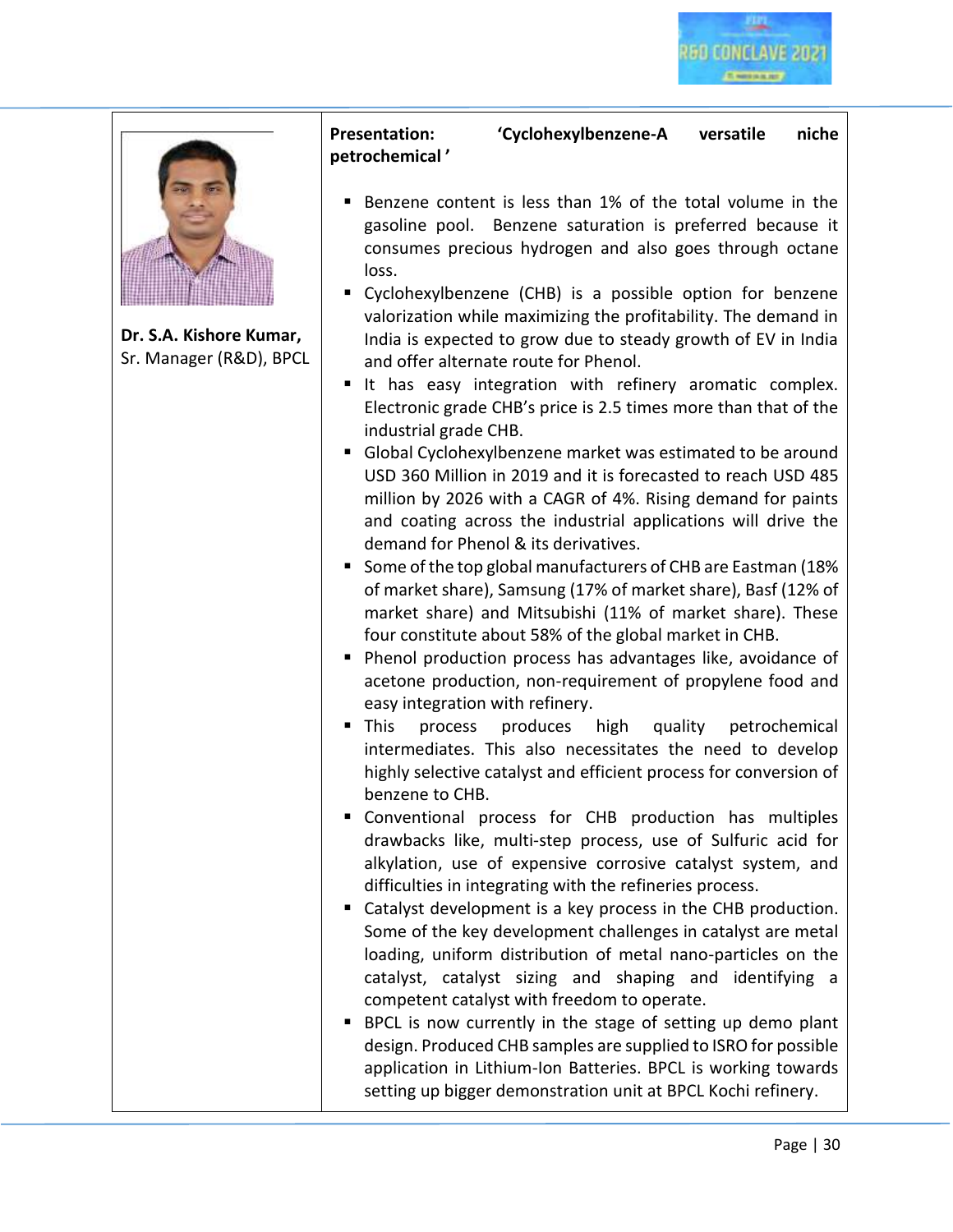## <span id="page-30-0"></span>Session V: Upstream



**Session Chair: Dr. P. Chandrasekaran, Director (E&D), Oil India Ltd**



**Mr. Indrajit Barua,**  Executive Director, Frontier Basin, Oil India Limited

#### **Presentation: Exploration in Frontier Plays: Dealing with the Need to Reduce Risk and Cost**

- Energy transition has forced E&P companies to reduce greenhouse emissions and will increase adoption of renewables. Oil companies in Europe are faced with pressure to support decarbonisation. Companies are forced to look for low carbon technologies.
- In India, oil will be consumed in same way, however the percentage may change. Expected oil demand will need efficient exploration. Need for sustainable hydrocarbon replacement.
- Upstream companies have to expand to meet the future demand, companies focus more on near fields but it may not be sufficient to get new growth. Onshore discoveries were lower as compared to offshore. In India, demand gap is widening.
- For the frontier onshore plays, OIL India aims to shorten the production time. Challenges like logistics, not having service provider, project management issue, protection in sensitive environment, along with the subsurface difficulties and geology issues are increasing the exploration time.
- First year can take time and the time is not justified in the current situation. Therefore, area remain unexplored for long time. India too has unexplored areas and Assam Arakan basin is one. Elevation in Mizoram rise from 1500 to 5000 ft. Gorges,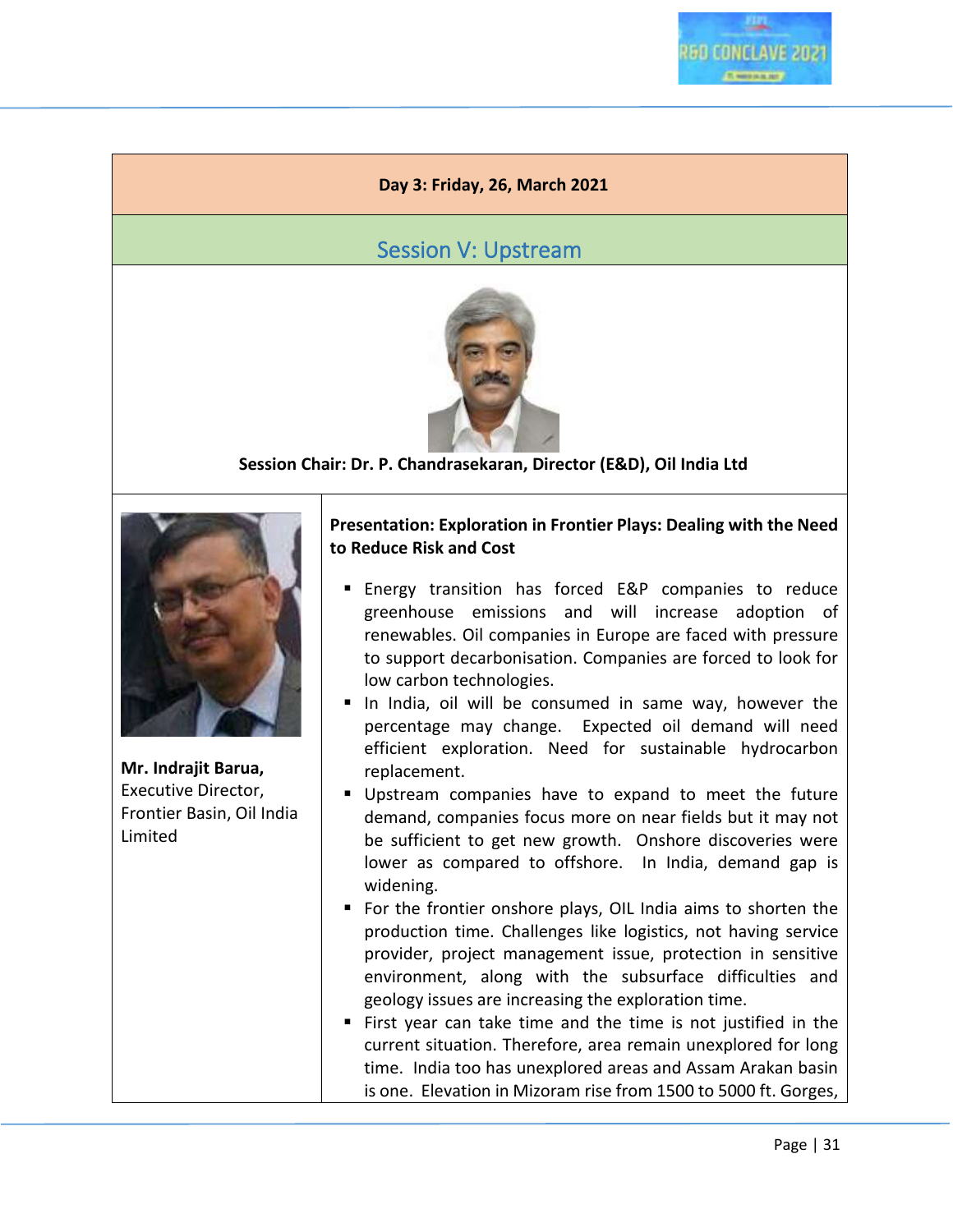|                                                                 | forest, hull and difficult terrain and heavy rainfall. In 2007,<br>drilling started and it took ten years for MWB. Company drilled<br>two wells. DGH has given extension to explore the basin.<br>Drilling took two years almost to complete and because climate<br>is such, company has to wait up to dry time. Current<br>exploration model must be changed. The return of geological<br>tools and techniques are the key for exploration and it will<br>improve the process.<br>There is a need to change from prospect-based exploration to<br>play based exploration. Prospect is a three-dimensional<br>subsurface structure with a reasonable probability containing<br>all the elements to form a hydrocarbon accumulation.<br>Prospects are identified from the seismic data. Play- based<br>exploration maps out where the play exists and where they<br>exist. This approach demand prediction away from data control<br>and it requires a deeper understanding of the geological history<br>of the basin under consideration.<br>Conventional exploration is for finding traps while Geochemical<br>exploration is for finding hydrocarbons. New regime is very<br>helpful for the exploration operation with a large availability of<br>data. Companies must reduce cost and time for the exploration<br>process. Companies must establish partnership with academia<br>and research institutions.<br>Provision of additional exploration time for logistically difficult<br>frontier areas by 2 years can be helpful to the companies |
|-----------------------------------------------------------------|-----------------------------------------------------------------------------------------------------------------------------------------------------------------------------------------------------------------------------------------------------------------------------------------------------------------------------------------------------------------------------------------------------------------------------------------------------------------------------------------------------------------------------------------------------------------------------------------------------------------------------------------------------------------------------------------------------------------------------------------------------------------------------------------------------------------------------------------------------------------------------------------------------------------------------------------------------------------------------------------------------------------------------------------------------------------------------------------------------------------------------------------------------------------------------------------------------------------------------------------------------------------------------------------------------------------------------------------------------------------------------------------------------------------------------------------------------------------------------------------------------------------------------------------------------|
| Mr. Sheel Ranjan Prasad<br>DGM (Reservoir), IRS,<br><b>ONGC</b> | Presentation: 'India's First Offshore Low Salinity Water flood-EOR<br>In Mumbai High Unlocking oil from Mature Reservoirs'<br>Low Salinity water Flood is more beneficial for the EOR process<br>as compared to IOR. LSW flooding in basically a multi-complex<br>ionic exchange between crude oil, the injection brine, formation<br>brine and the surface rock which leads to change in wettability.<br>In involves increasing reservoir affinity more towards water and<br>less towards oil.<br>Evaluation methodology includes laboratory studies, simulation<br>п<br>studies and pilot implementation. Target for this is Bombay High<br>field. The field is divided into North block and Southern block.<br>South block was used for LSW.<br>Recovery rate is now 30% and ONGC targets around 35%. There<br>п<br>incremental<br>production<br>from<br>the<br>field.<br>been<br>has<br>Implementation step includes evaluate, then simulate and then<br>conceptualize.                                                                                                                                                                                                                                                                                                                                                                                                                                                                                                                                                                         |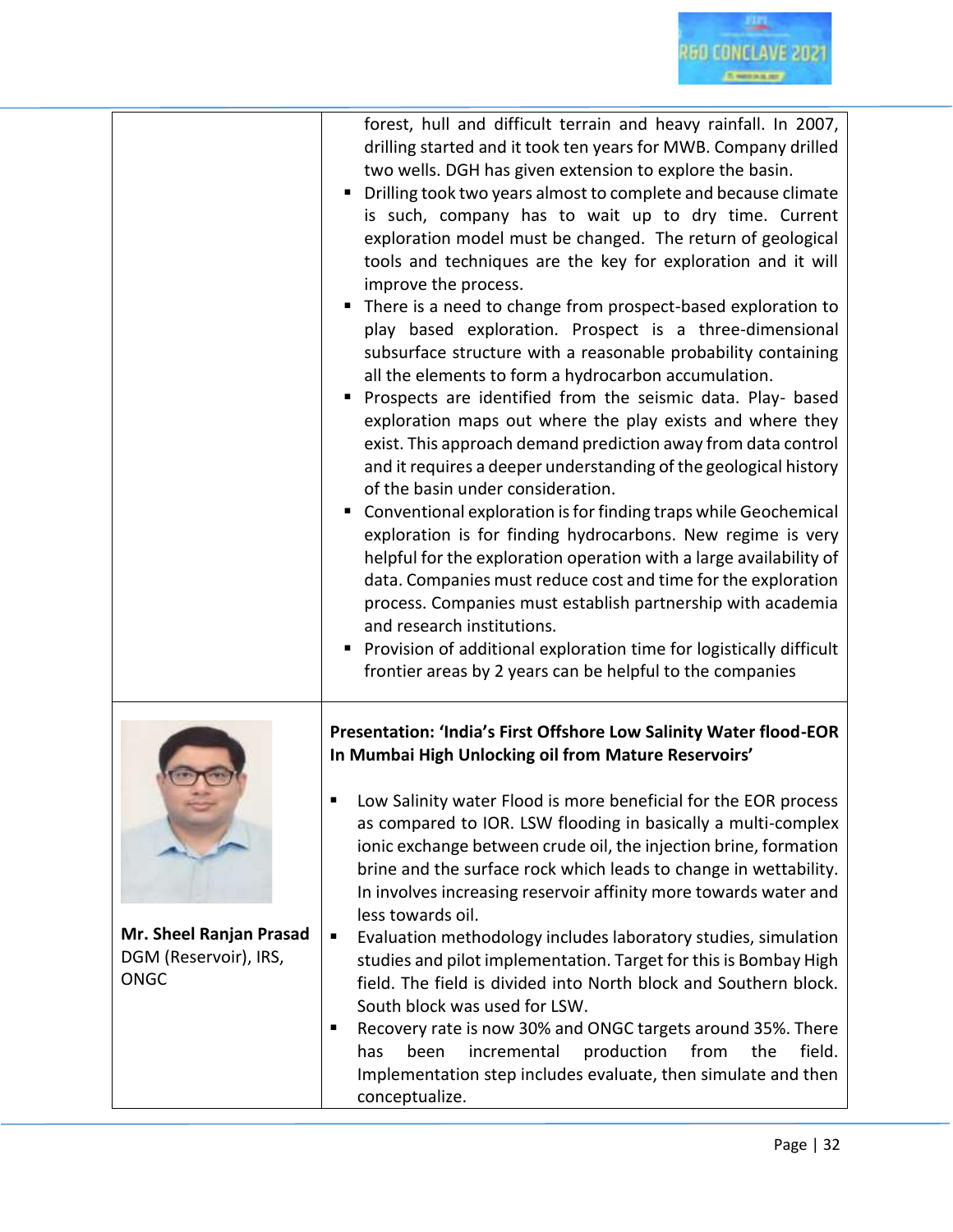

|                                                           | Target reservoir is a carbonate pack with a thickness of 40<br>٠<br>meters and it has light to medium crude oil. The recovery rate<br>was 28% under conventional water flooding.<br>Lot of studies was undertaken by ONGC for implementing EOR,<br>п<br>however some of the challenge faced is pressure for<br>conventional water injection. For chemical EOR, higher<br>temperature is a challenge. Environment is also high saline.<br>Therefore, it was planned to use the existing water flooding with<br>modifications.<br>The reservoir has a very good mobility ratio of less than 1 and it<br>п<br>has a good displacement between injection and reservoir liquid.<br>The reservoir had a good pipeline infrastructure.<br>Decline in the southern block of the Bombay High field is 6%<br>٠<br>which is less than the global level for the mature field. Current<br>production is around 80,00 barrels of oil per day. Produced<br>water has a salinity of 32,470 ppm while the sea water has a<br>salinity of 33,000 ppm. Formation water salinity is around<br>23,000 ppm.<br>Therefore, salinity of injection brine was modified. As the<br>п<br>salinity of water is reduced, extra oil oozes out. It was done in a<br>sequential way to achieve 6% of extra displacement. The same<br>process was repeated with different levels of salinity. 8000 ppm<br>of saline water gives best result for recovery. The process was<br>simulated in the lab simulator and the result was showing<br>significant recovery.<br>Water mobility can be reduced using Low salinity water. Based<br>٠<br>on the outcome, pilot project was implemented in the Western<br>part of the Bombay High field. The test was matching the results<br>of lab simulation. The well is producing around 20,000 barrels of<br>oil and water level is not alarming. Water content was around<br>60%,<br>With 29% PVI under LSF, incremental oil recovery of 1.5% over<br>٠<br>the sea water. LSF injection requirement is about 1,25,000 bpd. |
|-----------------------------------------------------------|--------------------------------------------------------------------------------------------------------------------------------------------------------------------------------------------------------------------------------------------------------------------------------------------------------------------------------------------------------------------------------------------------------------------------------------------------------------------------------------------------------------------------------------------------------------------------------------------------------------------------------------------------------------------------------------------------------------------------------------------------------------------------------------------------------------------------------------------------------------------------------------------------------------------------------------------------------------------------------------------------------------------------------------------------------------------------------------------------------------------------------------------------------------------------------------------------------------------------------------------------------------------------------------------------------------------------------------------------------------------------------------------------------------------------------------------------------------------------------------------------------------------------------------------------------------------------------------------------------------------------------------------------------------------------------------------------------------------------------------------------------------------------------------------------------------------------------------------------------------------------------------------------------------------------------------------------------------------------------------------------------------------------------|
| Mr. S.K. Singh,<br><b>Executive Engineer</b><br>IRS, ONGC | Presentation: 'Spontaneous Ignition in High Pressure Air Injection<br>(HPAI) PROCESS: LAB Studies'<br>Spontaneous ignition is the first step towards implementation<br>ш<br>of high-pressure injection. EOR helps in increasing the recovery<br>factor and to maximise the oil reserves recovered.<br>HPAI is a process in which compressed air is injected into high-<br>pressure oil reservoir with the expectation that oxygen in the<br>injected air will react with a fraction of the reservoir oil to<br>produce carbon dioxide and provide mobilization to the oil                                                                                                                                                                                                                                                                                                                                                                                                                                                                                                                                                                                                                                                                                                                                                                                                                                                                                                                                                                                                                                                                                                                                                                                                                                                                                                                                                                                                                                                      |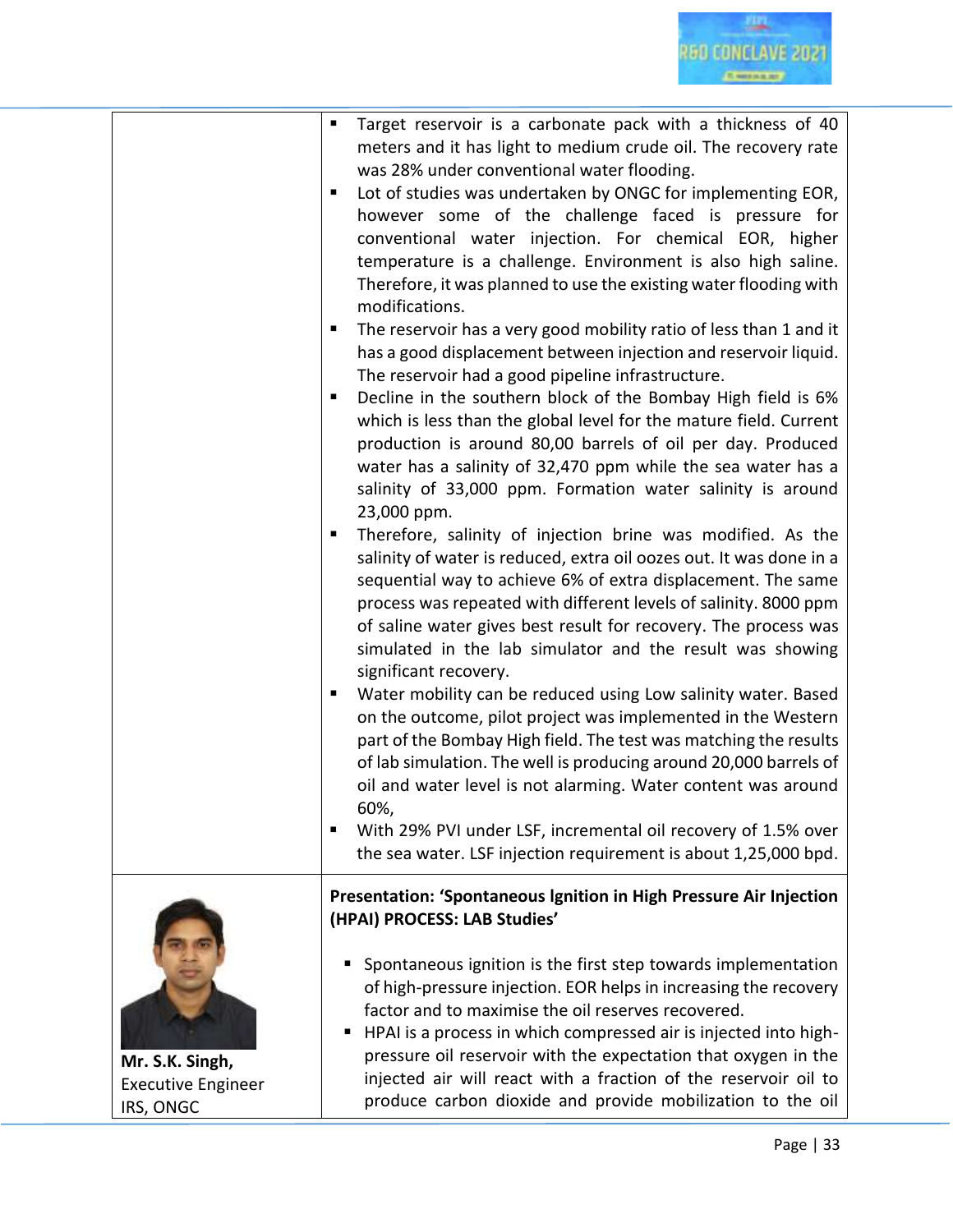| downstream of the reaction region, sweeping it to production                                                                                                                                                                                                                                                                                                                                                                                                                                                                                                                                                                                                                                                                                                                                                                                                                                                                                                                                                                                                                                                                                                                                                                                                                                                                                                                                                                                                                                                                                                                                                                                                                                                                                                                                                                                                                    |
|---------------------------------------------------------------------------------------------------------------------------------------------------------------------------------------------------------------------------------------------------------------------------------------------------------------------------------------------------------------------------------------------------------------------------------------------------------------------------------------------------------------------------------------------------------------------------------------------------------------------------------------------------------------------------------------------------------------------------------------------------------------------------------------------------------------------------------------------------------------------------------------------------------------------------------------------------------------------------------------------------------------------------------------------------------------------------------------------------------------------------------------------------------------------------------------------------------------------------------------------------------------------------------------------------------------------------------------------------------------------------------------------------------------------------------------------------------------------------------------------------------------------------------------------------------------------------------------------------------------------------------------------------------------------------------------------------------------------------------------------------------------------------------------------------------------------------------------------------------------------------------|
| wells.<br>Typically, there is an injection well and production well. When<br>injection takes place, there is a formation of combustion zone<br>where temperature for heavy oil goes from 500 to 600 degree<br>C and for light oil it goes from 300 to 400 degree C depending<br>upon the activity. Temperature profiling of the reservoir is<br>done.<br>Injection of air can be done with reservoir with low<br>permeability. First step is LTO, in which oxygen gets added to<br>hydrocarbons, resulted with higher viscosity and lower<br>volatility than original oil. The temperature range us 150-200'c.<br>Thermal cracking is significant in heavy oil. It is fuel deposition<br>reaction and there is a coke formation. High Temperature is<br>another type, where coke produced is oxidized and it realizes<br>heavy amount of heat. Temperature range is 380-800-degree<br>C. LTO reaction must be avoided, because it makes oil heavier.<br>Under DSC test, oil is taken in a small medium and<br>the<br>temperature is raised under oxidative medium. Under<br>oxidative medium, when the temperature reaches up to where<br>the reaction time takes place, the heat is being released and<br>oxygen reaction rate gets added. In light oil, heat released is<br>lower.<br>During the DSC test, when air comes in contact with the crude<br>oil, temperature is raised up to 200-degree c. Temperature is<br>sustained. Main challenge is creation of combustion zone in the<br>reservoir which needs artificial ignition and requires extra<br>efforts. There is a need for spontaneous ignition.<br>Spontaneous ignition test was performed in a one-dimensional<br>reservoir in the laboratory with a set parameter. Reservoir<br>temperature was increased up to 150-degree C. Because of the<br>prolonged heating, oil gets moved from the reservoir and gets |
| produced.                                                                                                                                                                                                                                                                                                                                                                                                                                                                                                                                                                                                                                                                                                                                                                                                                                                                                                                                                                                                                                                                                                                                                                                                                                                                                                                                                                                                                                                                                                                                                                                                                                                                                                                                                                                                                                                                       |
| Presentation: 'Latest Advances in Polymer Flooding: A Cost<br>Effective EOR Technique to Reduce carbon intensity'<br>Improving production from the existing fields is the key to<br>reduce the import dependency of crude oil. EOR can help in<br>improving the recovery factor. However, pressure and<br>temperature are key challenges in executing the chemical EOR<br>process.                                                                                                                                                                                                                                                                                                                                                                                                                                                                                                                                                                                                                                                                                                                                                                                                                                                                                                                                                                                                                                                                                                                                                                                                                                                                                                                                                                                                                                                                                              |
|                                                                                                                                                                                                                                                                                                                                                                                                                                                                                                                                                                                                                                                                                                                                                                                                                                                                                                                                                                                                                                                                                                                                                                                                                                                                                                                                                                                                                                                                                                                                                                                                                                                                                                                                                                                                                                                                                 |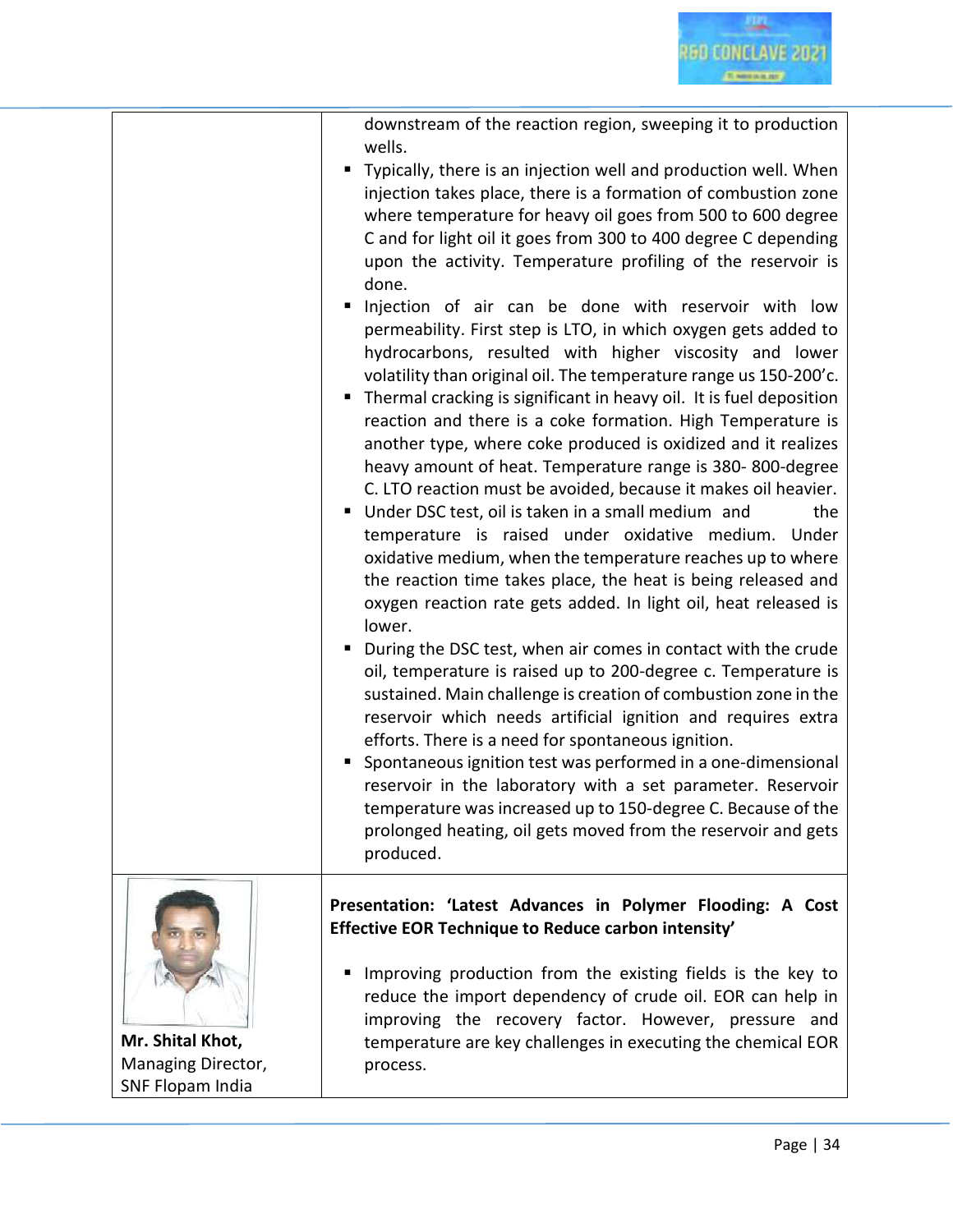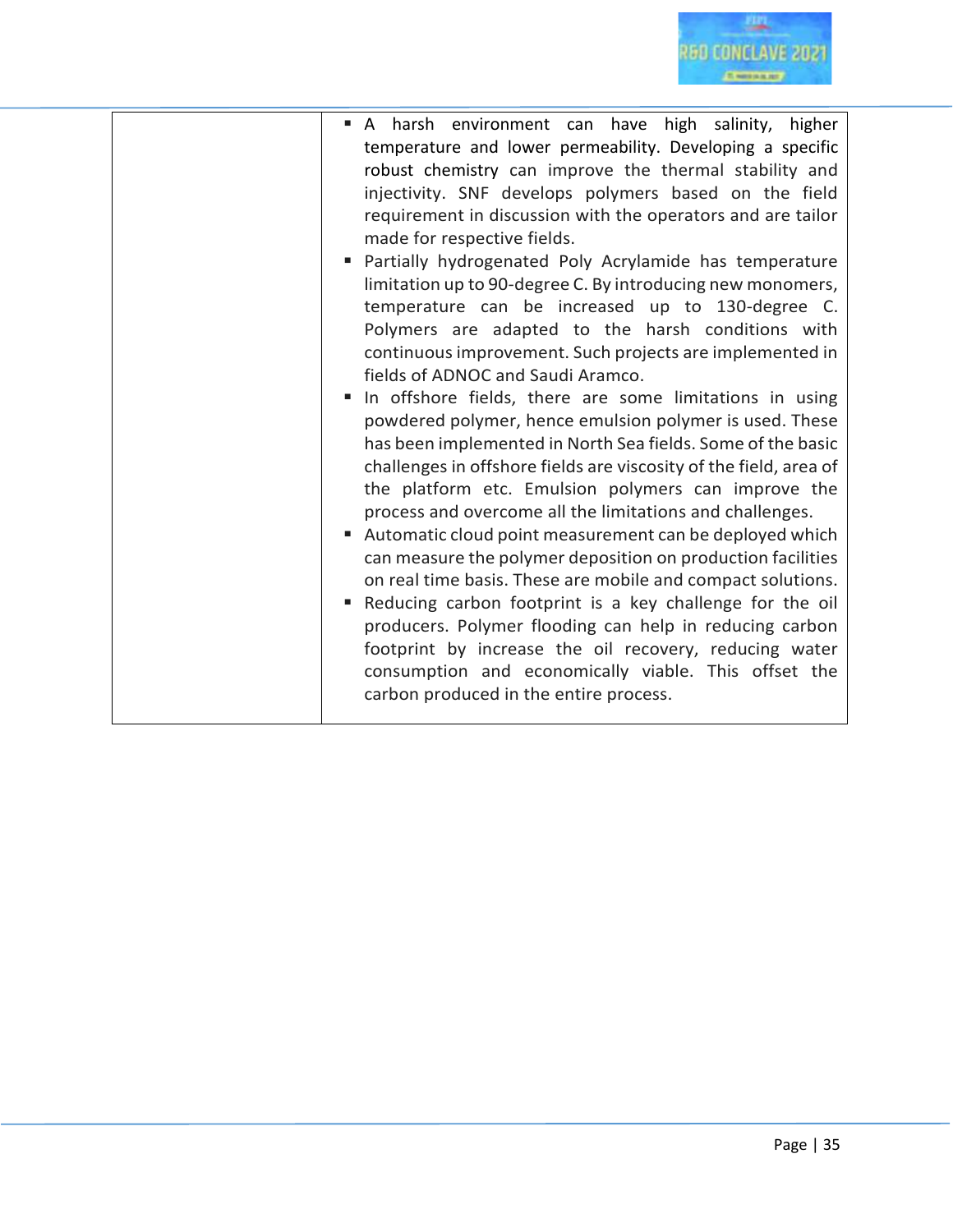## <span id="page-35-0"></span>Session VI: Carbon Capture & Oil to Chemicals



**Session Chair: Dr. S.S.V. Ramakumar, Director (R&D), IOCL**



**Dr. S K Das** GM (Light End & Heavy End Processes), IOCL

#### **Presentation: Crude Oil to Chemicals- Global versus Indian Imperatives**

- Oil will continue to play a leading role in world's energy mix with the growing demand from commercial transportation and chemical industry. Share of coal in the energy mix will go below 20% due to emission reduction. By 2040, India's primary energy consumption will be around 1,924 Mtoe.
- Covid has impacted the energy demand across the globe with oil demand dropping by 8 % and natural gas by 4%. This is the largest decline in primary energy demand in seventy years, it decreased by 6%.
- India's gasoline will grow by a CAGR of 5.6 % and diesel will grow by 3.7% until 2045. There will be an increase in demand for middle distillate due to urbanization, aviation and road transportation. Petrochemical growth will contribute to 35- 40% of increase in total oil demand
- In a conventional refinery configuration, 90-95% of the output is fuel while the rest 5-10% in the chemicals. Naphtha complex cracker will give olefins, while the aromatic complex will give BTX.
- Dedicated crude oil to chemicals refinery configuration can be configured to three schemes namely, modified steam cracker, crude to aromatic complex and crude to chemical complex.
- Modified steam cracker involves, direct steam cracking of light crude oil which gives 40-45\$ olefins. Crude to aromatic complex produces PX up to 40% of the production.

■ Crude to chemical complex is targeted towards 70-80% of the petrochemical production. This consists of a hydrocracker,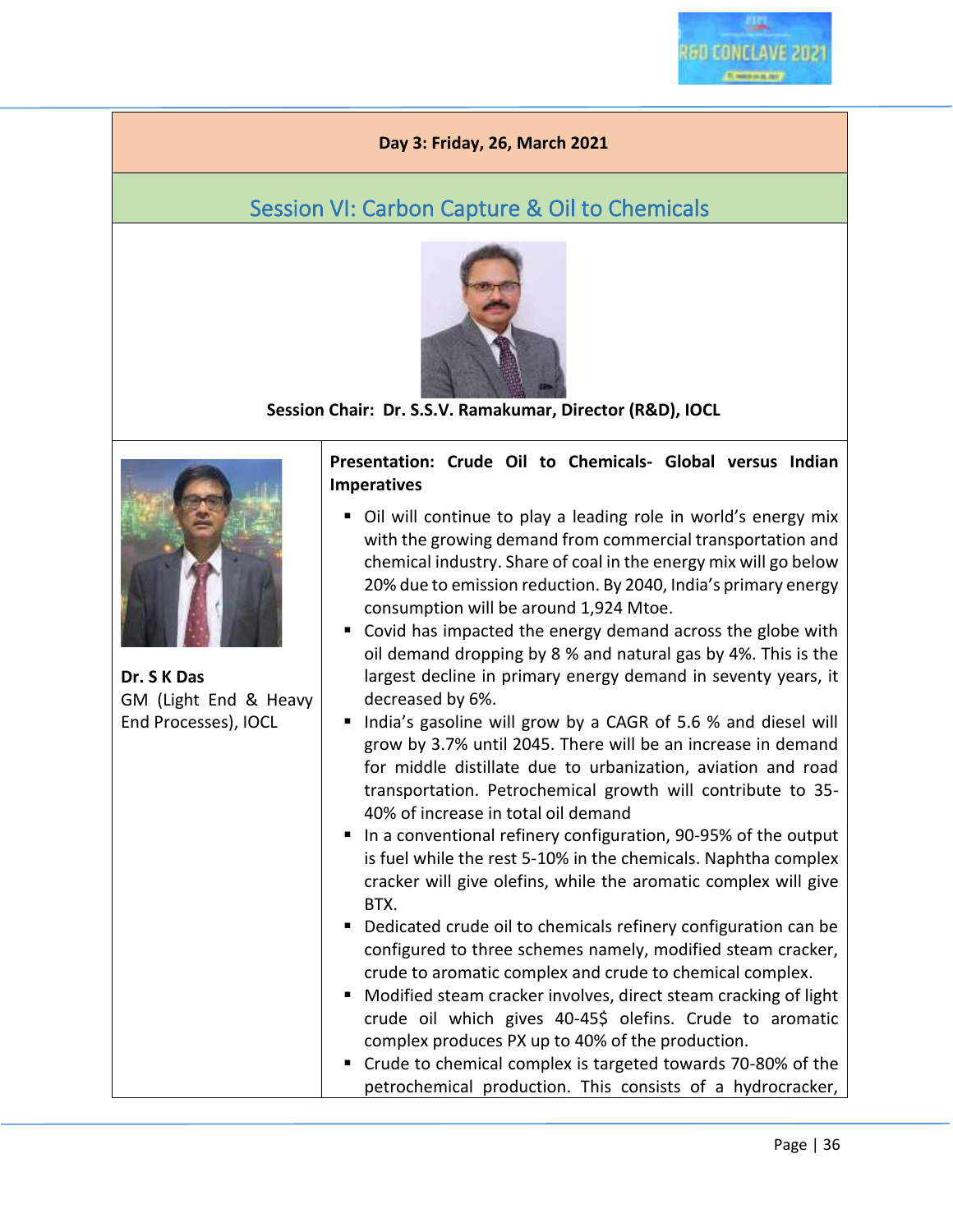|                     | distillation and steam cracking & separation unit which gives      |
|---------------------|--------------------------------------------------------------------|
|                     | 70% petrochemical output.                                          |
|                     | In Indian perspective, demand for petrochemicals will reach 71     |
|                     | MMT by 2035. Several new petrochemical projects are                |
|                     | underway and are announced in India to meet the rising             |
|                     | demand. IOCL has different technologies like INDALIN,              |
|                     | INDMAX, indResid, indLPet, IndCoker for crude to chemical          |
|                     | conversion.                                                        |
|                     | Refinery &<br>petrochemical integration and<br>molecular           |
|                     | management are the key factors or higher 'Crude to chemical'       |
|                     | conversion. There is a need for tailor-made process to achieve     |
|                     | higher feasibility.                                                |
|                     |                                                                    |
|                     | Presentation: 'Techno-Commercial Aspects of "Oil to Chemical"      |
|                     | Configurations'                                                    |
|                     | " Crude oil -to-chemicals (COTC) technology allows direct          |
|                     | conversion of crude oil into high value chemical products          |
|                     | instead of traditional transport fuels. Petrochemicals see         |
|                     | higher demand in house hold consumption.                           |
|                     | India's per capita polymer consumption will double from            |
|                     | current level of 12 kg. Existing Olefin production capacity is     |
|                     | 7,277 KTPA. Given the strong demand for petrochemicals             |
| Dr. Shobha Agarwal, | several new projects are under execution and are announced.        |
| GM (Process), EIL   |                                                                    |
|                     | Fuel markets growth is not expected to grow in line with the       |
|                     | historical growth rate due to growing electrification of vehicles, |
|                     | reduction in Co2 emission, reduced demand for HSFO due to          |
|                     | IMO regulation and need of vehicles with higher fuel efficiency.   |
|                     | Petrochemical growth rate is higher than global GDP growth         |
|                     | rate. Government policy is aimed at reducing import                |
|                     | dependency. Refiners are looking for alternate high value          |
|                     | products due to strict fuel norms.                                 |
|                     | Better price stability is with the petrochemical products than     |
|                     | fuels. Petrochemical integration gives better profitability and it |
|                     | comes with different configurations aimed at different levels of   |
|                     | chemical production.                                               |
|                     | Crude oil fraction at different temperature ranges from 16 to      |
|                     | 700-degree c for producing different carbon numbers varying        |
|                     | from C1 to C4, C5 to C9 and up to C70 & above. Steam cracker       |
|                     | and aromatic complex gives higher C2/C3 along with BTX.            |
|                     | Hydrogen addition and carbon rejection are two major               |
|                     | technologies used for upgrading resid. Hydrogen addition gives     |
|                     | maximum carbon conversion, removal of sulphur and metals           |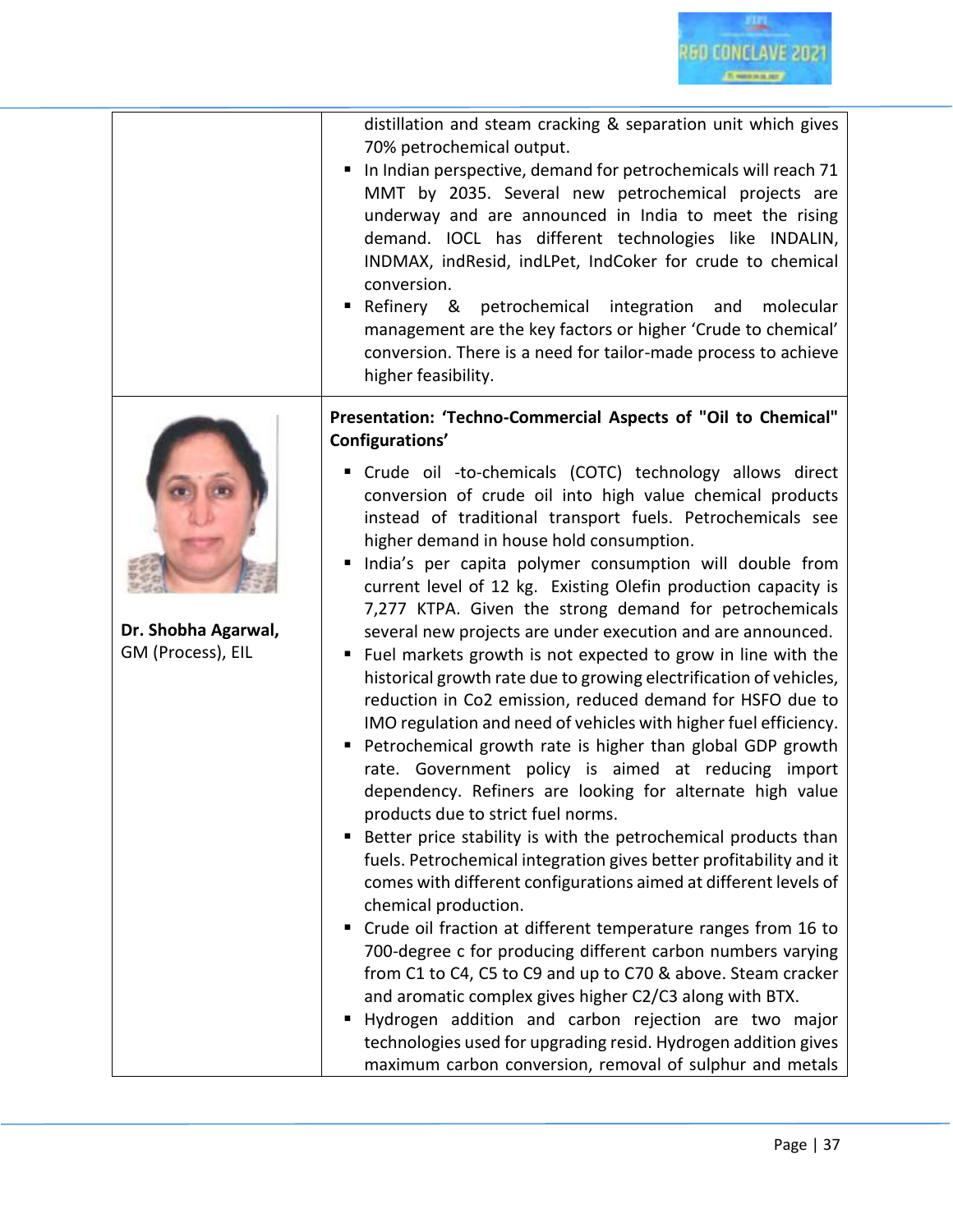|                                                                          | and addition of Hydrogen and olefin yields. Carbon rejection<br>gives maximum propylene and flexibility in operation.<br>Typical COTC flow scheme comes with RFCC option, Residue<br>Hydrocracking option. COTC requires significant residue<br>upgradation and hydrogen addition is favored over carbon<br>rejection. Key performance indicators of COTC configurations<br>are Hydrogen consumption, total utilities consumption and<br>product yield.<br>EIL has executed studies on three different cases. They are 1.<br>Resid FCC + ARDS+ Cracker + Petrochemical block, 2. HCU+<br>EbHCU + Cracker + Petrochemical Blocks 3. PFCC + DCU +<br>Cracker + Petrochemical Block.<br>COTC complex requires additional units to convert and upgrade<br>crude oil fraction into petrochemical feed blocks. Even though<br>it requires high capital investment, the GRM and IRR of the<br>project is much higher than the standalone complex.                                                                                                                                                                                                                                                                                                                                                                                                                    |
|--------------------------------------------------------------------------|---------------------------------------------------------------------------------------------------------------------------------------------------------------------------------------------------------------------------------------------------------------------------------------------------------------------------------------------------------------------------------------------------------------------------------------------------------------------------------------------------------------------------------------------------------------------------------------------------------------------------------------------------------------------------------------------------------------------------------------------------------------------------------------------------------------------------------------------------------------------------------------------------------------------------------------------------------------------------------------------------------------------------------------------------------------------------------------------------------------------------------------------------------------------------------------------------------------------------------------------------------------------------------------------------------------------------------------------------------------|
| Salais,<br><b>Clement</b><br>Mr.<br>Associate<br>Group<br>Manager, Axens | Presentation: 'Optimized CO2 capture solutions and development<br>of new demixing solvent technology DMX™,'<br>IEA has projected three different scenarios for energy sector<br>namely Delayed Recovery Scenario<br>emissions<br>$(DRS)$ ,<br>Sustainable Recovery (SDS, zero emission in 2070) and Net-<br>Zero emissions Scenario wherein the emission level will be 0 in<br>2050.<br>There are 65 Carbon Capture & Storage (CCS) facilities across<br>the globe with 26 in operation, 3 under construction, 13 in<br>advanced development, 21 in early development and 2 on<br>hold.<br>In steam Methane reforming (SMR) process, Hydrogen output<br>is enhanced using PSA technology and CO2 is captured on SMR<br>from the flue gas and it contain 90% of the Co2. CO2 can be<br>captured in Syngas and in Flue gas.<br>EnergizedMDEA is the technology used in Syngas for capturing<br>Co2 and close to 55.8% of Co2 is avoided in SMR process with<br>mature technology. Typical energy requirement is $1 - 2.5$ GJ<br>per ton of Co2.<br>MEA based chemical absorption is used for Flue gas. Co2<br>п<br>avoided is around 67% and energy required is 3.7 GJ per ton of<br>$Co2$ .<br>Axens has partnership with Total for AdvMine technology,<br>where in Total is the owner of technology and Axens is the<br>licensor. It is primarily for Syngas. |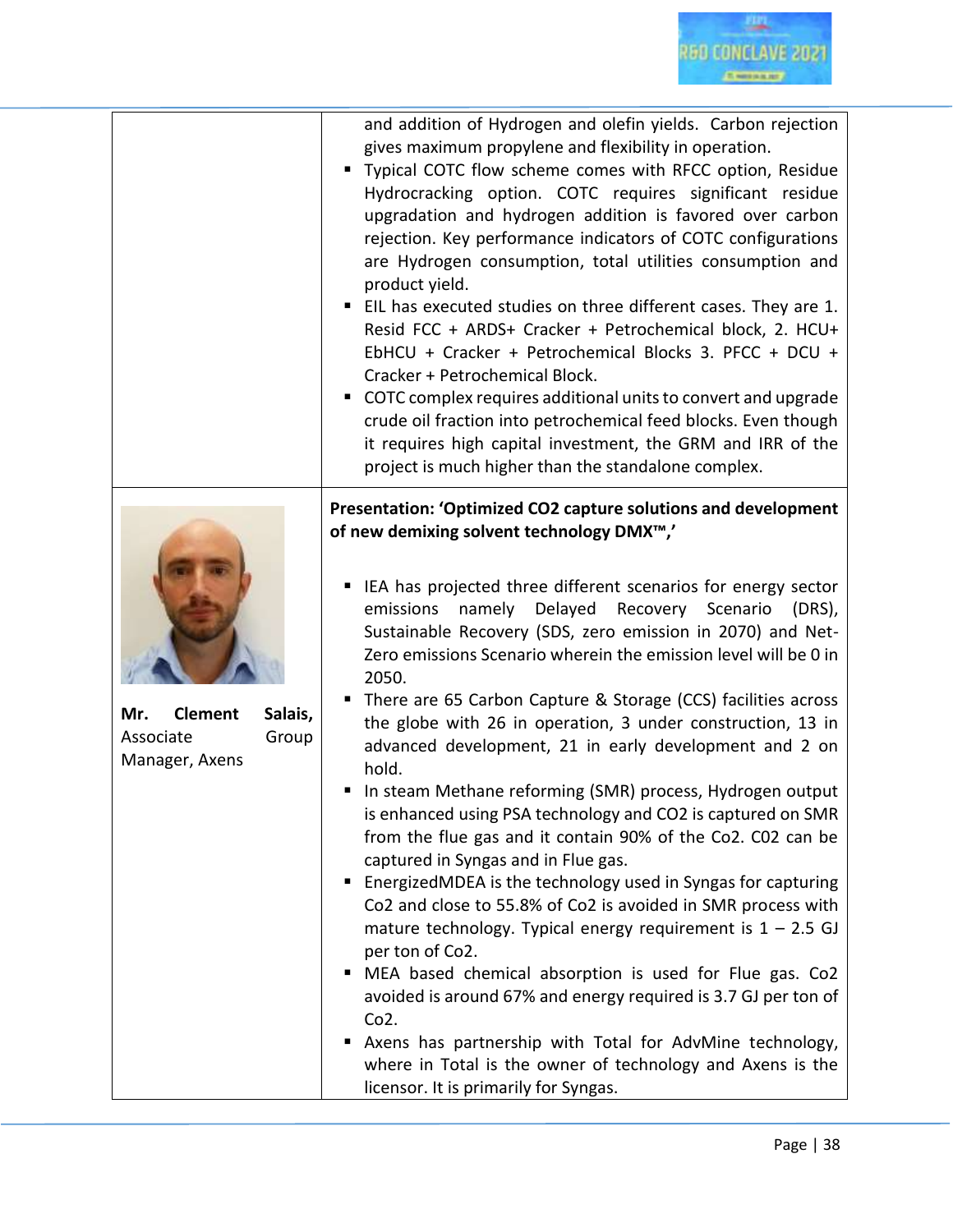

|                                                                                                         | In the DMX process, absorption of C02 on flue gas is 4 times<br>higher than the MEA process with thermal stability and is less<br>sensitive to Oxygen. C02 is absorbed in the DMX solvent. DMX<br>process gives a OPEX saving of 30%.<br>DMX Demonstrator project is in Dunkirk with a capacity of 0.5<br>t of Co2 captured per hour. The construction is in progress in<br>Arcelor Mittal steel mill and the operation will begin in the start<br>of 2022.<br>Mature technologies like AdvAmine, EnergizedMDEA and DMX<br>п<br>process can be implemented for carbon capture.                                                                                                                                                                                                                                                                                                                                                                                                                                                                                                                                                                                                                                                                                                                                                                                                                                                                                                                                                                                                                                                                                                                                                                                                                                                                                                              |
|---------------------------------------------------------------------------------------------------------|---------------------------------------------------------------------------------------------------------------------------------------------------------------------------------------------------------------------------------------------------------------------------------------------------------------------------------------------------------------------------------------------------------------------------------------------------------------------------------------------------------------------------------------------------------------------------------------------------------------------------------------------------------------------------------------------------------------------------------------------------------------------------------------------------------------------------------------------------------------------------------------------------------------------------------------------------------------------------------------------------------------------------------------------------------------------------------------------------------------------------------------------------------------------------------------------------------------------------------------------------------------------------------------------------------------------------------------------------------------------------------------------------------------------------------------------------------------------------------------------------------------------------------------------------------------------------------------------------------------------------------------------------------------------------------------------------------------------------------------------------------------------------------------------------------------------------------------------------------------------------------------------|
| Mr.<br><b>Puneet</b><br>Puri,<br><b>Business</b><br>Development<br>Manager,<br>Chevron<br>Lummus Global | Presentation: 'The Role of Residue Processing in the Optimization<br>of Crude to Chemical Projects'<br>Growth of petrochemical sector is going to be higher than the<br>GDP growth across the world and the sector will see a growth<br>by 40% by 2040. Weaker demand for HSFO and Coke will result<br>in conversion of oil to chemicals.<br>Steam cracking will fuel the petrochemical demand growth.<br>ш<br>Liquid cracker is more suitable for the Indian context. Residue<br>hydrocracking is the most ideal one and it maximizes the<br>cracker fees stocks. Optimal refinery sees 50% + conversion of<br>petrochemicals.<br>Asphaltene molecules are difficult to convert full as it contains<br>multi-ring aromatic plates which are loosely connected by<br>Sulphur or carbonyl bridges. Managing sediment formation is<br>the key to high conversion in residue hydrocracking. Sediment<br>reduction improves hydraulic and solvency.<br>Worst part of residues is not economically viable for conversion<br>to distillates. This needs smarts CCR conversion technology.<br>LCO Fining technology meets all the requirement for higher<br>conversion with high contaminants removals. The integrated<br>design minimized the CAPEX and OPEX and gives superior<br>performance with safety and reliability. Key advantages are low<br>pressure drop, near isothermal temperatures, efficient catalyst<br>utilization and results in maximum conversion.<br>Profit pivot points for an integrated complex are hydro<br>processing, mixed feed steam cracker and co-product<br>selectivity. Hydro processing optimized cracker feeds. Mixed<br>feed steam cracker feeds flexibility. Co-product selectivity<br>maximized C2-C3-C4 product flexibility.<br>" For Olefin production, it needs light crude with API greater than<br>35. All crude oils cannot be cracked economically. |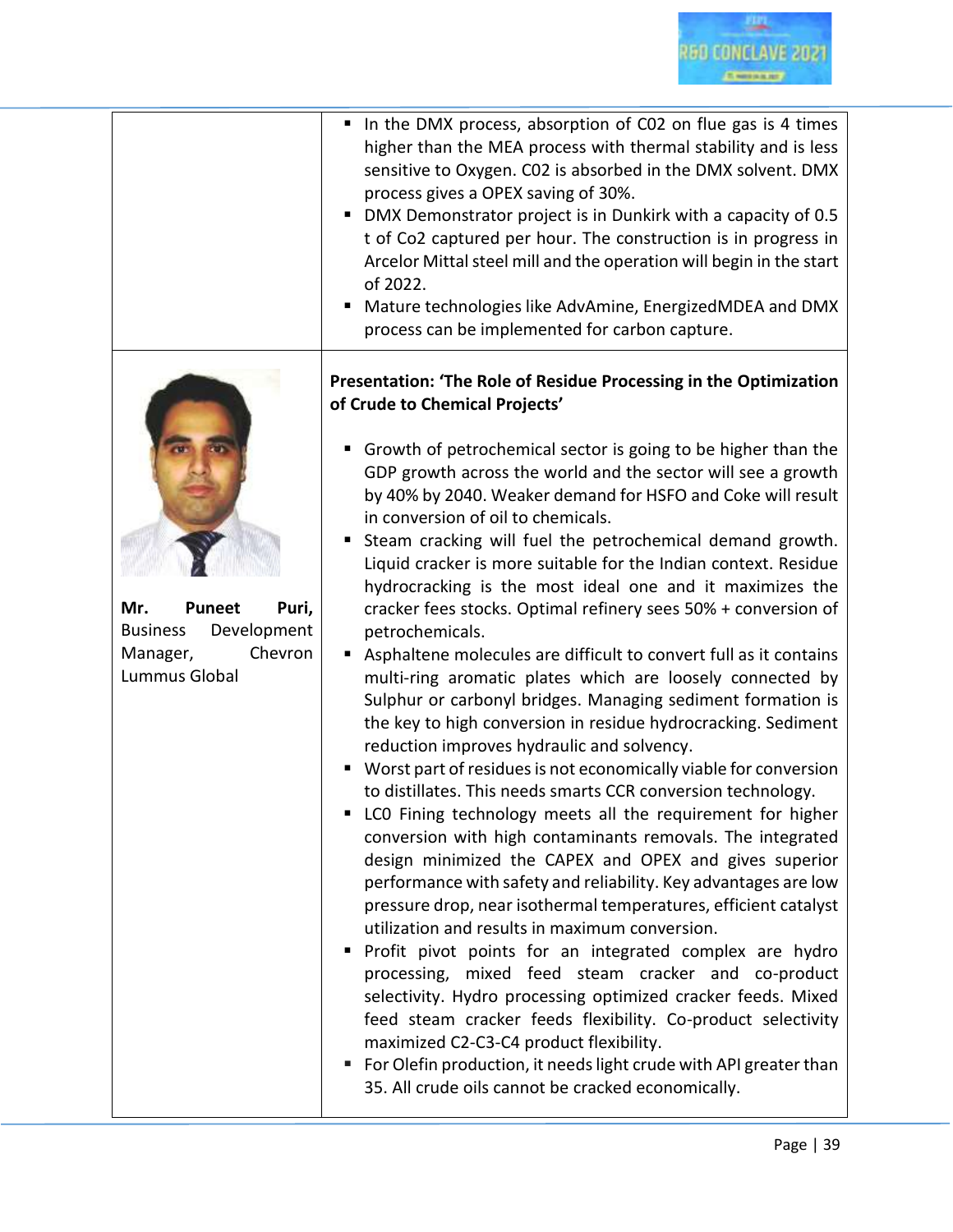## <span id="page-39-0"></span>Session VII: Bio-Technology for Conversion of Waste to Energy



#### **Session Chair: Dr. Sanjeev Katti, Director General, ONGC Energy Centre**



**Dr. G Valavarasu,**  DGM, Hydroprocessing, HPCL

**Presentation: - Catalytic production of renewable transportation fuels through vegetable oil-based feed stocks**

- ICAO's Carbon Offset Reduction Scheme for International Aviation (CORSIA) is a global carbon offsetting scheme, whereby airlines will offset growth in CO2 emissions above 2020 levels.
- The implementation of the scheme has been divided into three phases namely, initial phases, voluntary phases and a mandatory phase that will be effective from 2027.
- Under the scheme, the operators will be required to Purchase Carbon credits for the growth in CO2 emissions.
- Biofuels can be blended with transport fuels. Some of the raw materials used are Corn, Cereal, Sugars, waste and fats from food producing as well as vegetable oils.
- Jet fuel demand in forecasted to rise in India over the upcoming years. At high output growth scenario, it is expected to reach 10.1 MMT and per capita consumption will grow from 2.4 kg from 2003 to 7.1 Kg in 2030.
- Several nations in the Western Europe are working on scaling the Sustainable Aviation Fuel (SAF) and to improve the competitiveness. India has an annual potential of 11 MMT SAF output with 30 municipal solid waste plants and 80 plants based on agricultural waste
- SAF production can be achieved by Lipid conversion, Biochemical conversion and Thermochemical conversion. These processes can be used for producing sustainable road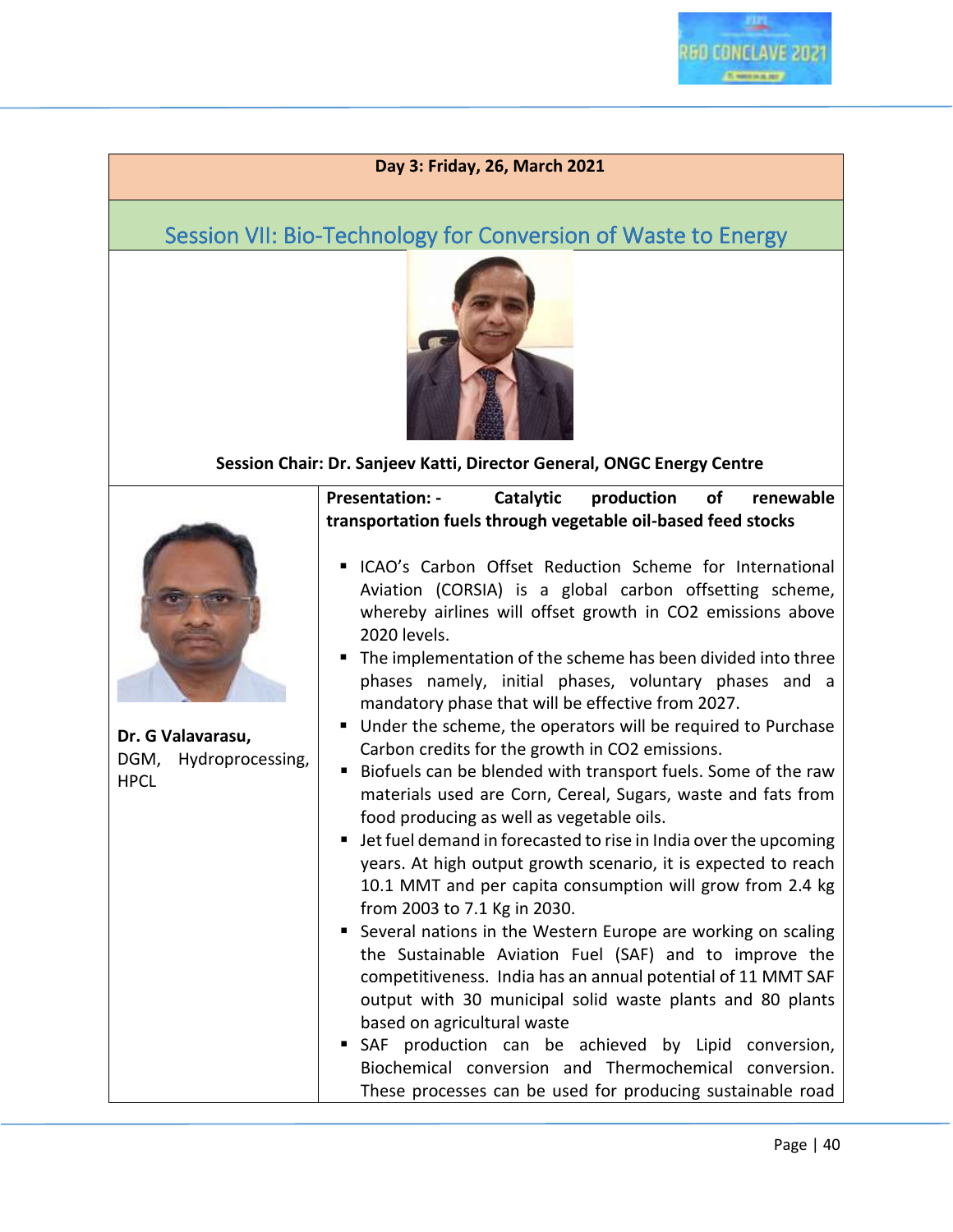|                                                        | transport fuel too. Several airlines across the globe have tested<br>flight running with bio aviation fuel.<br>Used cooking oil generated is around 20-32% of the total<br>consumed vegetable oil. Global vegetable oil production is<br>around 210 MMT and 42 MMT is used cooking oil.<br>In HPCL, HP Trijet process has been used for converting used<br>vegetable/cooking oil into Green propane, Green Naphtha and<br>SAF. This process involves single step catalytic process for<br>converting triglycerides to SAF and Renewable Diesel.<br>This process can be used for maximising the jet fuel and<br>renewable diesel in to different modes. Some of the key<br>challenges are feed availability, contamination of feed,<br>production yield etc,<br>Products made use Trijet process meets the desired properties.<br>In HPCL, pilot scale development is completed using the in-<br>house catalyst. BDEP is in progress towards demonstration<br>plant. |
|--------------------------------------------------------|---------------------------------------------------------------------------------------------------------------------------------------------------------------------------------------------------------------------------------------------------------------------------------------------------------------------------------------------------------------------------------------------------------------------------------------------------------------------------------------------------------------------------------------------------------------------------------------------------------------------------------------------------------------------------------------------------------------------------------------------------------------------------------------------------------------------------------------------------------------------------------------------------------------------------------------------------------------------|
|                                                        | Presentation: 'Biofuels towards Atmanirbhar Bharat - An<br>experience in implementation of Biofuels technology'                                                                                                                                                                                                                                                                                                                                                                                                                                                                                                                                                                                                                                                                                                                                                                                                                                                     |
|                                                        | Biofuels are transportation fuels such as Ethanal and biomass-<br>based fuels that are made from renewable biomass material<br>resources and Municipal solid wastes. Biofuels are important<br>for meeting India's growing energy demand.<br>It also helps in mitigating global warming and in enhancing<br>energy baskets diversity. India has biomass production<br>potential of 670 MMT annually. Potential of surplus biomass in                                                                                                                                                                                                                                                                                                                                                                                                                                                                                                                                |
| Mr. Ravi Kant Gupta,<br>Senior General Manager,<br>EIL | India is around 165 MMT.<br>National Biofuel policy was formed in 2018 promoting usage of<br>biofuels in transportation sector and an indicative target of<br>20% ethanol blending in Petrol and 5% in Diesel.                                                                                                                                                                                                                                                                                                                                                                                                                                                                                                                                                                                                                                                                                                                                                      |
|                                                        | EIL has developed unique expertise in the area of 2G Ethanol<br>plants for HPCL, IOCL, BPCL and MRPL at different locations.<br>EIL's role in 2G Ethanol covered Technology Value Addition,<br>vendor development and cost reduction.<br>EIL faced challenges in Lignin based Boiler, Biomass feed pre-<br>п<br>treatment Digester, Inorganic Salt/Ash disposal, reactor scale-<br>up time. Etc. Key technology challenges were in Scaling up,                                                                                                                                                                                                                                                                                                                                                                                                                                                                                                                      |
| Amarjeet Kaur,<br>DGM, EIL                             | layout of equipment, Hydraulics, design and specification for<br><b>Biomass digestor Packages</b><br>EIL provided EPCM services for ABPRL's Bio Refinery project in<br>Assam. The plant has a processing capacity of 37.5 Tons/hour<br>of Bamboo on dry basis. 2G Ethanol production is 49,000 TPA.                                                                                                                                                                                                                                                                                                                                                                                                                                                                                                                                                                                                                                                                 |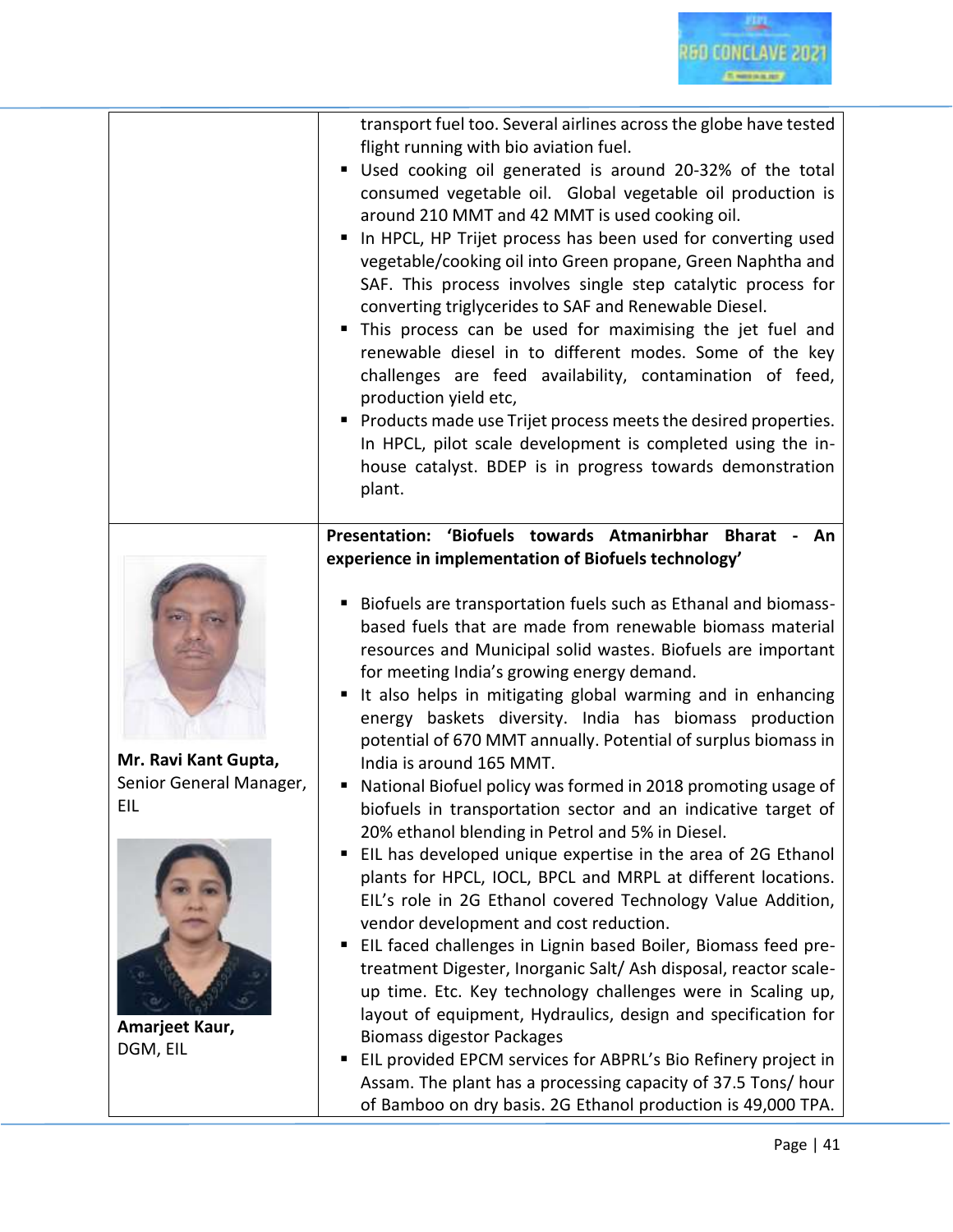|                       | The area had high availability of Bamboo. This biofuel is burnt      |
|-----------------------|----------------------------------------------------------------------|
|                       | in power plant for power production.                                 |
|                       | In this project, EIL faced challenges in conceptualising vendor      |
|                       | packages, equipment specification issues for Engineering. This       |
|                       | project was first of its kind and the scale up was challenging.      |
|                       | Co2 produced is captured along with the Nitrogen.                    |
|                       | ■ EIL is also working with CSIR-IIP for Bio-jet process. Feasibility |
|                       | studies were performed for two different capacities namely 10        |
|                       | TPD and 31 TPD. It involved Single Step catalytic process for        |
|                       | producing Bio-jet fuel, Naphtha, Diesel and Fuel gas,                |
|                       | ■ EIL is working on scaling up the activities in the space of Bio-   |
|                       | fuel. EIL is also working on developing Robust Domestic              |
|                       | technical capacity and a manufacturing & fabricating base.           |
|                       | Presentation: 'Bio-ETP - A key step towards ZLD for refining         |
|                       | Sector'                                                              |
|                       |                                                                      |
|                       | Water is an essential commodity and the world is faced with          |
|                       | water scarcity. India has Water scarcity for more than 8 months      |
|                       | in a year. There is nexus of Energy and Water is defined as link     |
|                       | between energy efficiency and quantity of water needed to            |
|                       | produce fuels.                                                       |
|                       | Refinery sector uses about 1 to 2.5 gallons of water for every       |
| Dr. Manoj Upreti      | gallon of product. A lot of water is required for the refinery       |
| Sr. Research Manager, | process and there is a need to reuse the water. Zero Liquid          |
| <b>IOCL</b>           | Discharge (ZLD) is based on the recovery of all the water by         |
|                       | separating the contaminants as solid waste.                          |
|                       | Doing so, 80-90% of the water can be reused. The system has          |
|                       | pre-treatment system, brine concentrator and Crystallizer.           |
|                       | Thermal and RO incorporated ZLD systems is the most widely           |
|                       | used one.                                                            |
|                       | Other ZLD system is based on membrane where electrodialysis,         |
|                       | electrodialysis reverse, forward osmosis and membrane                |
|                       | dialysis are used.                                                   |
|                       | Role of Effluent treatment plant (ETP) plays a vital role in ZLD     |
|                       | process. It depends on the quality of input water. The is need       |
|                       | for treating the water before giving to ZLD system. Oil, greases,    |
|                       | Phenols, Ammonia, Total Solids, Sulphides must be removed.           |
|                       | Pollutants interfere with ZLD system by damaging the<br>ш            |
|                       | membrane, corrosion of reactor and recovery of purified water        |
|                       | etc.                                                                 |
|                       | Various set of chemicals are used for Chlorination, Ozonation,       |
|                       | Neutralization, Coagulation, Adsorption, and Ion Exchange.           |
|                       | Microbes eat all the oil mixed with the water.                       |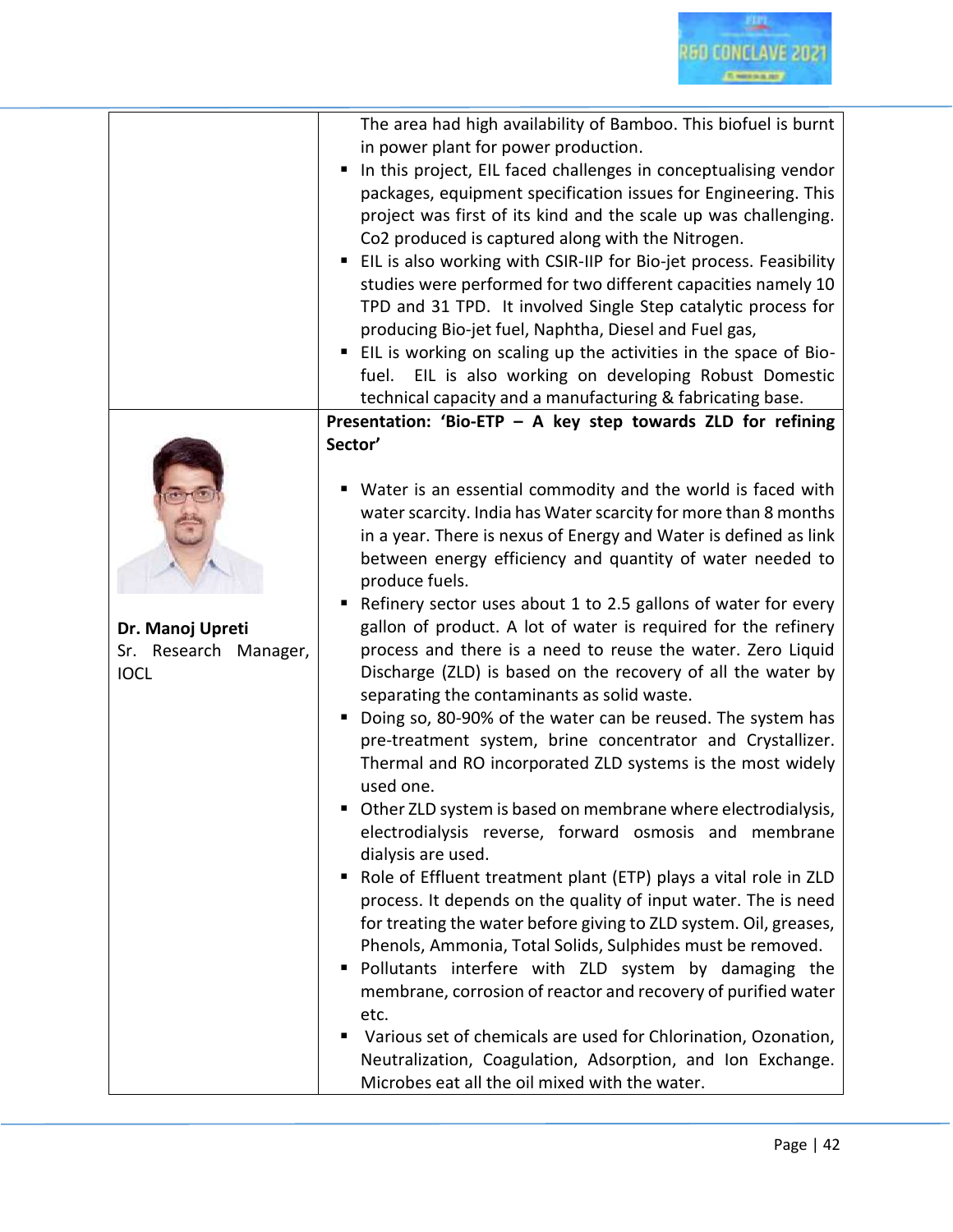|                                                                        | " Biotechnology offers clean and green cost-effective and<br>resource efficient treatment of wastewater streams, enabling<br>zero liquid discharge and enhancing water re-use efficiency.<br>Biological section has an Aeration Tank trickling filter. Water is<br>then sent through Sequential batch reactor and Membrane<br>bioreactor. A moving bed biofilm reactor is also used along with<br>the Anaerobic treatment process.<br>IOCL has developed few technologies which can be used for<br>ш<br>Biological treatments in the refineries, the technologies are,<br>ETP-Bioinoculant, Los MLSS Advanced Biological Treatments,<br>Bio-SR Technology for Sulphide rich effluent, Biological spent<br>Caustic treatment and Microbial fuel cell.<br>This technology is useful in meeting the prevailing MINAS<br>standard in India refineries without altering the existing<br>refinery ETP configuration. This cost 3-4 times less than the<br>similar application and the system has long<br>lasting<br>characteristics.<br>Achieving ZLD is one of the main targets for refinery ETP to<br>meet the stringent regulations. Indian Oil has developed a 500<br>litres pilot plant in the IOCL R&D.<br>IOC R&D developed various advanced biological methods for |
|------------------------------------------------------------------------|----------------------------------------------------------------------------------------------------------------------------------------------------------------------------------------------------------------------------------------------------------------------------------------------------------------------------------------------------------------------------------------------------------------------------------------------------------------------------------------------------------------------------------------------------------------------------------------------------------------------------------------------------------------------------------------------------------------------------------------------------------------------------------------------------------------------------------------------------------------------------------------------------------------------------------------------------------------------------------------------------------------------------------------------------------------------------------------------------------------------------------------------------------------------------------------------------------------------------------------------------------------------|
|                                                                        | Enhancing the ETP performance, treating sulphide rich effluent<br>and reducing bio-sludge generation.<br>Presentation: 'Development of<br>Biotechnology<br>to<br>convert<br>unrecovered oil to methane gas'<br>India is the third energy consumer in the Globe and its energy<br>ш<br>consumption is forecasted to double by 2040. While addressing<br>the energy needs, it is essential to keep the climate change<br>threats in consideration.<br>Methane gas is produced Biological way of microbial<br>metabolism and Geological way in early stages of oil                                                                                                                                                                                                                                                                                                                                                                                                                                                                                                                                                                                                                                                                                                      |
| Dr. Nimmi Singh<br>Chief General Manager,<br><b>ONGC Energy Centre</b> | production.<br>Bioconversion of oil to methane is significant. Oil recovery<br>ш<br>factor across the globe averages from 20% to 40%.<br>Enhanced oil recovery process pumps large volume of<br>produced water to the surface which also contains brine and<br>other toxic chemicals.<br>Biogenic methane recovery from Residual Oil remains in-<br>place after additional oil recovery is considered a renewable<br>energy alternative.<br>Various research work has taken place on this on pilot and<br>commercial stages across the globe.                                                                                                                                                                                                                                                                                                                                                                                                                                                                                                                                                                                                                                                                                                                        |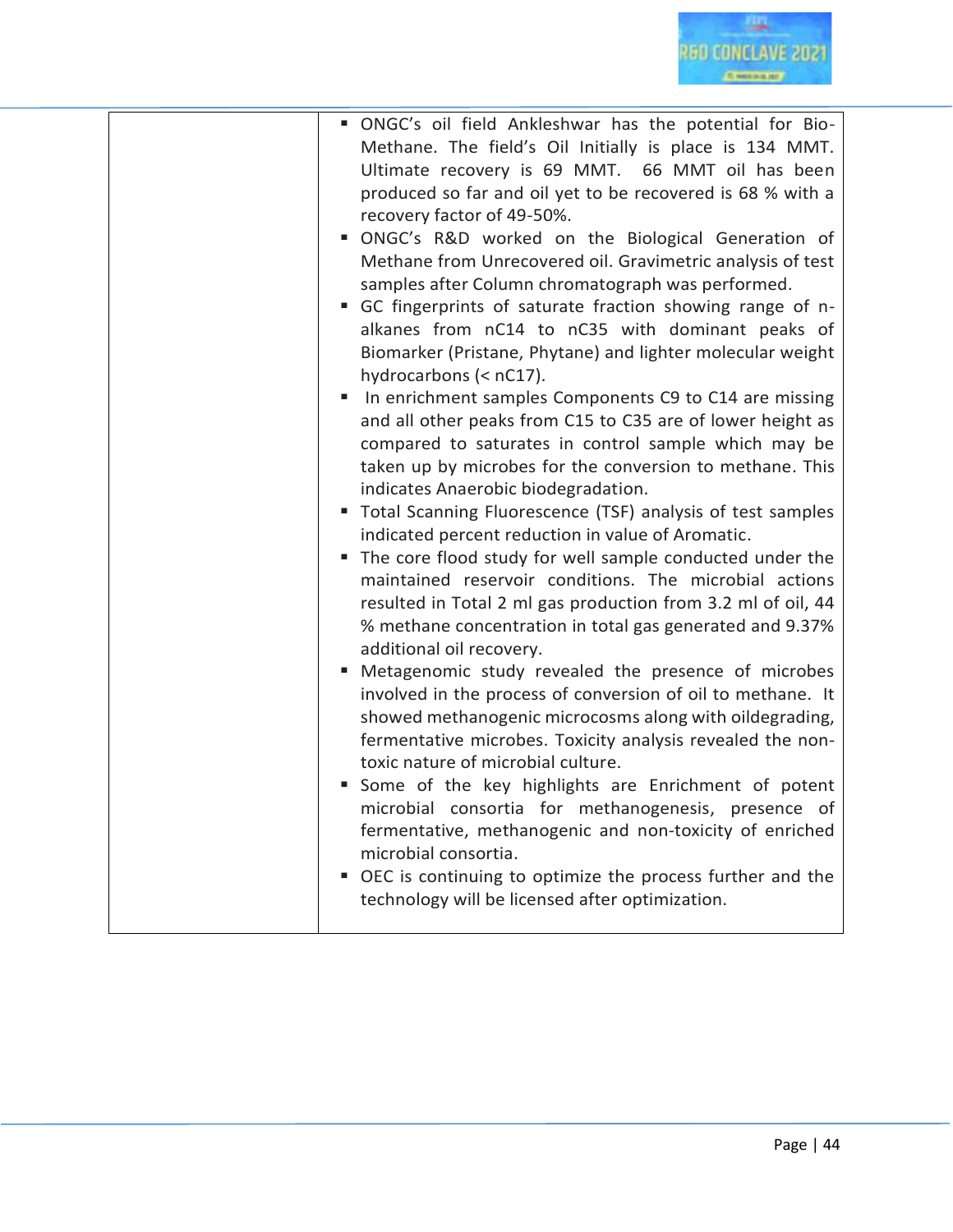<span id="page-44-0"></span>

|                                                                                                                           | Day 3: Friday, 26, March 2021                                                                                                                                                                                                                                                                                                                                                                                                                                                                                                                                                                                                                                                                                                                                                                                                                                                                                                                                                                                                                                                                                                                                                                                                                                                                                                                                                                                                                                                                                                                                                                                                                                                                                          |  |
|---------------------------------------------------------------------------------------------------------------------------|------------------------------------------------------------------------------------------------------------------------------------------------------------------------------------------------------------------------------------------------------------------------------------------------------------------------------------------------------------------------------------------------------------------------------------------------------------------------------------------------------------------------------------------------------------------------------------------------------------------------------------------------------------------------------------------------------------------------------------------------------------------------------------------------------------------------------------------------------------------------------------------------------------------------------------------------------------------------------------------------------------------------------------------------------------------------------------------------------------------------------------------------------------------------------------------------------------------------------------------------------------------------------------------------------------------------------------------------------------------------------------------------------------------------------------------------------------------------------------------------------------------------------------------------------------------------------------------------------------------------------------------------------------------------------------------------------------------------|--|
|                                                                                                                           |                                                                                                                                                                                                                                                                                                                                                                                                                                                                                                                                                                                                                                                                                                                                                                                                                                                                                                                                                                                                                                                                                                                                                                                                                                                                                                                                                                                                                                                                                                                                                                                                                                                                                                                        |  |
| Session VIII: Hydrogen Production, Storage, Supply & Utilization<br>Session Chair: Mr. K.K. Jain, Executive Director, CHT |                                                                                                                                                                                                                                                                                                                                                                                                                                                                                                                                                                                                                                                                                                                                                                                                                                                                                                                                                                                                                                                                                                                                                                                                                                                                                                                                                                                                                                                                                                                                                                                                                                                                                                                        |  |
| Mr. Arun Kuniyil,<br>Manager-R&D,<br>Novel<br>Separations, HPCL                                                           | Advances in hydrogen purification and storage technologies<br>Hydrogen is a renewable energy source<br>and<br>it<br>is<br>environmentally friendly which burns with Oxygen releasing<br>heat and producing water as exhaust. Hydrogen is a potential<br>energy source for energy transition.<br>Hydrogen as energy source can be used in multiple applications<br>ш<br>namely, Transportation, Heat and Power building & industries,<br>and industry feedstock. In each of the areas, Hydrogen can be<br>used in multiple sub-areas.<br>Hydrogen can be produced in three ways namely, Methane<br>п<br>Steam Reforming Co2 Emissions, Renewable Electricity Water<br>(Green Hydrogen) Electrolysis and Methane Reforming Co2<br>Storage (Blue Hydrogen). However, these technologies come<br>with higher cost and economically unviable.<br>To meet the future energy demands, the energy must be<br>п<br>sustainable and must be environmentally friendly with the use<br>of technology for production, purification and Storage.<br>Hydrogen purification techniques are of three types namely,<br>Physical Purification, Chemical Purification and Selective<br>Diffusion. These methods further have multiple ways of<br>purifying Hydrogen.<br>Pressure Swing Adsorption technology is the most widely used<br>technology. In the process, purification is achieved by<br>absorbing the impurity molecules on adsorbent materials.<br>Depending on the type of impurities, different adsorbent<br>material is used.<br>• Other widely used method is Metal Hydride based purification.<br>This is done by dispersion of hydrate forming material in an<br>aluminium based framework and gas is passed through the |  |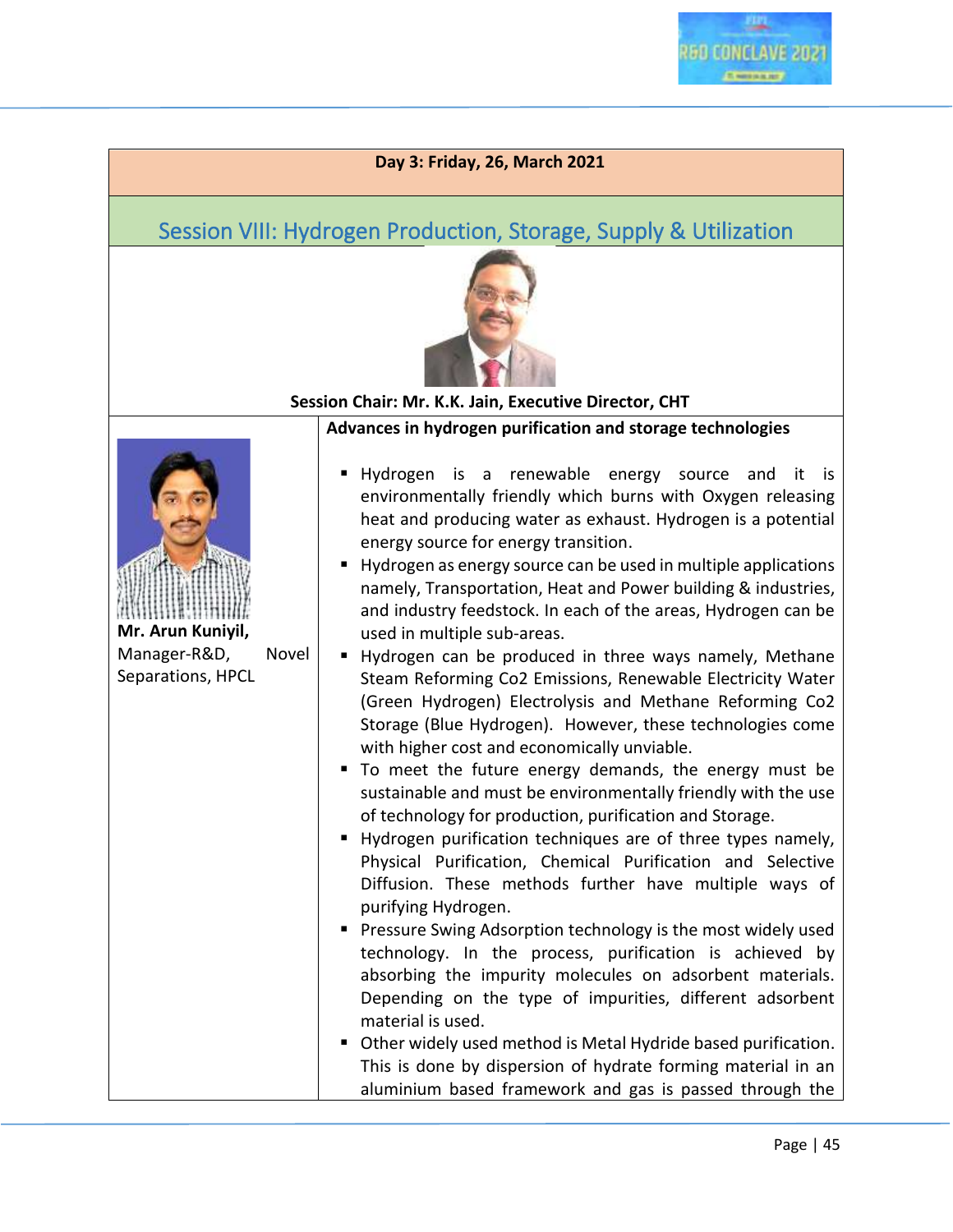|                                                                                             | system. In this process, due to the formation of Metal hydrides,<br>Hydrogen is captured.<br>" Cryogenic Purification is also one of the process used for<br>Hydrogen production by cooling the feed gas which will lead to<br>condensation of carrier impurities and condensed Hydrogen<br>can be separated easily. By adjusting the temperature, the<br>process can be altered.<br>In Catalytic purification, Oxygen is removed from Hydrogen and<br>this method is used to improve the purity of Hydrogen<br>produced using Electrolysis method. It can reach purity up to<br>99.09 %.<br>Diffusion bases Membranes can be used for producing<br>Hydrogen using dense polymer membrane. In Polymer<br>Electrolyte, water is split into Hydrogen and Oxygen through<br>electrolysis process.<br>Hydrogen storage is classified in Physical based and Material<br>based. In Compressed gas storage system, Hydrogen is stored<br>under high pressure. In liquid storage, Hydrogen is stored in<br>liquid form, thereby increasing the quantity of storage. Hybrid<br>method combines the both.<br>HPCL has developed the PSA method of Hydrogen purification<br>on commercial scale and the same is used in Vizag refinery. |
|---------------------------------------------------------------------------------------------|------------------------------------------------------------------------------------------------------------------------------------------------------------------------------------------------------------------------------------------------------------------------------------------------------------------------------------------------------------------------------------------------------------------------------------------------------------------------------------------------------------------------------------------------------------------------------------------------------------------------------------------------------------------------------------------------------------------------------------------------------------------------------------------------------------------------------------------------------------------------------------------------------------------------------------------------------------------------------------------------------------------------------------------------------------------------------------------------------------------------------------------------------------------------------------------------------------------------------|
| Ms. Saroj Chaudhary,<br>Project Manager<br>(Hydrogen Project),<br><b>ONGC Energy Centre</b> | Production of Hydrogen as the ultimate carbonless fuel<br>Hydrogen, is the first element in the periodic table the lightest<br>colourless doorless gas and anomalous condition, and it is a<br>liquid at minus 250 degrees centigrade and it's a fuel with the<br>highest energy density lowest and volume density. Hydrogen is<br>an energy carrier. Hydrogen can be produced using<br>Thermochemical Process, Electrolytic Process, Direct Solar<br>Water Splitting and Biological process.<br>In the global Hydrogen demand, 65% comes from the Chemical<br>industry, 25% from the refining industry and the rest from Iron<br>& Steel and general industry.<br>48% of the Hydrogen is produced from Natural Gas, 30% from<br>Oil, 18% from Coal and 4 % through Electrolysis process.<br>Green Hydrogen is made from renewable sources and no Co2<br>is emitted in this. Blue Hydrogen is produced from Methane,<br>here the Co2 produced in captured and stored.<br>Brown Hydrogen is produced from Coal and Co2 is emitted into<br>atmosphere. Grey Hydrogen is produced from Methane<br>wherein, the Co2 is emitted into atmosphere.                                                                                  |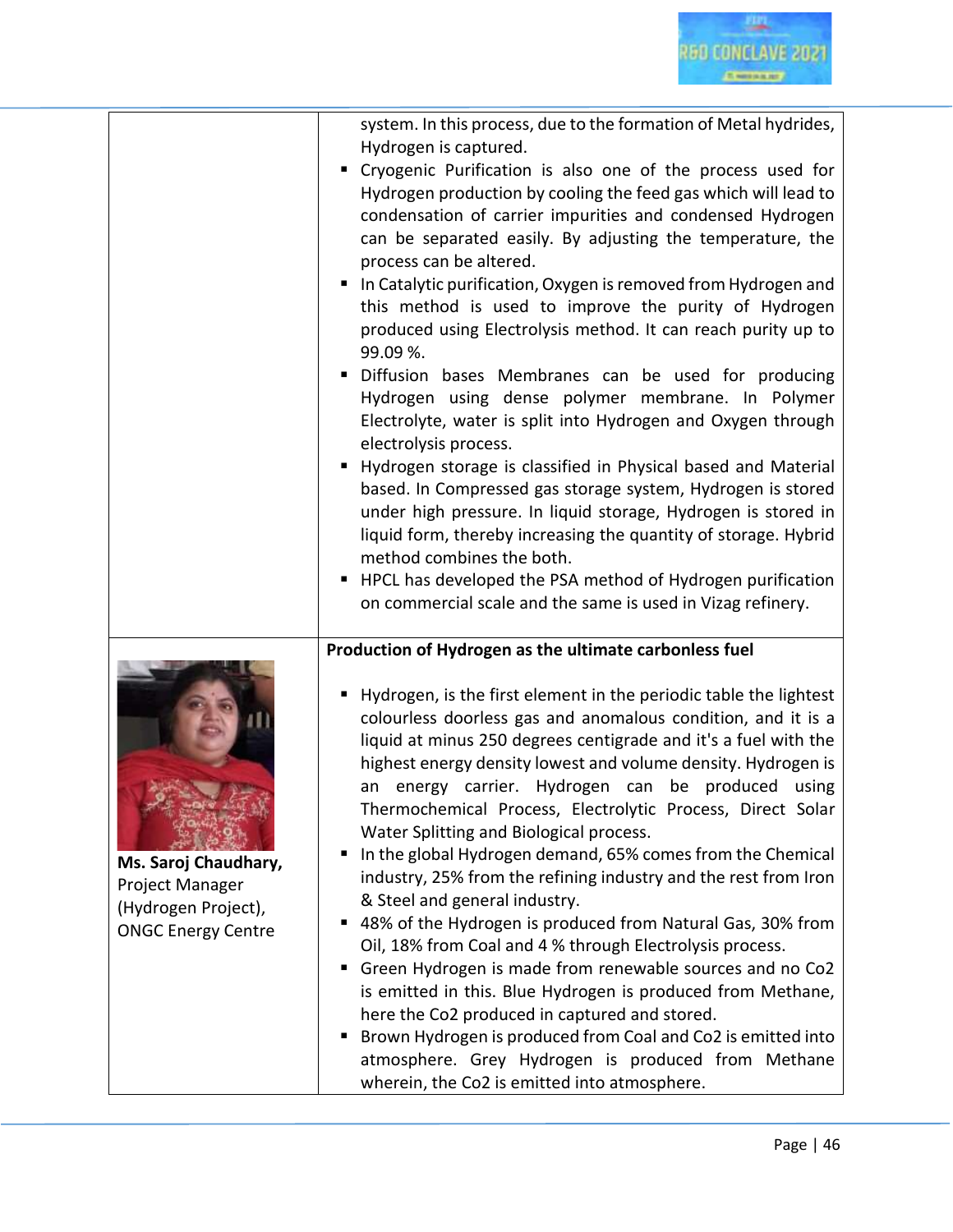|                                                             | In ONGC Energy Centre, Hydrogen is produced on<br>thermochemical water splitting process using closed-loop<br>Copper Chlorine closed-loop/open-loop Sulfur cycles. This<br>process was implemented in MRPL refinery with new sulfur-<br>recovery process with a value addition.<br>ONGC Energy Centre is also focused on thermochemical<br>splitting of Water for Hydrogen generation. Cu-Cl cycle-lable<br>scale metallic plant with a capacity of 25 litres per hour has<br>been established.<br>I-S cycle-closed loop in quartz system was established at 5 litre<br>per hour capacity for Hydrogen generation. This has been<br>operational since 2018. For I-S Cycle -Open loop, proof of<br>concept in quartz system was established with a pilot plant set-<br>up for H2S04 at 10-12 MT is planned to be set up in MRPL<br>refinery.<br>For alternative means of Hydrogen, OEC has initiated R&D on |
|-------------------------------------------------------------|------------------------------------------------------------------------------------------------------------------------------------------------------------------------------------------------------------------------------------------------------------------------------------------------------------------------------------------------------------------------------------------------------------------------------------------------------------------------------------------------------------------------------------------------------------------------------------------------------------------------------------------------------------------------------------------------------------------------------------------------------------------------------------------------------------------------------------------------------------------------------------------------------------|
|                                                             | Sea water electrolysis, high temperature electrolysis, photo-<br>electrolysis and Bio-Hydrogen.<br>Production of Hydrogen can help in decarbonising the oil & gas<br>industry. Transports & Storage cost will be significant. Pipelines<br>are the most effective way of long-term Hydrogen distribution.<br>Using existing gas pipelines can be used to improve Hydrogen<br>supply.<br>• There is a need for supporting policies from the Government to<br>boost the momentum in key value chains.                                                                                                                                                                                                                                                                                                                                                                                                        |
|                                                             | Presentation: 'Hydrogen in CNG - First Tryst with Hydrogen in                                                                                                                                                                                                                                                                                                                                                                                                                                                                                                                                                                                                                                                                                                                                                                                                                                              |
| Mr. Sachin Chugh,<br>Chief Research Manager,<br><b>IOCL</b> | India'<br>IOCL is doing one of the most modern-day experiments of<br>ш<br>Hydrogen spiked CNG in Delhi for transportation fuel.<br>An IC engine-based fuel car driving at 50 kmph consumes<br>around 97,500 litres of air for an hour which is the quantity<br>required by 9 people. Charging an electric vehicle requires 16-<br>20 kWhr battery, wherein average household load in India is<br>2kWhr/day.<br>Hydrogen comes with long term storage ability unlike electric<br>vehicles. DNA of the Hydrogen supply chain remains similar to<br>the oil & gas. Hydrogen can help in extending the life of existing<br>IC engine vehicles.<br>By blending Hydrogen with CNG, the mix can be used in<br>mobility sector. However, using Hydrogen in the IC Engine is<br>difficulty as this has very low sensitivity during the combustion<br>process                                                        |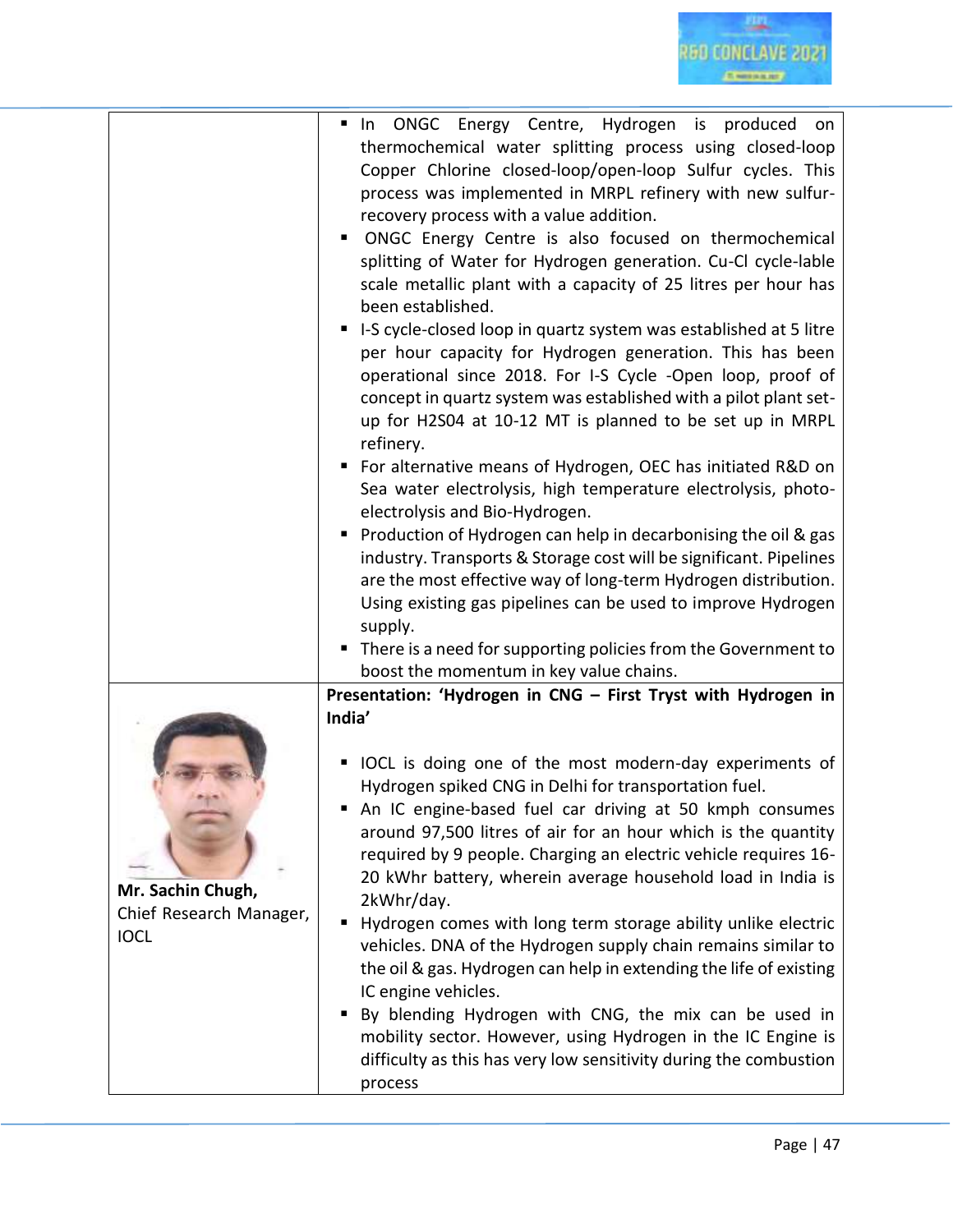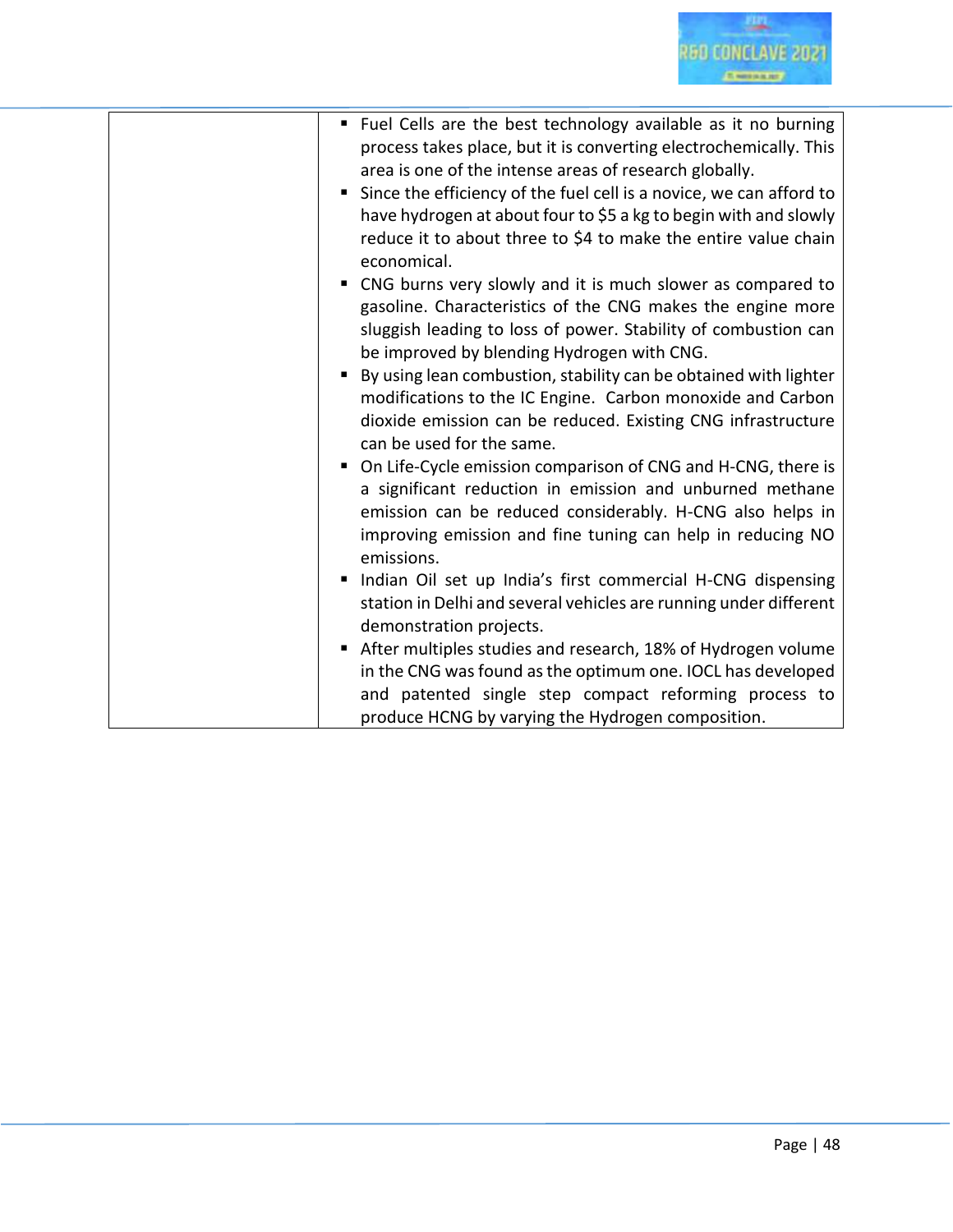## <span id="page-48-0"></span>Session IX: Other R&D Activities



**Session Chair: Dr. Anjan Ray, Director, CSIR-IIP**



**Mr. Abhishek Agrawal**  Manager – Process Engineering Lummus Technology

**Transforming Low Value Gas Streams to Valuable Olefins with Siluria OCM Technology**

- OCM is the Oxidation Coupling of Methane (OCM). Two molecules of methane react with one molecule of Oxygen to produce ethylene and water.
- Features of OCM reactor and catalysts: Fixed bed adiabatic design; OCM section loaded with proprietary catalyst which has high selectivity and low light of temperature; Conventional geometry; Conventional metallurgy; Conventional Catalyst shape and characteristics; Conventional catalyst loading/unloading procedures. OCM successfully provides polymer grade ethylene
- Procedure: a. Oxygen and natural gas comes from the preheater, enters the OCM reactor and gets heated. The process has ethane recycle and fresh ethane provision b. The hot effluent is recovered in the heat recovery unit and in the next stage heavy hydrocarbons are removed c. CO2 produces is removed else the gas will get trapped in the fractionation segment d. In the next stage it is dried and then goes for cryogenic separation followed by fractionation that produces the necessary products

Advantages of cracker integration are: a. Potential to upgrade cracker offgas; b. Steam export to steam cracker. The main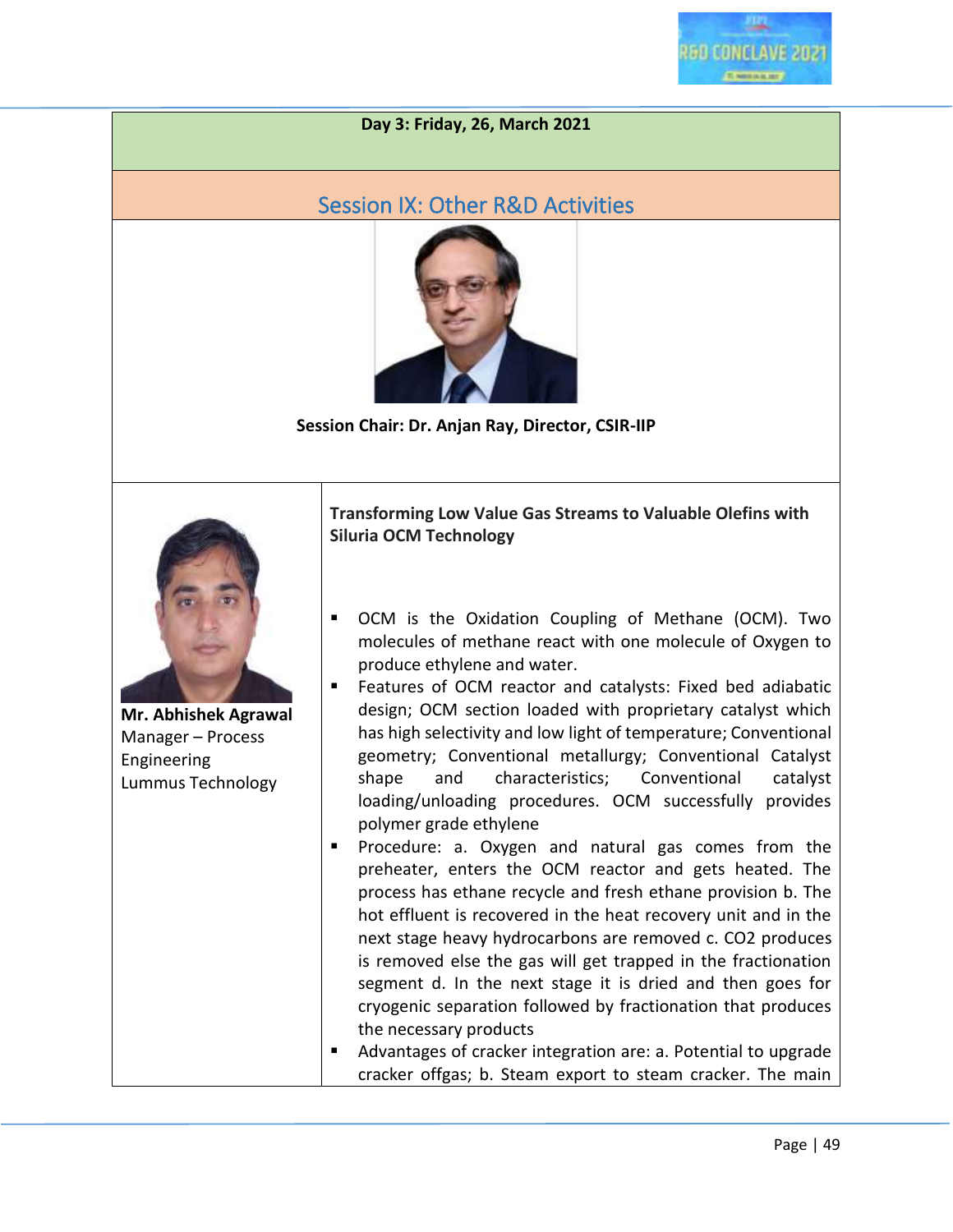|                                                    | advantage of cracker integration is that the methane offgas<br>produced can be used internally in the OCM<br>The OCM is adaptable to various feedstock and varied<br>п<br>composition. Enables monetization of natural gas, stranded gas<br>or flare gas. Excellent overall economics of 3-5 years payback<br>Enhanced process economics with 3-5 years payback.<br>п<br>Enhanced process economics with ethane co-feed, reducing<br>CAPEX by 38 per cent. Excellent economic opportunities by<br>integrating with other technologies. OCM process can adopt to<br>modularization maximizing capital savings                                                                                                                                                                                                                                                                                                                                                                                                                                                                                                                                                                                                                                                                                                                                                                                                                                                                                                                                                                                                                                                                         |
|----------------------------------------------------|--------------------------------------------------------------------------------------------------------------------------------------------------------------------------------------------------------------------------------------------------------------------------------------------------------------------------------------------------------------------------------------------------------------------------------------------------------------------------------------------------------------------------------------------------------------------------------------------------------------------------------------------------------------------------------------------------------------------------------------------------------------------------------------------------------------------------------------------------------------------------------------------------------------------------------------------------------------------------------------------------------------------------------------------------------------------------------------------------------------------------------------------------------------------------------------------------------------------------------------------------------------------------------------------------------------------------------------------------------------------------------------------------------------------------------------------------------------------------------------------------------------------------------------------------------------------------------------------------------------------------------------------------------------------------------------|
| ≍<br><b>ATIO</b><br>March<br>of STI<br>ucati       | <b>Covalent Organic Framework (COF) materials for Gas Storage</b><br><b>Applications</b>                                                                                                                                                                                                                                                                                                                                                                                                                                                                                                                                                                                                                                                                                                                                                                                                                                                                                                                                                                                                                                                                                                                                                                                                                                                                                                                                                                                                                                                                                                                                                                                             |
| Mr. Nandakumar. T<br>DGM (R&D)<br>GAIL (India) Ltd | Features of Covalent Organic Frameworks (COFs): a. COFs are<br>п<br>a class of porous organic material with extended structures and<br>were first synthesized in 2005 by Prof. Yaghi and his team; b.<br>COFs are made by combination of organic building units<br>covalently linked into extended structures to make crystalline<br>materials; c. In COF organic units linked by strong covalent<br>bonds: B-O; C-N and B-N<br>COF Applications: Due to its turnable porous structure and high<br>п<br>thermal stability, they have been investigated as potential<br>material for various applications - a. gas storage; b. membrane<br>separation c. heterogynous catalyst; d. energy storage; d.<br>Photoconducting material; e. drug delivery<br>There are largely three different types of COFs: Boron<br>п<br>Containing COF; Imine based COF; and Triazine based COF<br>Boron containing - (B-O linked) COF: a. Boronic acids were first<br>used to synthesize COFs was by self-condensation of 1,4-<br>phenylenebiboronic Acid (BDBA); b. COF 5 was synthesized<br>reacting boronic acids with HHTP to produce boronate esters<br>based linkages<br>Imine Based COFs: These COFs can also be formed through the<br>п<br>formation of C-N Bonds. Imine based COFs are synthesized via<br>imine condensation of aldehyde and amine linkers eg. COF-LZU<br>is synthesized reacting 1,3,5 Triformylbenzene and 1,4<br>Diaminobenzene. Hydrazone based COFs are synthesized via<br>the condensation of aldehydes and hydrazide linkers<br>Triazine based COFs: the covalent construction of CTFs is based<br>п<br>on cyclotrimerization of nitrile building units in presence of |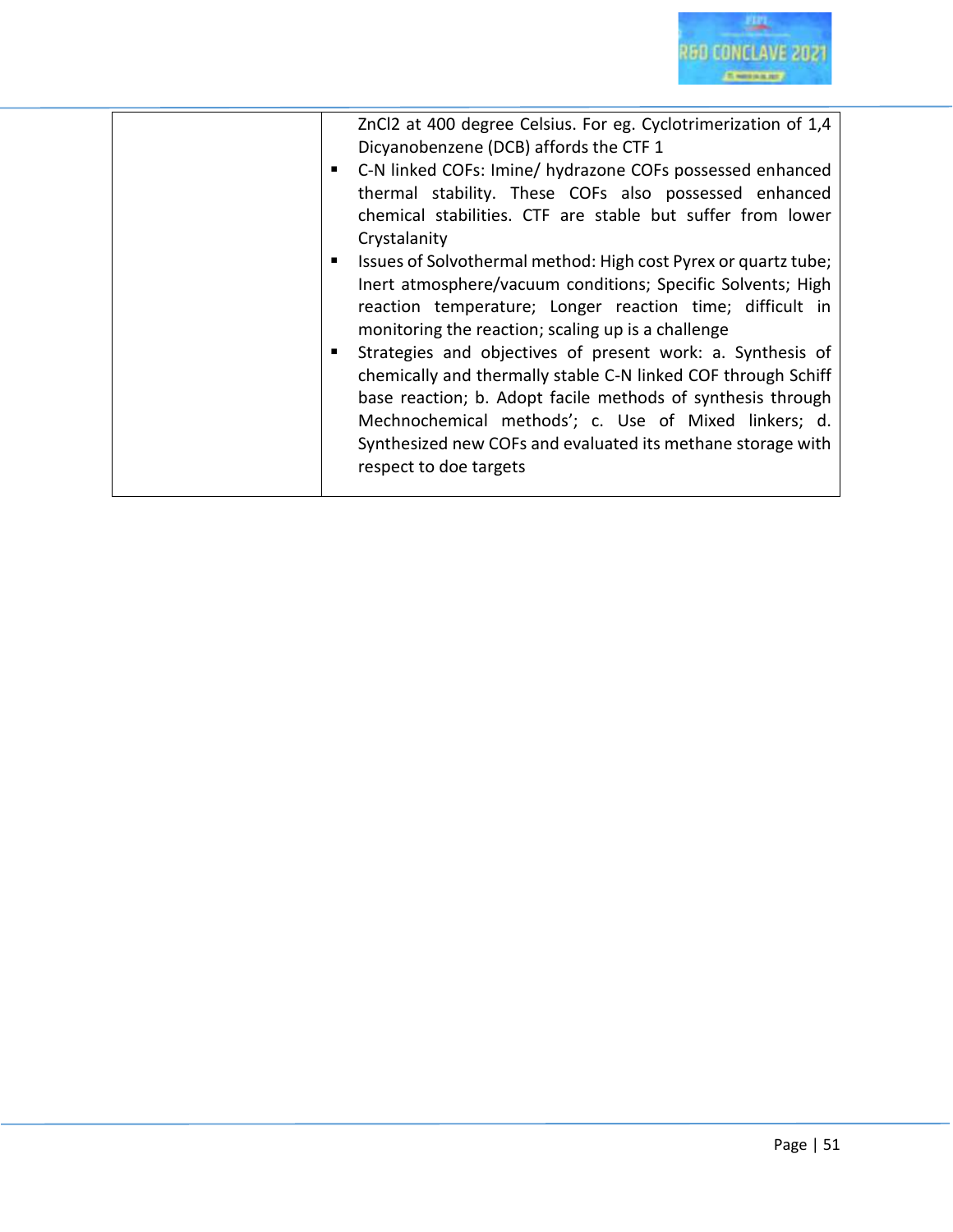<span id="page-51-0"></span>Panel Discussion on R&D and Deployment of Indigenously Developed **Technologies** 



**Session Moderator: Dr. R.K. Malhotra, Director General, FIPI**



**Dr. S.S.V. Ramakumar** Director (R&D) IndianOil

#### **New Projects for Commercialization**

- Besides the flagship INDMAX and HCNG, IndianOil has over 20 new technologies in pipeline, which will soon be commercialized
- For crude oil to chemicals conversion, IndianOil has developed two new technologies, namely INDELPET and INDELENE, to boost petrochemical runs. INDELPET converts the lifecycle oil from the FCC units or INDMAX units to petrochemicals precursors.
- IndianOil is also developing a novel technology for Slurry resid hydro cracking that is also one of the key routes for crude to chemicals where all the vacuum residues of High CCR are converted into naphtha and diesel oil. The conversion rate in this new technology is more than 95 per cent. Indian Oil is shortly going to set up 1 MMT demonstration unit in its Panipat refinery.

#### **Challenges in Commercialization**

At IndianOil, R&D department holds a board level position. This helps the company get its own indigenous technologies in getting scaled up and adopted. More oil and gas companies in the country must look at providing a board level representation to their respective R&D departments. This will also provide a big push to the Government's mission of Aatmnirbhar Bharat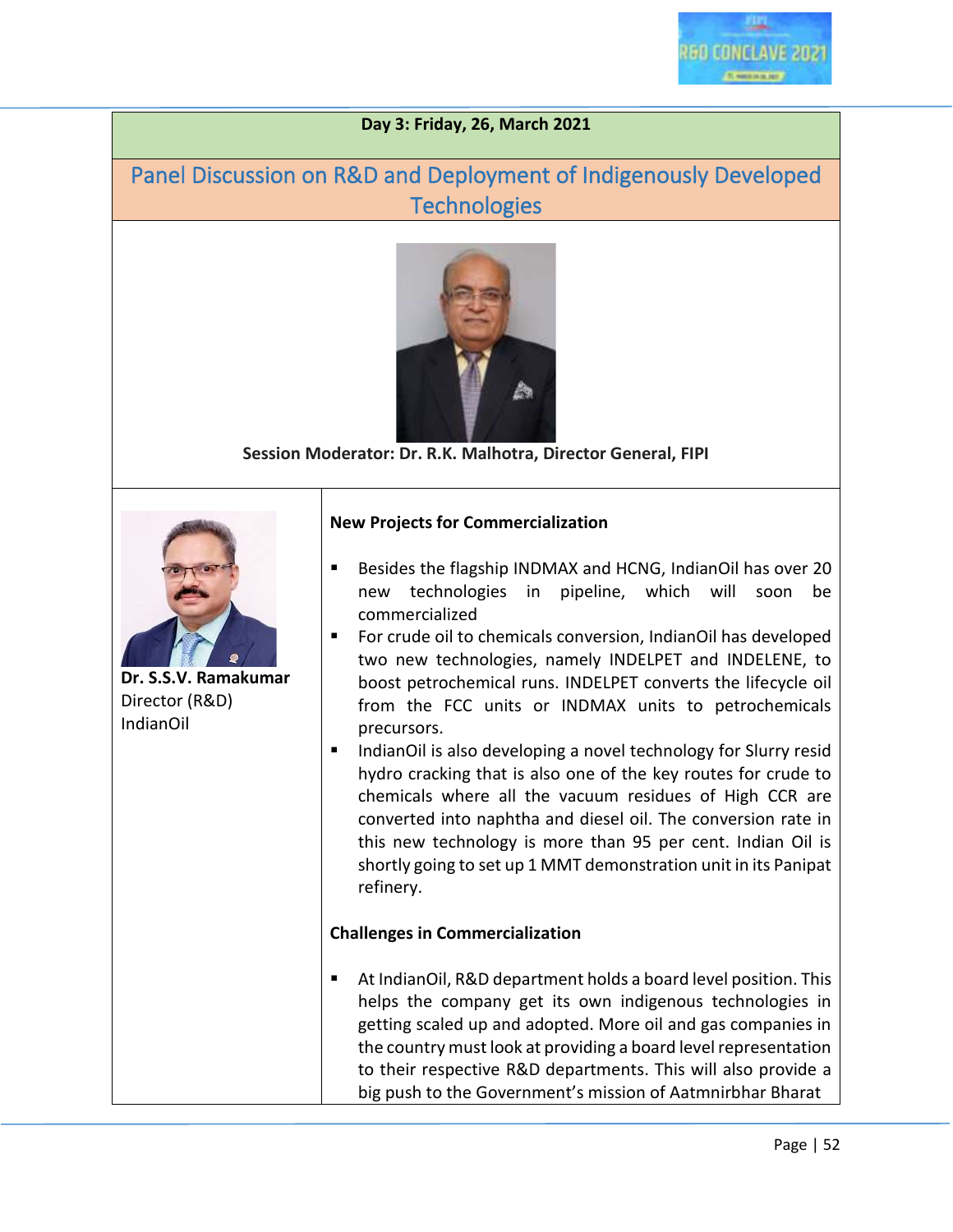|                                                                     | Towards making India Aatmnirbhar in the Oil and gas sector,<br>п<br>the Ministry of Petroleum and Natural Gas (MoPNG) has<br>constituted a dedicated group of companies from the<br>midstream and downstream sectors to synergise the R&D<br>activities in the sector. After deliberations, nine projects have<br>been shortlisted, cutting across company lines, affiliations and<br>interests.<br>Ministry has advised the collaborative group to look at the best<br>п<br>practices in the core business areas to share and exchange<br>these best practices. The group will be called 'Petroleum &<br>Natural Gas R&D Think Tank'. The group will be responsible to<br>execute the nine projects in a time bound fashion. Most of<br>these projects are in downstream and alternative energy<br>As a next step, the above mentioned group should be extended<br>Е<br>to include upstream operators, private players and research<br>institutes such as IIP<br>The companies in the Oil and gas sector are getting increasingly<br>concerned over IP and mechanism sharing. To ensure<br>uninterrupted flow of ideas, there is a need to settle these<br>concerns amicably<br>To become truly Aatmnirbhar, India should encourage<br>indigenous development of technologies. Before importing<br>new technologies from abroad, indigenously developed<br>technology options must be explored. |
|---------------------------------------------------------------------|--------------------------------------------------------------------------------------------------------------------------------------------------------------------------------------------------------------------------------------------------------------------------------------------------------------------------------------------------------------------------------------------------------------------------------------------------------------------------------------------------------------------------------------------------------------------------------------------------------------------------------------------------------------------------------------------------------------------------------------------------------------------------------------------------------------------------------------------------------------------------------------------------------------------------------------------------------------------------------------------------------------------------------------------------------------------------------------------------------------------------------------------------------------------------------------------------------------------------------------------------------------------------------------------------------------------------------------------------------------------------------------------------|
| Dr. Sanjeev Katti,<br>Director General<br><b>ONGC Energy Centre</b> | <b>New Projects for Commercialization</b><br>ONGC is soon going to commercialize H2S and SO2 sensors.<br>п<br>These sensors will find extensive usage in refineries and natural<br>gas producing fields.<br>ONGC has also developed the superhydrophobic coatings for<br>solar panels and non-solar usages like vertical buildings etc.<br>These things reduce the frequency of water washing in<br>buildings<br>The ONGC Energy Centre is also working on the Hydrogen<br>copper chloride cycle. It will take the company another two<br>years to set up the pilot of 12 MTPA and subsequently a<br>demonstration plant for the technology                                                                                                                                                                                                                                                                                                                                                                                                                                                                                                                                                                                                                                                                                                                                                      |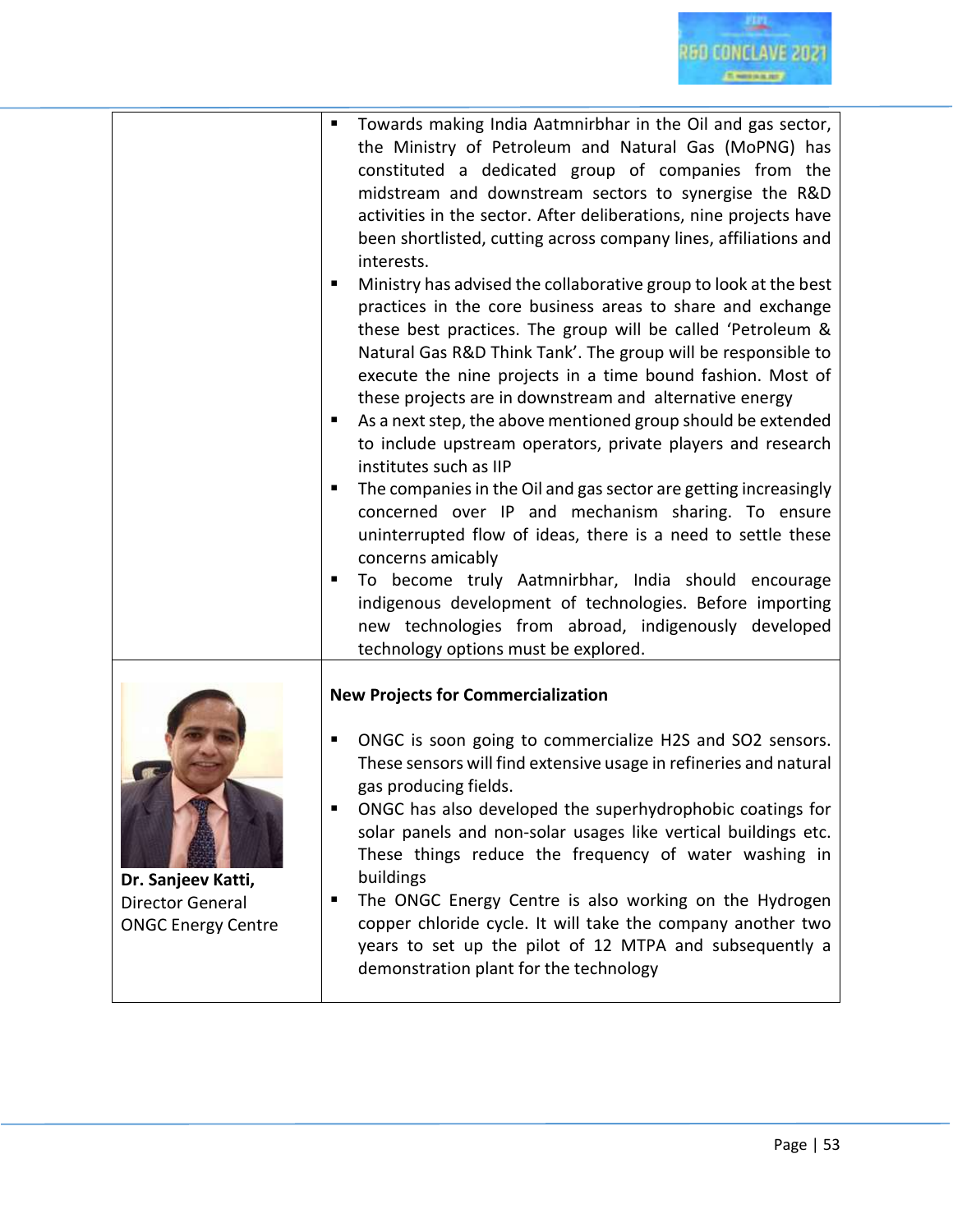

|                                               | <b>New Projects for Commercialization</b>                                                                                                                                                                                                                                                                                                                                                                                                                                                                                                                                                                                                                                                                                                                                                                                                                                                                                                                                                                                                                                                                                                                                                                                                   |
|-----------------------------------------------|---------------------------------------------------------------------------------------------------------------------------------------------------------------------------------------------------------------------------------------------------------------------------------------------------------------------------------------------------------------------------------------------------------------------------------------------------------------------------------------------------------------------------------------------------------------------------------------------------------------------------------------------------------------------------------------------------------------------------------------------------------------------------------------------------------------------------------------------------------------------------------------------------------------------------------------------------------------------------------------------------------------------------------------------------------------------------------------------------------------------------------------------------------------------------------------------------------------------------------------------|
| Mr. S. Bharathan<br>Head (R&D), HPCL          | HP PSA: HPCL is only the second refinery in the world to<br>ш<br>develop this technology. The company has also successfully<br>replaced the absorbents of the Hydrogen generation plant PSA<br>Units. HPCL is shortly going to commercialise this technology<br>The company is also in advanced stage for implementation of<br>٠<br>HP-DAK, which will produce de-aromatized solvents. HPTSA<br>(HP temperature Swing Absorber) has also been implemented<br>in HPCL refineries and will soon be extended to buyer in<br>petrochemicals and refining sector                                                                                                                                                                                                                                                                                                                                                                                                                                                                                                                                                                                                                                                                                 |
|                                               | <b>Challenges for Commercialization</b>                                                                                                                                                                                                                                                                                                                                                                                                                                                                                                                                                                                                                                                                                                                                                                                                                                                                                                                                                                                                                                                                                                                                                                                                     |
|                                               | While HPCL has sold a number of PSA technology, over the last<br>few years, Indian companies could not compete for this<br>technology because all Indian companies place a clause of Non-<br>captive PTR.<br>To start licensing and selling, there is a considerable amount of<br>ш<br>detailed engineering that is required, which requires a suitable<br>partner. It is extremely time consuming to arrive at an<br>agreement that is beneficial to both the parties.<br>In order to smoothen the process from lab to commercial<br>٠<br>implementation of new technologies, HPCL has constituted a<br>value addition committee, comprising of technical heads of the<br>refineries and the heads of operations. The responsibility of the<br>committee is to validate and endorse the technologies<br>developed by the R&D department. After the benefits are seen,<br>it is the responsibility of the committee to implement the<br>technology in the refineries<br>Refining is a sunset sector in most western countries today. In<br>India, however, the sector is on a strong growth trajectory. To<br>survive and thrive in this business, it is imperative for the<br>country to now develop indigenous technologies in the sector |
|                                               | <b>New Projects for Commercialization</b>                                                                                                                                                                                                                                                                                                                                                                                                                                                                                                                                                                                                                                                                                                                                                                                                                                                                                                                                                                                                                                                                                                                                                                                                   |
| Dr. Anjan Ray,<br>Director<br><b>CSIR-IIP</b> | IIP has numerous technologies in the pipeline, waiting for<br>commercialization. IIP<br>has<br>technology<br>for<br>$\mathsf{a}$<br>direct<br>desulphurization of crude oil at source. IIP is looking to<br>commercialization of this tech soon                                                                                                                                                                                                                                                                                                                                                                                                                                                                                                                                                                                                                                                                                                                                                                                                                                                                                                                                                                                             |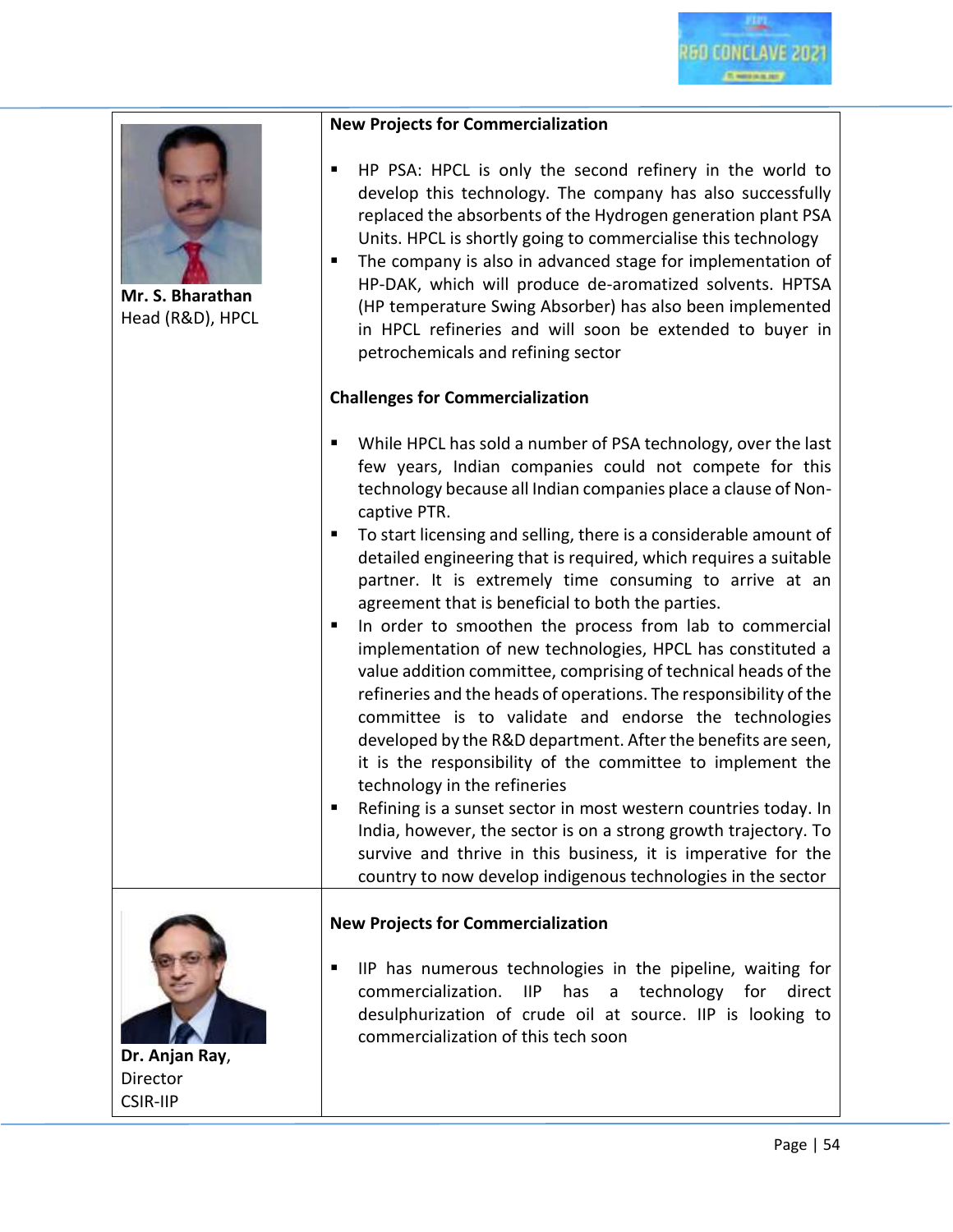

#### **Challenges for Commercialization**

- Commercialization has emerges as a major challenge for research institutes in the sector such as IIP. For interim level scale ups, which is imperative for consumer confidence, IIP is forced to make investments by its own. Consequently, arranging for the necessary funds is a major challenge.
- Another challenge faced by the institute is that of process guarantee and first reference plant. The institute has seen more interest for the first reference plants from foreign parties than the Indian companies. For Eg. The Foxcat catalyst developed by the IIP is presently being used in only 10 Indian refineries while some of the largest refineries in the middle East are making use of this catalyst and benefiting from 30-50 per cent energy saving and through put. IIP expects greater support from Indian refining and petrochemical companies for commercialization of novel technologies
- Often, technologies being worked upon by IIP, are also seen to be developed in-house by some of the downstream companies in the country. This leads to duplication of national efforts. Hence, greater alignment among refiners and research institutes is required

#### **New Projects for Commercialization**

- EIL has a robust pipeline of new technologies waiting to be commercialised soon. There are more than 35 technologies and over 150 trains of various technologies running in Indian refineries that EIL has implemented.
- The Crude vacuum distillation unit developed by EIL is at par with the best in the world. In the cryogenic area, EIL has the largest trains of C2, C3 recovery running at GAIL's Vijaypur plant. The replacement for the imported technology for tail gas recovery unit for Sulphur recovery was put up by HPCL. The implementation of indigenous novel technologies developed by EIL has been made possible only through support from Indian PSU refineries.
- EIL is also working on technologies to put the waste generated during the processes back to use and increase the efficiency. There is also a technology for Hydrogen recovery from fuels gases, which are otherwise burnt in refineries
- EIL has won some technologies on competitive basis and plans to diversify into similar activities of scale up and diversify in the biofuels. EIL is looking towards more collaborative and



**Ms. Vartika Shukla**, Director (Technical) Engineers India Ltd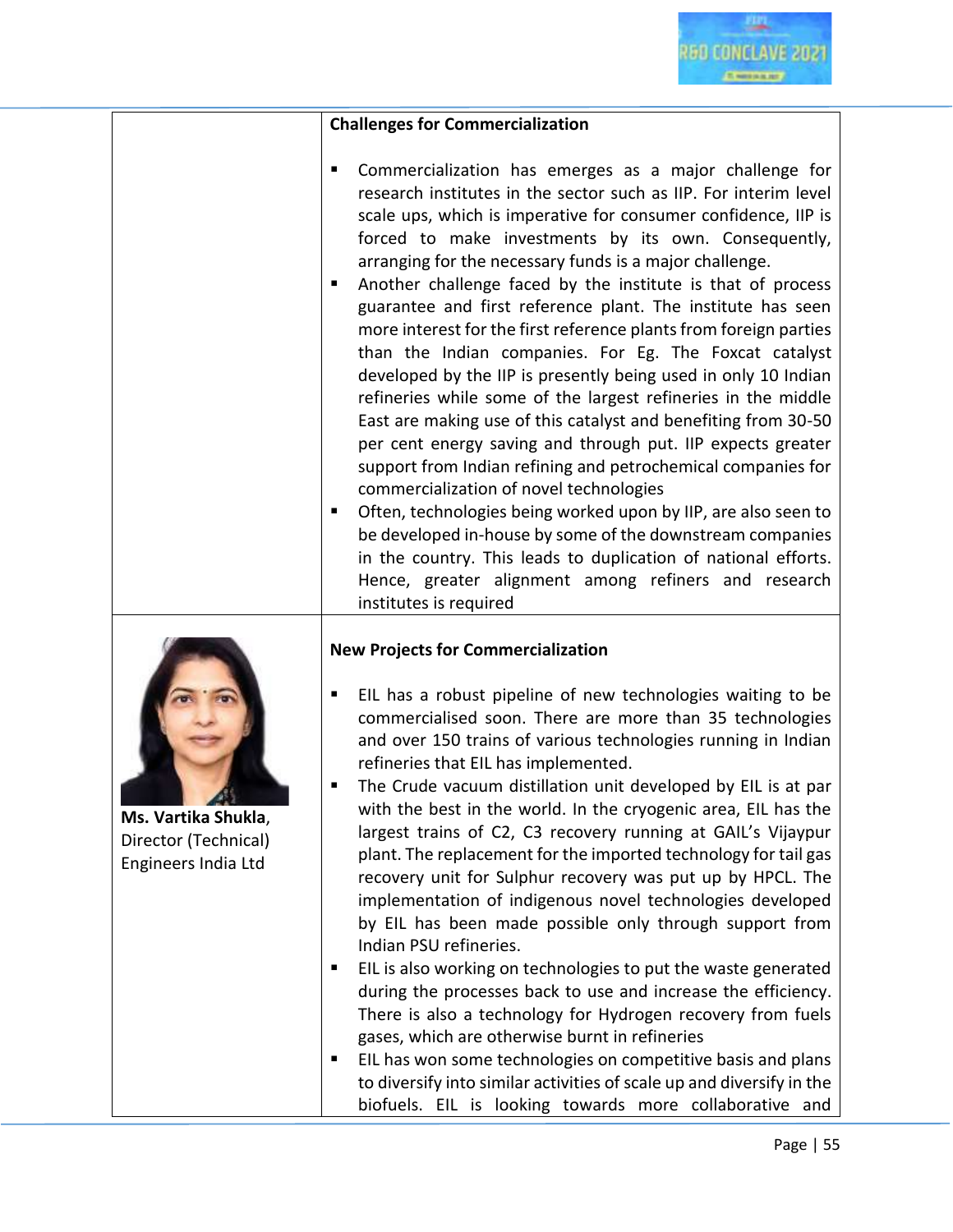|                                                               | complementary approach so that the entire research<br>community in the oil and gas sector could move towards<br>Aatmanirbhar Bharat                                                                                                                                                                                                                                                                                                                                                                                                                                                                                                                                                                                                                                                                                                                                                                                                                                                                                                                                                                                    |
|---------------------------------------------------------------|------------------------------------------------------------------------------------------------------------------------------------------------------------------------------------------------------------------------------------------------------------------------------------------------------------------------------------------------------------------------------------------------------------------------------------------------------------------------------------------------------------------------------------------------------------------------------------------------------------------------------------------------------------------------------------------------------------------------------------------------------------------------------------------------------------------------------------------------------------------------------------------------------------------------------------------------------------------------------------------------------------------------------------------------------------------------------------------------------------------------|
|                                                               | <b>Challenges for Commercialization</b>                                                                                                                                                                                                                                                                                                                                                                                                                                                                                                                                                                                                                                                                                                                                                                                                                                                                                                                                                                                                                                                                                |
|                                                               | Often it is noticed that refiners do not want to take the risk of<br>investing in new technology, which in turn pushes back the<br>commercialization of these technologies. For any R&D activity<br>or collaborative R&D, there is a need to build confidence<br>among the industry members.<br>In order to address the issue of finds for commercialization,<br>there is a pressing need for the PSUs to put together a pool of<br>fund and allocate the same towards risk mitigation of new<br>technology deployment<br>There is also a need for a mechanism where the leadership<br>teams of Indian oil and gas PSUs must place greater confidence<br>in their respective R&D teams and shield their credibility in<br>case of a complete or partial failure of technology<br>indigenous development of world<br>class<br>ensure<br>п<br>To<br>technologies, there should be a greater degree of handholding<br>alongside necessary due diligence and all other supportive<br>mechanisms. For this, leadership should make the efforts to<br>mitigate the risk and encourage the best technological<br>developments |
| Welcome to                                                    | <b>New Projects for Commercialization</b>                                                                                                                                                                                                                                                                                                                                                                                                                                                                                                                                                                                                                                                                                                                                                                                                                                                                                                                                                                                                                                                                              |
| <b>ONNIG</b><br>Dr. V. Ravikumar<br>Head (R&D)<br><b>BPCL</b> | BPCL has developed two game changing software: BPMark and<br>K Model.<br>BPMark is being continuously used in Mumbai refinery for<br>optimization of CDU and ADU. This is a major achievement<br>towards digitization of processes<br>K Model finds usage for checking crude compatibility. The<br>٠<br>software enables the decision makers to select the most<br>suitable blend for their refinery based on just the physical<br>properties of the crudes<br>BPCL has more technologies in the pipeline which are about to<br>٠<br>enter the demonstration phase                                                                                                                                                                                                                                                                                                                                                                                                                                                                                                                                                     |